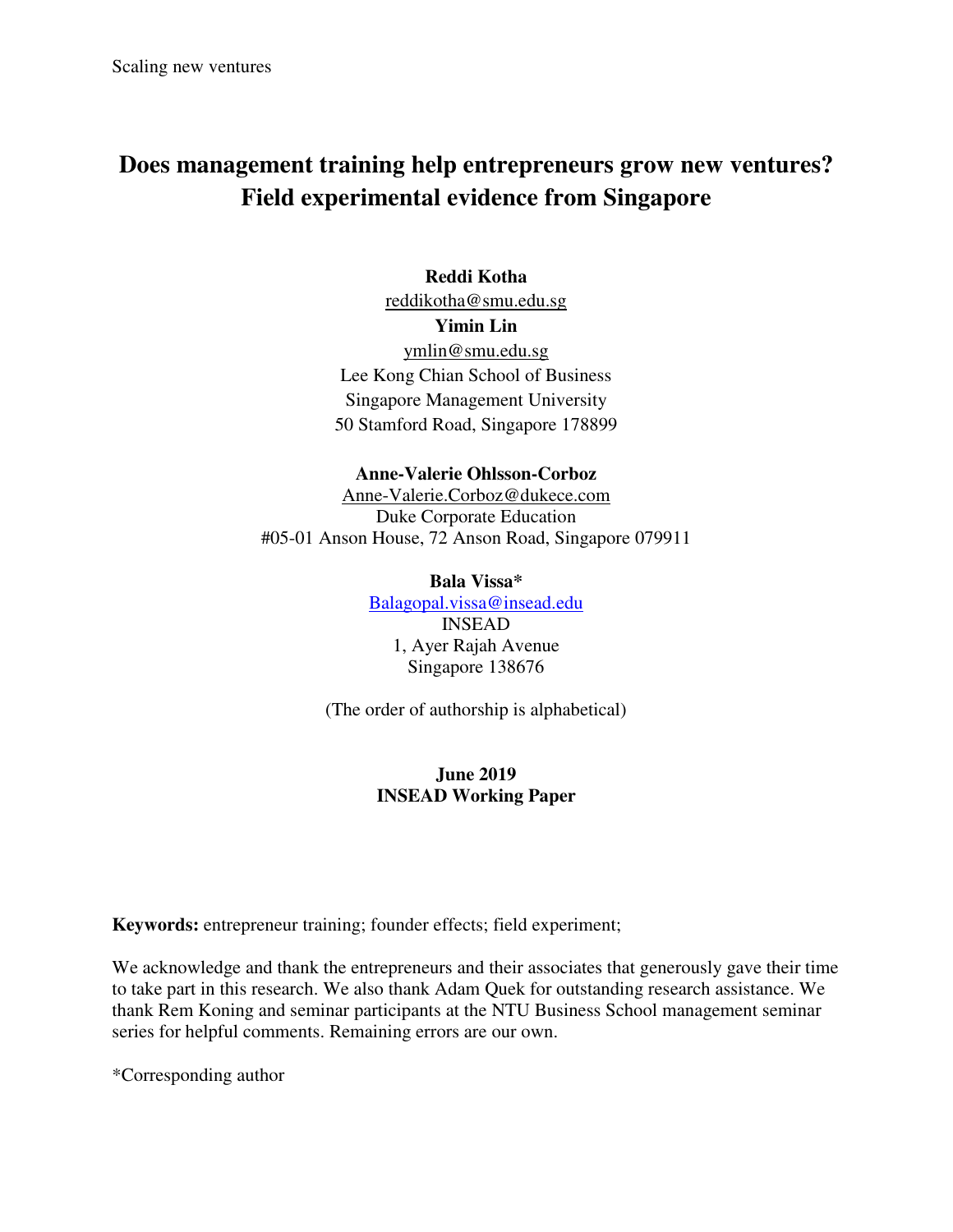# **Does management training help entrepreneurs grow new ventures? Field experimental evidence from Singapore**

### **Abstract**

Does growth training help entrepreneurs to scale-up new ventures? Our field experiment answering this question uses a sample of 181 startup founders from the population of Singaporebased entrepreneurs in 2017. The treatment consisted of classroom sessions conducted in workshop and lecture formats that provided content in growth-catalyst tools comprising of effective business model design, building effective venture management teams and leveraging personal networks, that help in entrepreneurial resource mobilization. Also, participants received individualized business coaching addressing their venture's issues and challenges in these domains. Our results show that entrepreneurs that received training in the three growth-catalyst tools achieved higher sales and employee growth for their ventures. In addition, entrepreneurs with higher educational attainment, higher prior work experience and higher growth goals benefited much more from the training intervention.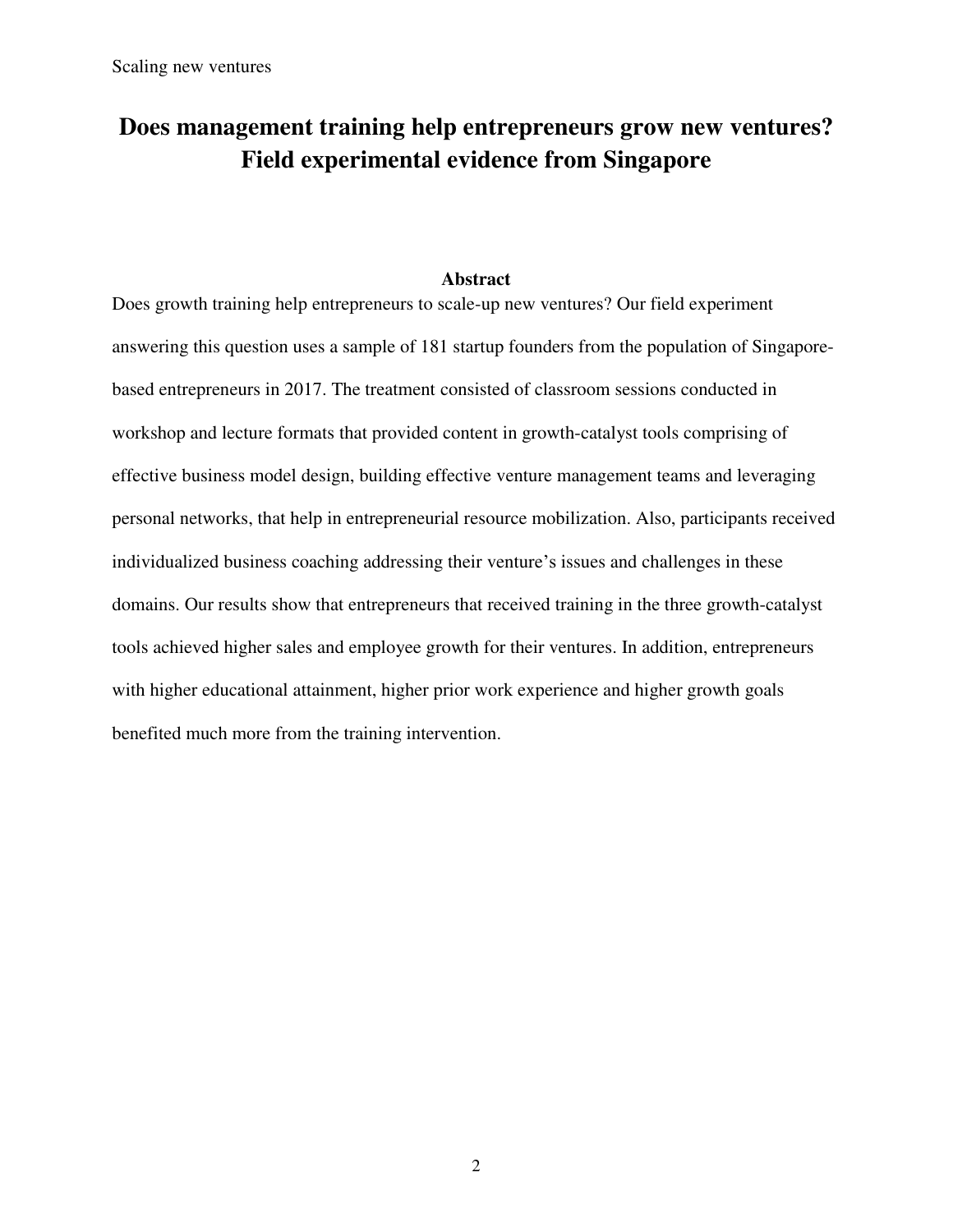Policy makers in mature market economies emphasize entrepreneurship as a critical driver of long-run economic growth because entrepreneurs starting de-novo ventures are a key source of innovation (Schumpeter, 1934) in the economy. However, entrepreneurs building new ventures experience high failure rates (Carter et al., 1997) stemming from inabilities to overcome their ventures' liabilities of newness and smallness (Stinchombe, 1965). Failure occurs because entrepreneurs may misjudge the quality of the opportunity (Shane & Venkatraman, 2000) or falter during the entrepreneurial resource mobilization process (Clough, Panfang, Vissa and Wu, 2019). Empirical evidence indeed suggests that managing the transition from an infant start-up with some revenues to an adolescent new venture with greater stability of cash flows is a daunting challenge for entrepreneurs (Aldrich, 1999). Practitioner toolkits abound that purport to help entrepreneurs cross this chasm by making them skilled business-builders that hone the market opportunity and build an organization to execute on it. These growth-catalyst tools range from structured ways to craft novel business models (e.g., Osterwalder & Pigneur's (2010) business model canvas), build internal organization (e.g., Wasserman's (2012) founders' dilemmas) and leverage external personal networks (e.g., Baker's (2000) achieving success through social capital). Yet, we lack systematic evidence on whether these tools help, act as placebos or worse, detract entrepreneurs from successfully growing their new ventures. Shedding light on the efficacy of growth-catalyst tools is hence important for policy makers interested in nurturing entrepreneurship, particularly in mature market economies.

Further, examining the efficacy of growth-catalyst tools is also important to the recent growing literature on entrepreneur training (e.g., Anderson, Chandy & Zia, 2015; Bloom et al. 2010; Campos et al., 2017; Chatterji, et al., 2018; Gambardella et al., 2018). Much of this literature examines training in emerging economies (cf. McKenzie & Woodruff, 2014 for a review) with a curriculum that provides content in mainly finance or marketing related concepts,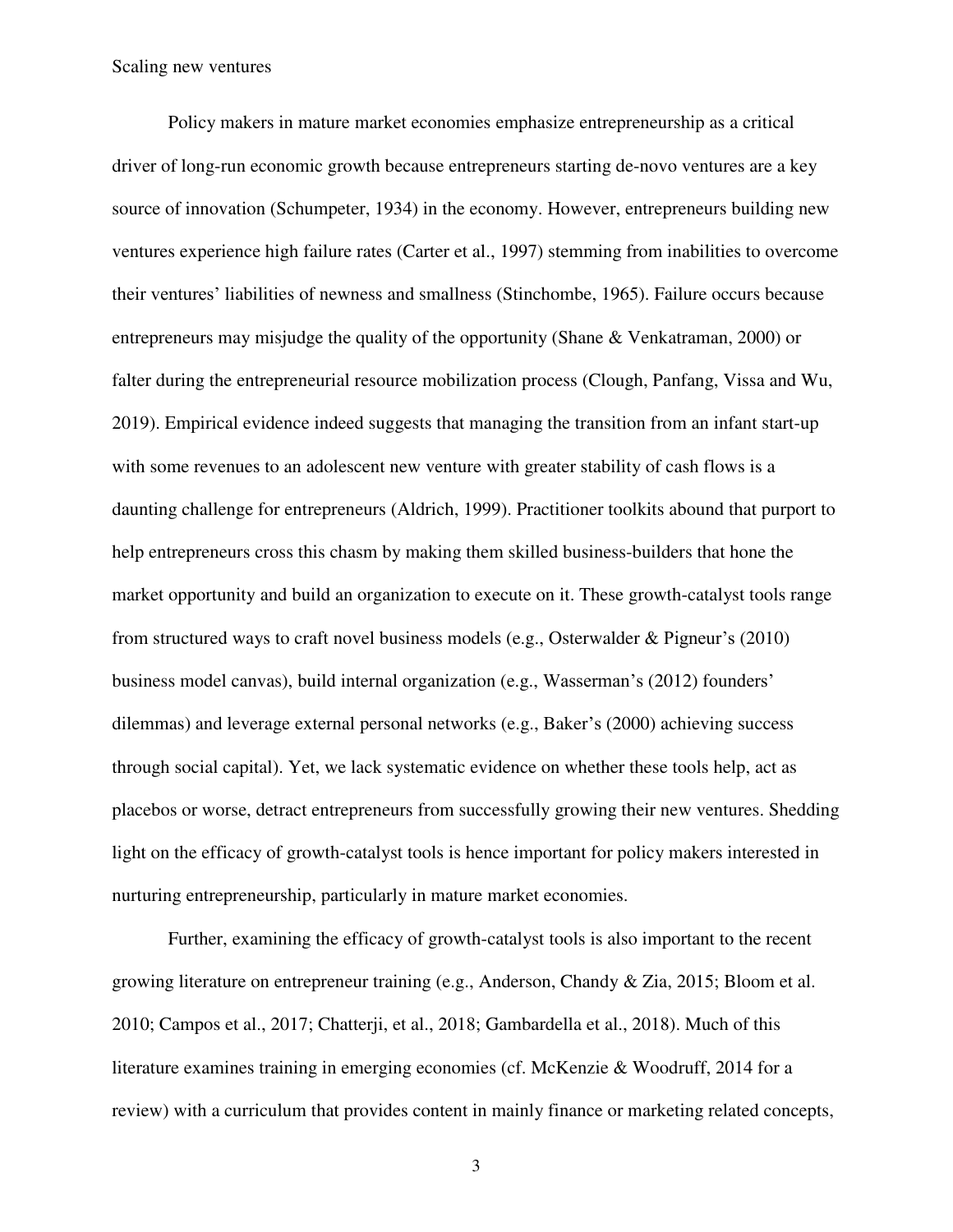$\overline{a}$ 

rather than strategy and organization science concepts<sup>1</sup>. Our study advances the literature on entrepreneurship training in two ways. First, we examine the effect of entrepreneurship training in a mature market economy – a theoretically different context. The theoretical difference arises because entrepreneurship in mature markets is typically opportunity-based whilst emerging market entrepreneurship is largely necessity-based (Reynolds et al. GEM project report; Llyod-Ellis & Bernhardt, 2000; Van Stel, Carree & Thurik, 2005). It is therefore unclear if prior findings on entrepreneurship training from emerging economies will still hold in a mature economy context. Second, we examine the effect of training entrepreneurs in strategy and organization tools and techniques whilst prior research has examined training in finance, marketing concepts, personal initiative, and scientific approach to entrepreneurship. This is also theoretically important because of the potential to identify new and complementary pathways on how entrepreneurship training helps drive success.

We thus ask the broad question: Does strategy and organizations training help entrepreneurs scale-up their ventures? We answer the question through training a sample of Singapore based entrepreneurs in the three growth-catalyst tools of business model innovation, team structuring, and effective networking, using a randomized control trial. The treatment consisted of classroom sessions conducted in workshop and lecture formats on the three tools supplemented by individualized business coaching in applying the tools to address the entrepreneur's specific issues and challenges in these domains. Our findings suggest these training inputs have a causal effect on new ventures' sales and employee growth. In addition, our evidence suggests entrepreneurs with greater initial endowments of educational and work experience as well as more ambitious growth goals benefit more from training. In the following,

<sup>1</sup> An exception is Gambardella et al., (2018) who train Italian nascent entrepreneurs to follow a hypotheses-testing oriented approach to validate their entrepreneurial opportunity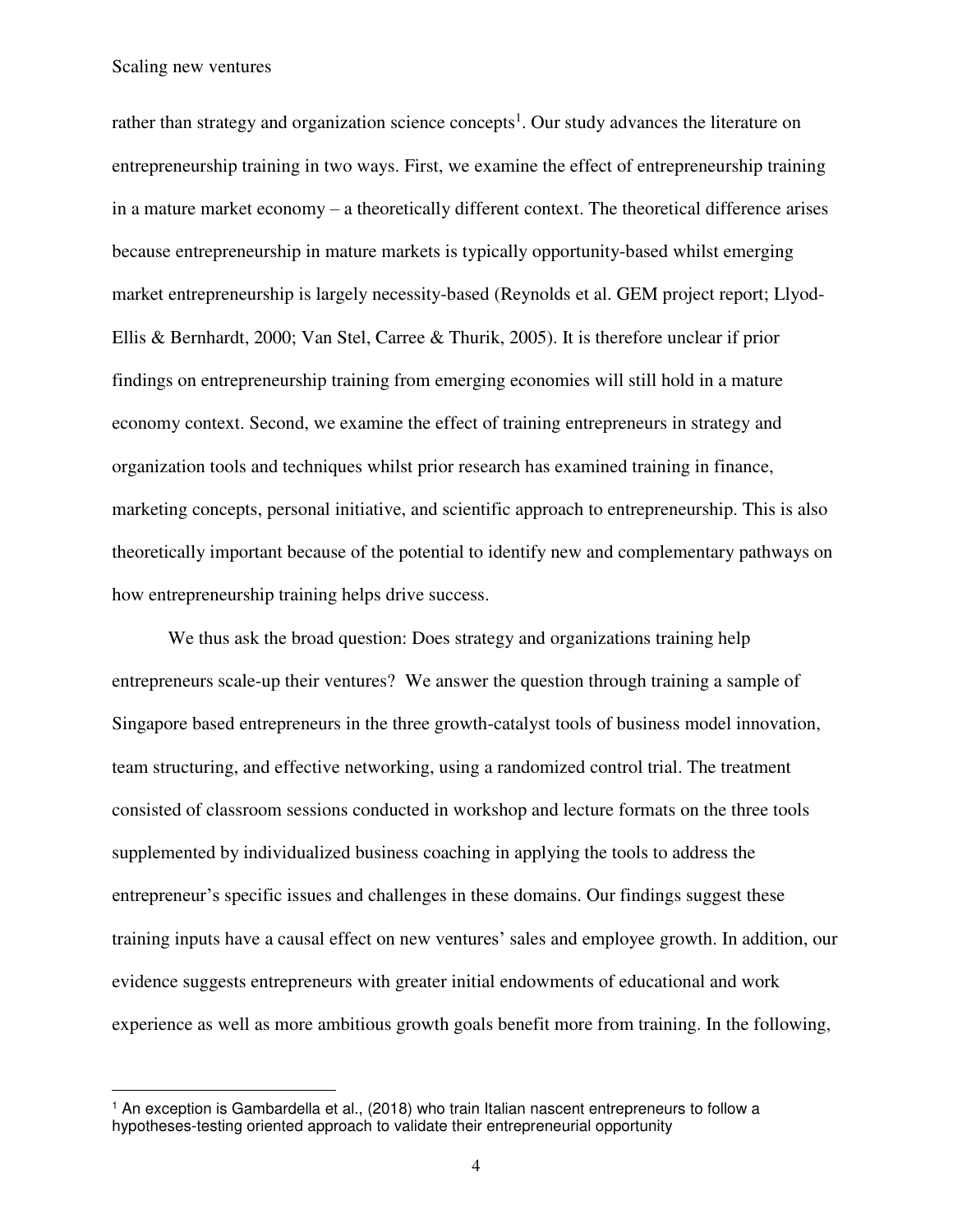we first develop the key hypotheses tested in this paper. We then describe the empirical setting and methodology followed by a discussion of the results and their implications for both policymakers and the scholarly literature on entrepreneurship training.

### **Theory and Hypothesis**

The two defining features of entrepreneurship are pursuing opportunity under uncertainty and resource scarcity. Entrepreneurs first need to select or construct an opportunity (Shane & Venkataraman, 2000) to create economic value based on a conjecture that their idea fits the needs of a defined set of customers or users. They subsequently mobilize resources to pursue the opportunity (cf. Clough et.al., 2019 for a comprehensive review). Because of uncertainty, entrepreneurs may continually make intentional changes in the strategic direction of their fledgling venture regarding the specific opportunity they are pursuing as well as their mobilization of relevant resources. Innovation methodologies—under the rubric of the "lean start-up" movement (Blank, 2013; Ries, 2011) and the "business model canvas" movement specify structured processes for developing and testing novel business models.

In addition to business model innovation, practitioners stress the importance of social capital for entrepreneurs. Entrepreneurs with personal networks (their set of interpersonal relationships) that are rich in social capital will find it easier to find relevant others who can help them in the resource mobilization process by making introductions, by sharing useful information and so forth. Practitioner tools and self-help publications on improving social capital stress the importance of building effective personal and professional networks. Academic research has validated this intuition that better-connected entrepreneurs experience superior performance outcomes (cf. Hoang & Yi, 2015 for a recent comprehensive review of the entrepreneurial networks literature).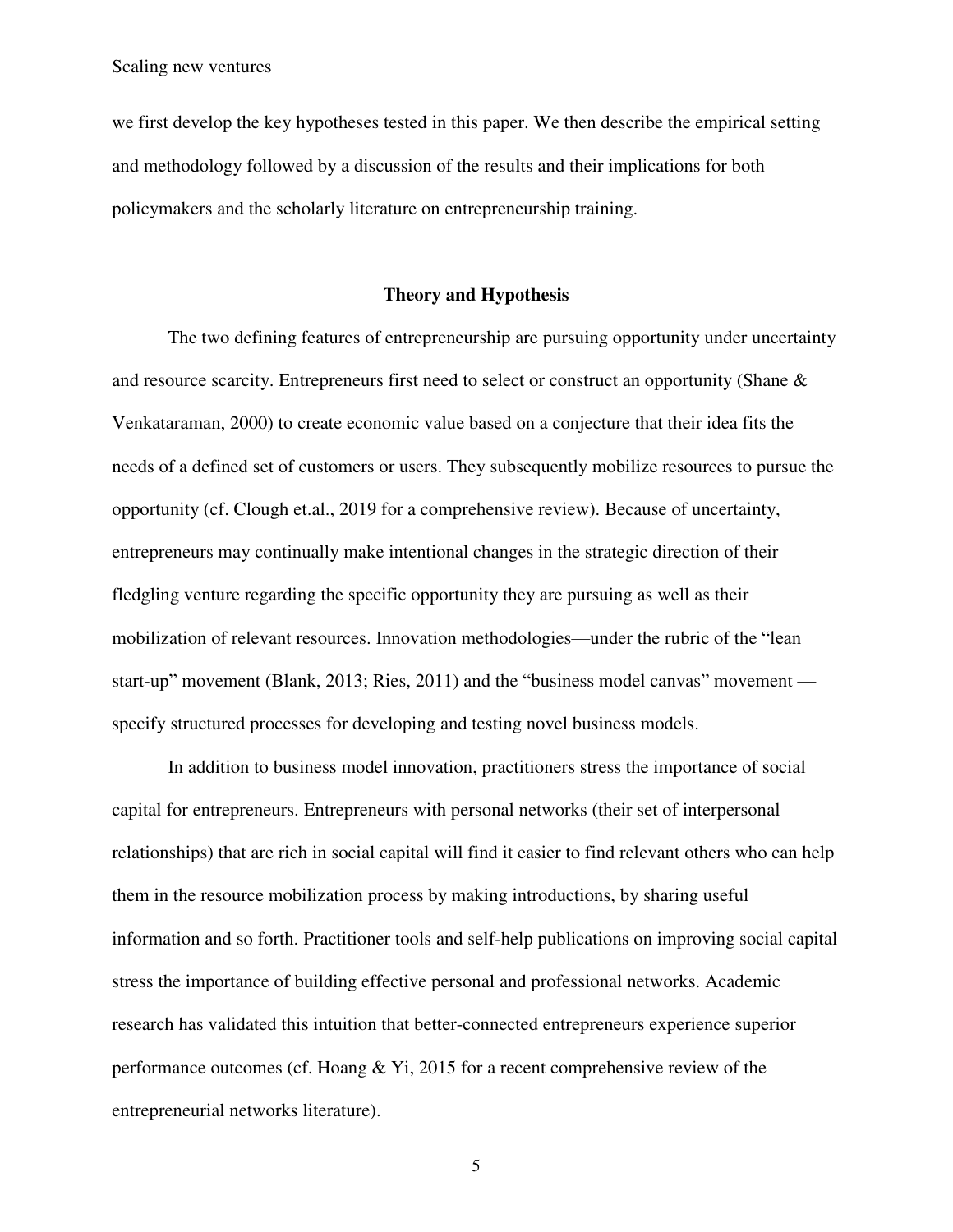Finally, practitioners have highlighted the importance of building a strong management team that can lead the expansion of the venture (Drucker, 1985). Specifying ways to attract new top management team members and recruit them into the venture and getting the individuals to work together as a team is a daunting task. Again, academic research has shown that influential resource holders such as professional investors place a lot of importance to the management team of a new venture (e.g., Dimov & Shepherd, 2005).

 Our core argument is that training entrepreneurs in these methodologies would increase the salience of business model innovation, networking and team structuring in the minds of entrepreneurs. In addition, the training will also help entrepreneurs apply these tools to address their specific issues and challenges in these domains. In short, training improves entrepreneur's ability as well as willingness to build their venture. To the extent that entrepreneurs correctly apply these growth-catalyst tools, the more likely their ventures' growth-impediments are whittled down. Our logic thus suggests the following main effect hypothesis:

*H1: Entrepreneurs that undergo training in the three domain areas (innovation, teams, and networks) experience greater venture growth than entrepreneurs in the control condition* 

### **Do some entrepreneurs benefit more than others from training?**

We expect that the beneficial effects of training in the three domain areas of business model innovation, networking, and team structuring will be heterogeneously distributed among the entrepreneurs that undergo training, with some ventures systematically benefitting more than others. We propose entrepreneurs' initial human capital endowments of work and educational experience as well as their growth-motivation will positively moderate the effect of such growthcatalyst training on the growth experienced by their ventures.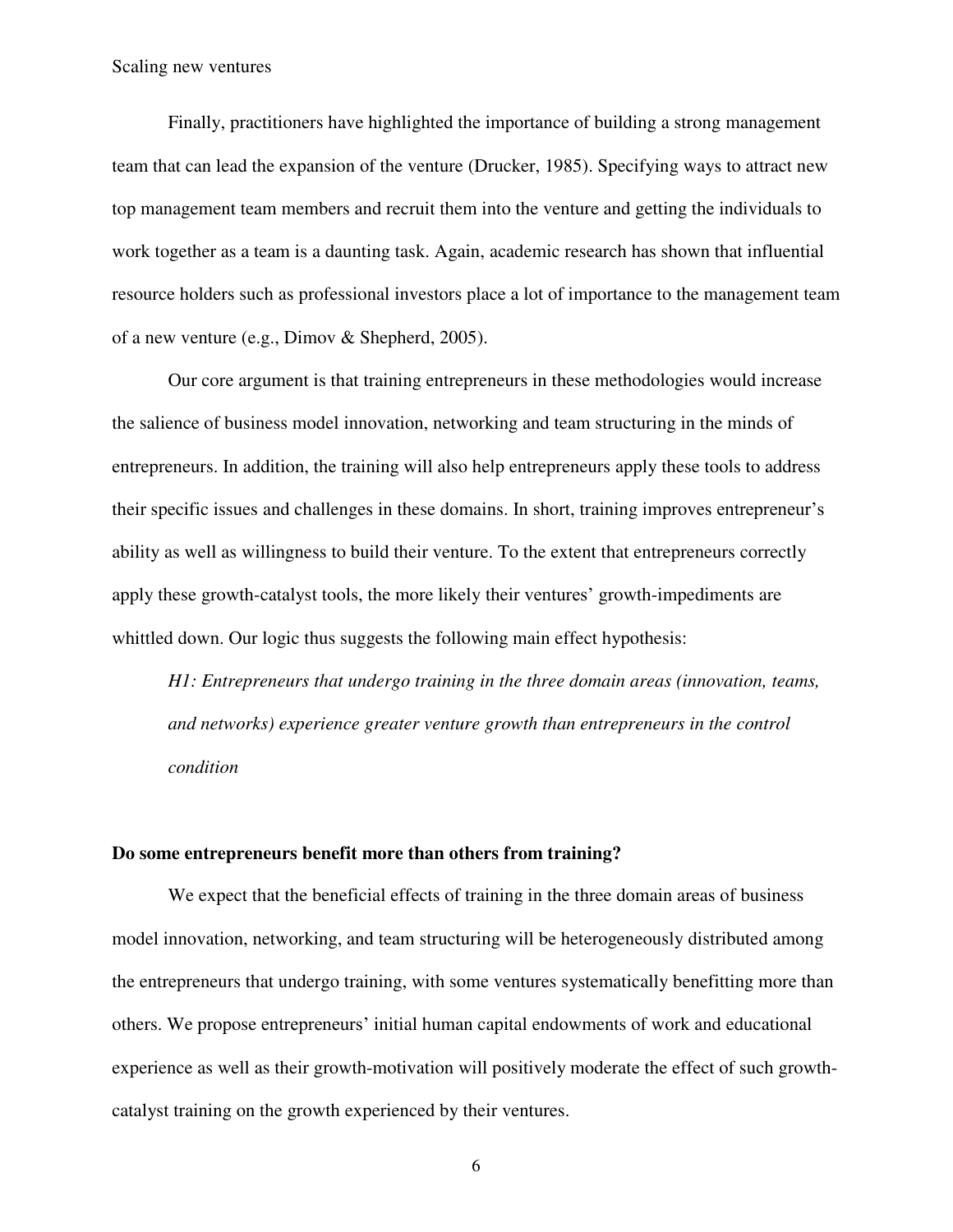#### Entrepreneurs with greater human capital endowment benefit more from training

We propose that founders with greater general human capital (Becker, 1994) - in terms of greater endowments of prior work or educational experience, benefit more from the training. This is because greater human capital in terms of larger endowments of educational and work experience gives founders the absorptive capacity (Cohen & Levinthal, 1990) to assimilate the new knowledge they acquire and to better adapt the new knowledge to the idiosyncratic circumstances of their venture. We more formally hypothesize this complementaryeffect of education and work experience as:

*H2a: Entrepreneurs' greater prior educational experience positively moderates the causal effect of training on their venture's growth* 

*H2b: Entrepreneurs' greater prior work experience positively moderates the causal effect of training on their venture's growth* 

Entrepreneurs with higher growth-goals benefit more from training

In addition, we propose that entrepreneurs with greater growth goals for their venture will benefit more from the training. This is because strategy and organization frameworks related to business model innovation, networking, and team structuring are required in a high-growth context to fuel and sustain that growth. Founders with ambitious growth-goals for their ventures will thus find training in growth-catalyst tools particularly needed and useful. More formally:

*H3: Entrepreneurs' greater growth goal positively moderates the causal effect of training on their venture's growth* 

#### **METHODS**

We implemented a randomized control trial with 103 startups in the treatment condition and 78 in the control condition. The startups in the treatment condition received training at the beginning of the study and the startups in the control condition were promised and offered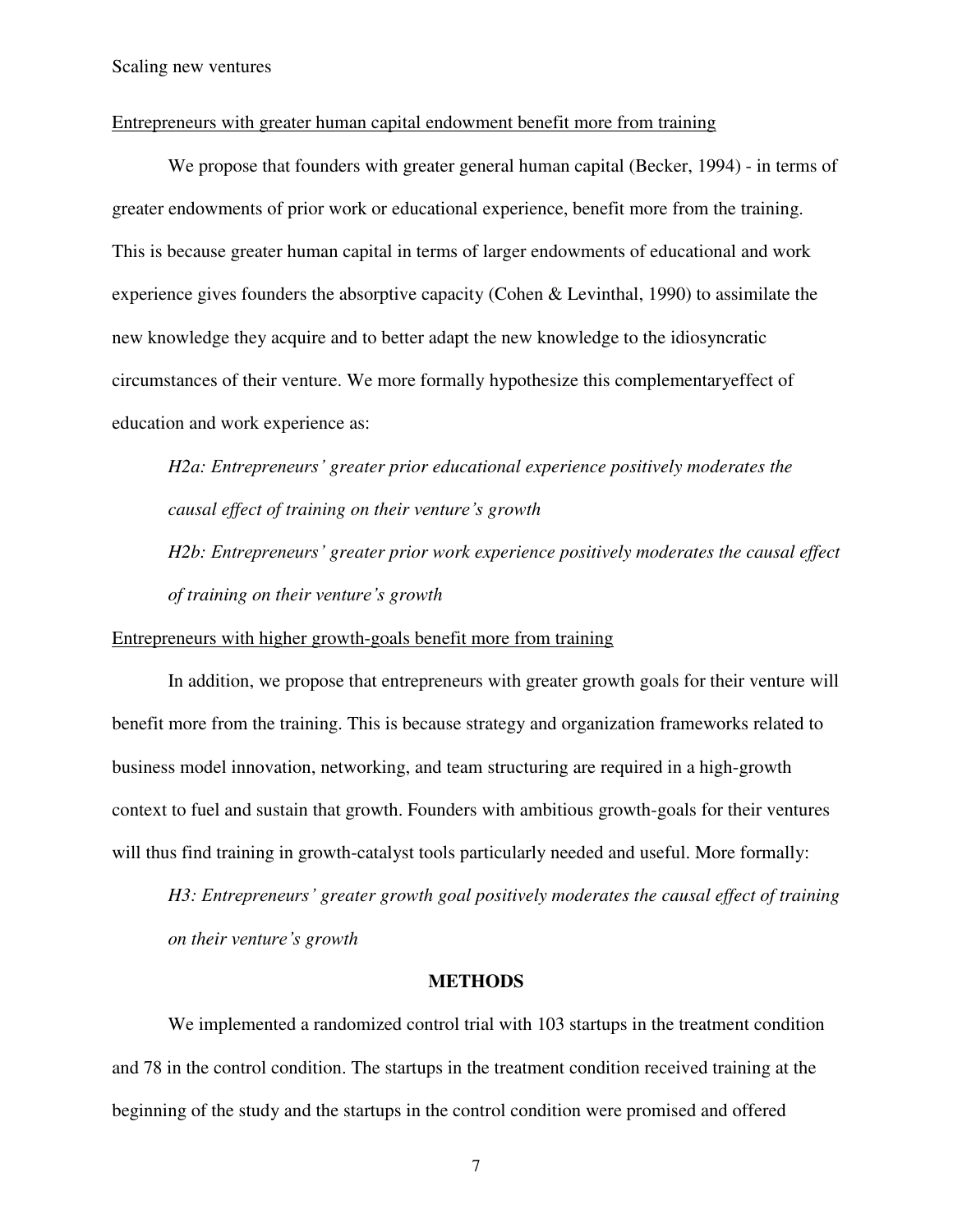$\overline{a}$ 

training 10 months after treatment condition received training by which time all the data collection for the study was completed.

Sample selection and timeline: Startups were selected into the study using a two-stage process (see Figure A1 in Appendix). In Stage 1 a random sample of nearly 14,500 new businesses registered with the Singapore Accounting and Corporate Regulatory Authority (ACRA) in 2016 were sent postal invitations requesting the founders to express interest in participating in the study by completing an online recruitment screener survey. A market research firm was used to use publicly available information to contact the founders of the startups to encourage the founders to fill out the online recruiting screener survey from January to April 2017. The baseline survey was conducted face-to-face with the startups in April of 2017. The training program for the treatment groups was conducted on weekends in May and June of 2017. Two monthly surveys were carried out in June and July 2017 to test for treatment absorption. Two short performance surveys were conducted at midline November 2017 and at endline in February 2018. The final survey was the exit survey in February 2018.

 Randomization: In stage 2, there were 302 responders that completed the recruiting screener survey. One hundred eighty-one founders expressed interest to participate in the study and were available to attend the training program as a part of the treatment or control group. One hundred start-ups did not qualify as the founders did not make themselves available for training either at the treatment or control periods. Because there may be no-shows in the treatment condition for reasons, we decided to randomly assign a higher number about 100 startups (actual 103) to treatment and 80 (actual 78) to control condition<sup>2</sup>. The randomizing was done using 'runiform()' function in Stata. We, however, had to do the randomization in four batches as the

 $2A$  further 21 start-ups that completed the recruiting screener survey after the assignment of startups to treatment and control condition and commencement of the first training session are not part of the analysis (these firms were offered the opportunity to receive training with the control group after the completion of the study).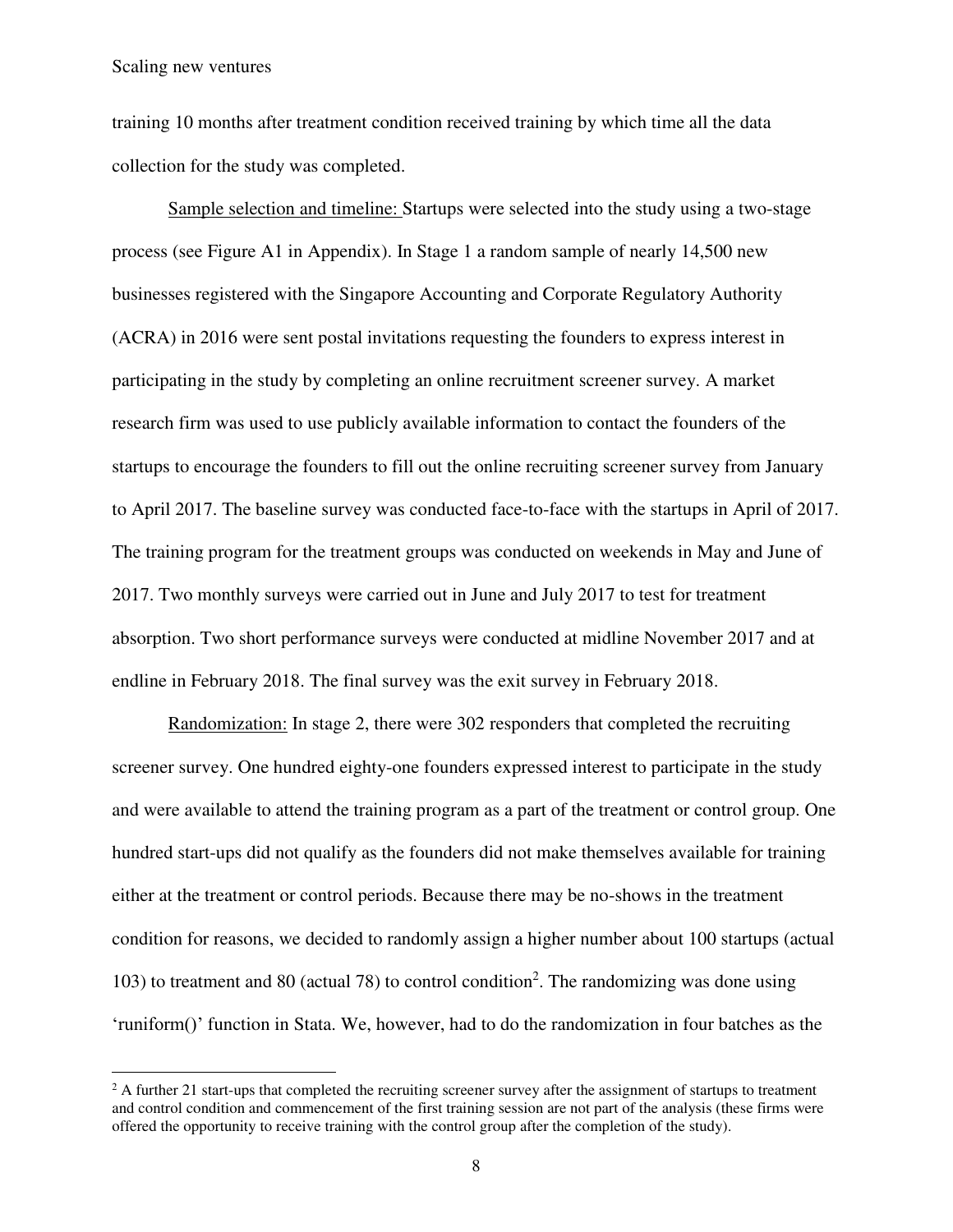date of the initial training for the treatment condition approached and still startups were completing the screener survey. We tested if there were systematic differences between the treatment and control group using an ordinary least squares (OLS) estimation predicting the possibility of being assigned to treatment condition as a dependent variable and using the variables used in the paper as independent variables. The F-statistic (Online Appendix: Table A1, Model 1, F-statistic  $= 1.39$ ) of the estimation as anticipated was not significant suggesting that there are no systematic differences between treatment and control group, although any single variable may be significant by chance. There is no variable that is significant at the conventional p<.05 level.

Intention to Treat: The main analysis presented in the paper consists of the 181 entrepreneurs (103 to treatment and 78 to control) randomly assigned to treatment and control conditions at the beginning of the study. Out of startups assigned to the treatment condition, 39 entrepreneurs did not attend the training program. Also, one entrepreneur in the control condition crossed over to the treatment condition.

We follow convention and use the original assignment of treatment and control for the 181 startups, i.e., our intention to treat (ITT), for our analysis. The ITT analysis is the convention, because non-compliers are systematic to training interventions and we would like to know the effect of running the program. Furthermore, the ITT is less likely to find significant effects of the treatment as those entrepreneurs that did not attend the training are still retained under the treatment condition even though the entrepreneurs did not get the treatment. Furthermore, the entrepreneur that crossed over from control to treatment is still retained in control even though she received the treatment. Thus, the bias in the ITT analysis is a conservative one, i.e., the researchers are less likely to find significant effects.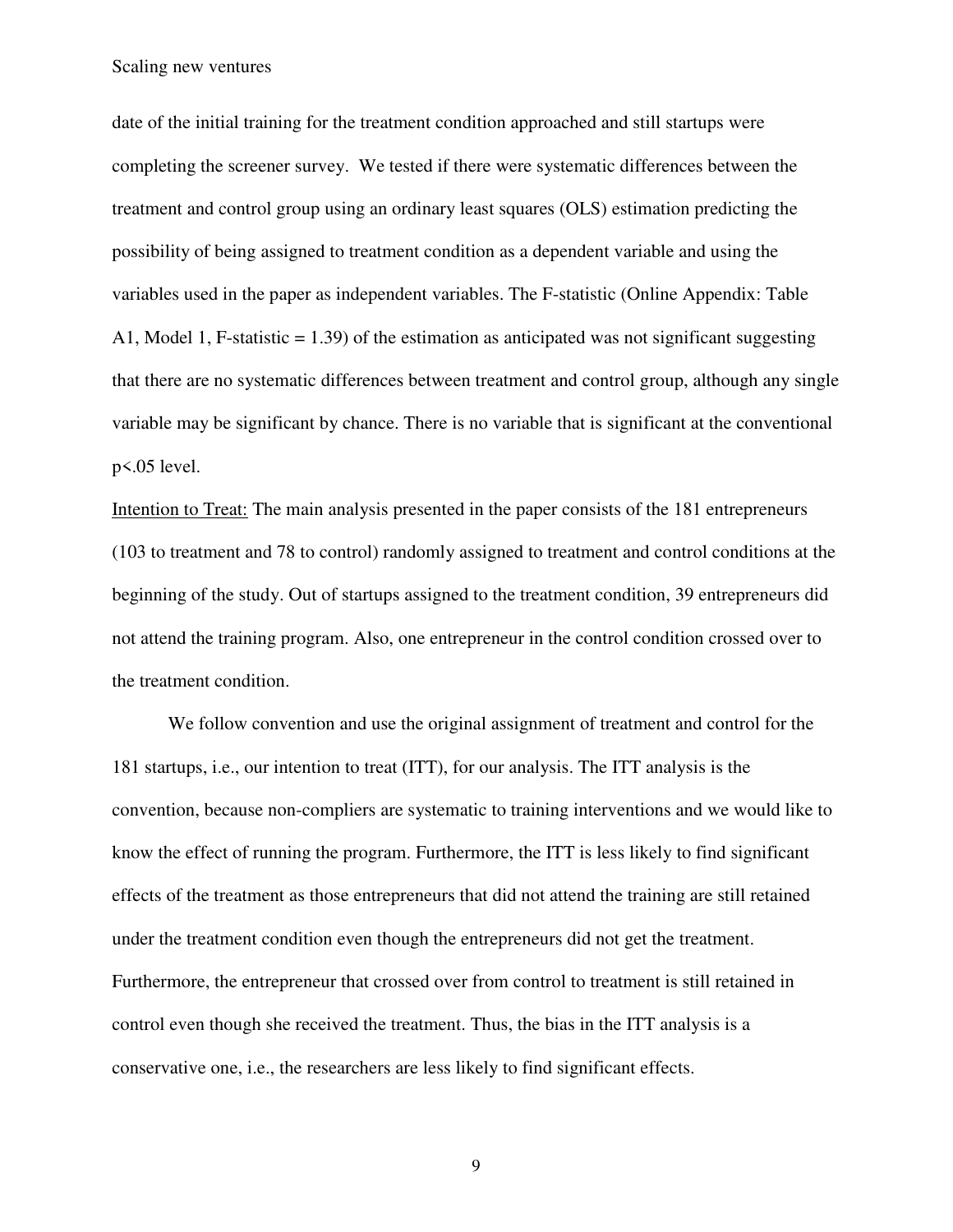To be sure, we conducted additional robustness analysis to check if the entrepreneurs that accepted our invitation to be part of the treatment group and could not attend the training, i.e., non-compliers (39 startups) were any different from the compliers (64 startups) who attended the training and also from the startups in control condition at the beginning of the study (see Table 1 in appendix Model A2). Results of the analysis are consistent with the view that there are no systematic differences between compliers and non-compliers (f-statistic  $= 1.02$  and no variable is significant at  $p < .05$ ) in the treatment condition.

Training Program: The two-day training program was conducted in May and June 2017. In the first day of the training, program participants were taught about how to describe their startup using a business model canvass and identify areas of concern with their start-up's business model (see Table 1). The founders were then provided with a simple framework to diagnose and improve the social capital of their personal network. Finally, founders were provided with a simple framework to analyze venture teams' structure and dynamics. Founders were then taught to use these tools in an integrated manner and customized manner. Thus, founders applied the tools to their specific context by for example identifying flaws in their business model, gaps in their venture teams' structure and broaden their network by specifying the networking tactics to persuade targeted individuals to collaborate with the founder. Next month the founders came back for the second day of training where the founders shared with other participants how they attempted to address the concerns with their business model and their efforts to activate their network or recruit team members. Post the training intervention; the participants were offered access to mentors to discuss issues with their start-ups business model. The mentors were from an institute of innovation and entrepreneurship responsible for incubation and start-up activities at one of the author's university.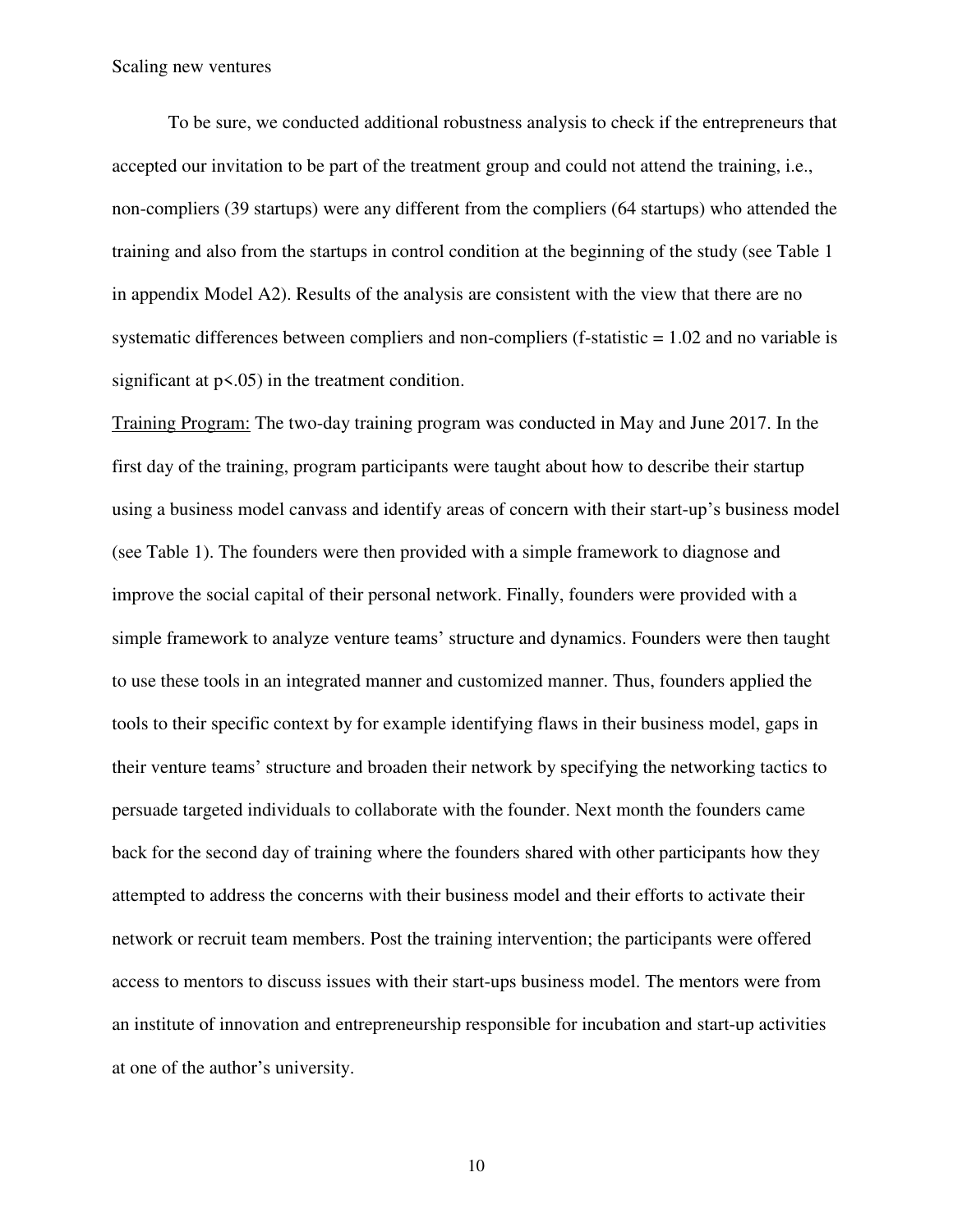Measures of Outcome: We focus on two measures of performance that are widely used in the literature to measure start-up performance: sales and employment. Since the period of the study was a single year, we did not conduct survival analysis. *Sales*: The first measure of performance we studied is sales of the start-up. Sales was measured using a five-category Likert type scale variable that took the value of 1 if the sales were between \$0 and \$99,999; 2 if between \$100,000 and \$249,999; 3 if between \$250,000 and \$499,999; 4 if between \$500,000 and \$1,999,9999; and 5 if above \$2,000,000. *Employees* were measured by the count of full-time equivalent employees. The performance variables were measured in the screener survey, midline and end line surveys.

Independent Variables: The three variables of interest are: treatment, work experience, and education. *Treatment* Variable: The treatment variable takes a value of '1' if the entrepreneur/start-up is in the treatment condition (103 start-ups) or it takes the value of '0' if the entrepreneur/start-up is in control condition (78) based on the randomization at the beginning of the study. *Work Experience*: Is the number of years of work experience that an entrepreneur had before the focal start-up. *Education*: Is a scaled variable that takes the values of between 1 and 7. 1 for primary and below; 2 for O Level; 3 for A Level; 4 for Diploma; 5 for Bachelors; 6 for Masters; 7 for Ph.D. *Growth goal*: We measured growth goals by asking entrepreneurs at the start of the study to report their expected sales of their venture 12 months into the future, using the same five-category Likert type scale used to measure *Sales*.

Control Variables: We use the following variables as control variables in the study that have been shown to influence the performance of the startups. *Ethnicity* takes a value of 1 if the founder is Chinese and otherwise it is 0. *Female* takes a value of 1 if the founder is female otherwise it is 0. *Singaporean* takes a value of 1 if the founder is a Singaporean citizen otherwise it is 0. *Entrepreneurship experience* is an indicator variable set to 1 if the founder was involved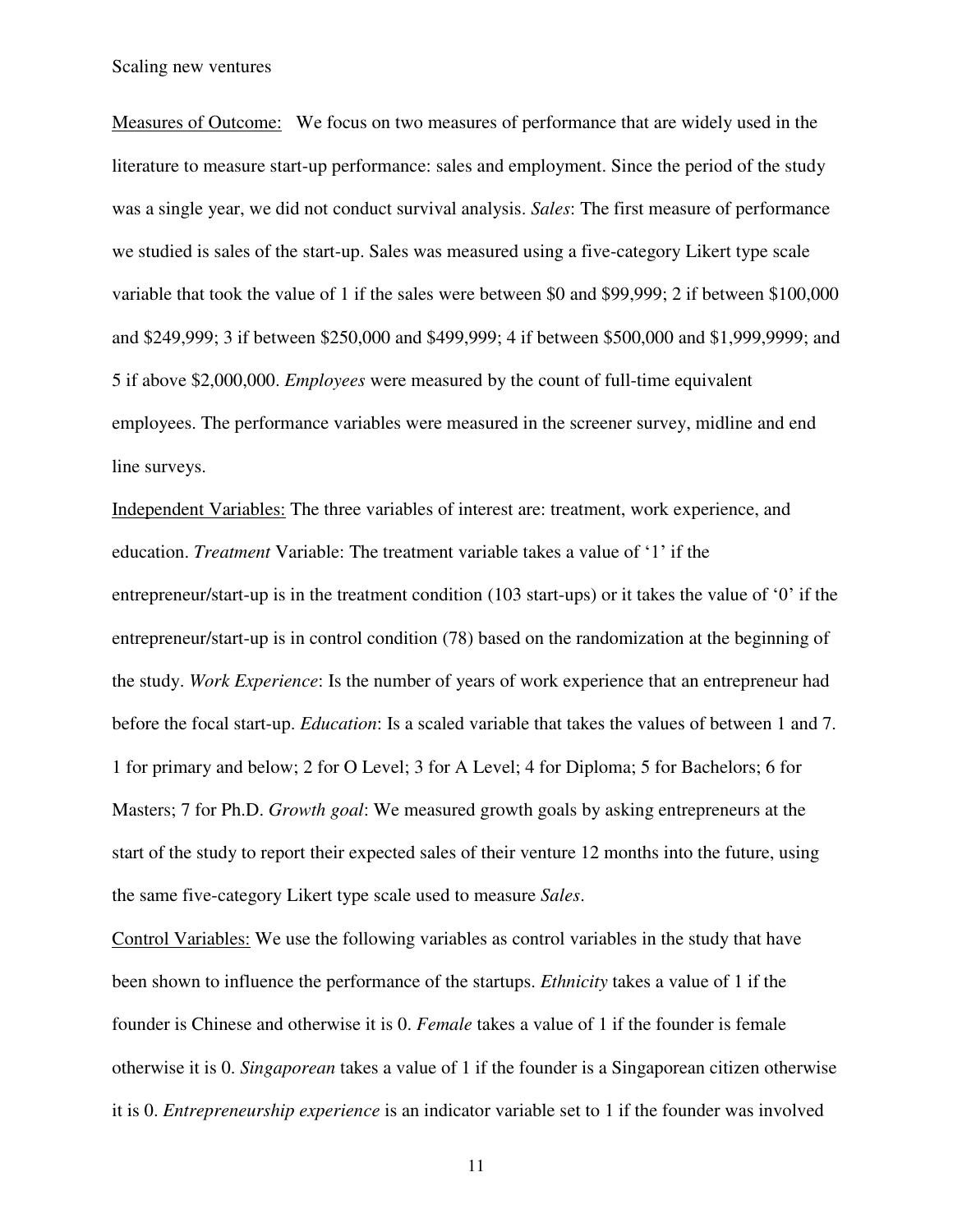in setting up a new venture prior to the focal startup. *Age* is the count of years since the birth year of the founder.

Estimation Strategy: We use differences in differences estimation strategy with two groups: treatment and control using the ITT OLS regression with clustered standard errors for startups to estimate sales (xtreg in Stata) and Poisson estimation for the count of employees (xtpoission in Stata). Essentially, we test if the interaction between the treatment variable and period (2 category: screener and end line) is significant and positive for sales and employment.

#### **RESULTS**

In Table 2A we present the variables used in the study by treatment (Panel A) and control (Panel B) conditions at the start of the study. Note that the sales of the startups in the treatment condition is lower than the control condition. However, as described above there is no systematic difference based on all the variables used in the study. Since we did not do a stratified randomization on the dependent variables it is possible that a variable may be different in treatment and control condition by chance.

 Treatment absorption: We test if the training has resulted in differences in the understanding about business model canvass and their startups business model problems, understanding of their social network and how to grow their social network to solve business model problems, roles and rewards in their startup, and how to identify and grow their consumer base (Table 2B). Those who attended the training intervention in the treatment group when compared to those in the control group had used the business model canvass more explicitly in the past two months ( $p = 0.04$ ); became aware of a major problem with their business model ( $p$ )  $= 0.06$ ; understood the size of their social network (p = 0.00); how to build their social network  $(p = 0.01)$ ; identify lead users  $(p = 0.06)$  and reach them  $(p = 0.01)$ ; and finally they feel more connected to the entrepreneurial ecosystem ( $p = 0.00$ ). Thus, the training program had resulted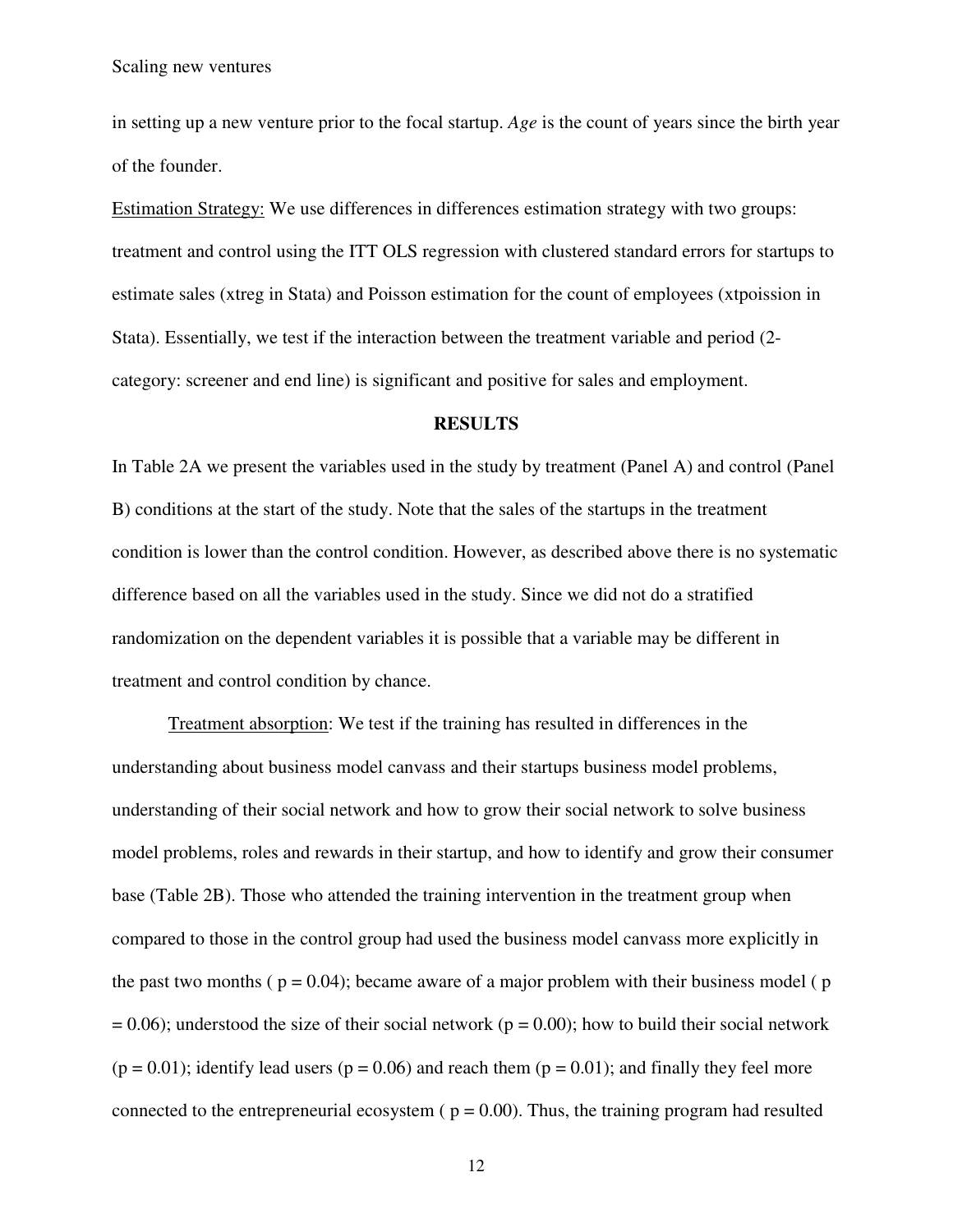in changes in the thinking and behavior of entrepreneurs who attended the training as they understood and employed the tools that were taught at the training intervention.

--INSERT TABLES 1, 2A, 2B, 3A, & 3B HERE--

Hypotheses testing: Hypothesis 1 predicts that the intervention will have a positive impact on the performance of the entrepreneurs as measured by sales and full-time employees. We test the impact of the training intervention on sales of the startup in Table 3A. Model 2 contains the main effect of period (endline when compared to baseline which is higher and significant suggesting that with time there is an improvement in sales) and treatment. Model 3 is used to test hypothesis 1 on the impact of training on sales. The interaction term *endline X treatment* is the focus of attention in Model 3. We find there is a positive interaction between the treatment and endline variable ( $b = 0.42$ ;  $p = 0.04$ ) on sales. The predicted value of sales for those in the treatment condition increases from  $1.2 \pm 0.05$  in the period before treatment to 2.02  $\pm$  0.13 at endline an increase of 68.3 %. Whereas for those in the control condition in the similar period the increase is from  $1.35 \pm 0.06$  to  $1.74 \pm 0.15$  and increase of 29 %. Using simple transformation of the sales scale those in treatment condition had a sales increase of \$85,109 whereas those in control condition had an increase of \$37,275. Similarly, in Table 3B Model 3 there is a positive interaction between the treatment and endline variable ( $b = 0.675$ ;  $p = 0.024$ ) and full-time employees.

 Next, we test hypothesis 2a on the joint impact of training and educational attainment of the entrepreneurs on sales. In Table 3A, Model 4, we test and find that the three-way interaction between periods, treatment and entrepreneur education level is positive and significant in the endline ( $b = 0.449$ ;  $p = 0.045$ ) in predicting sales (see Figure A2 in the Appendix). However, the results of the three-way interaction on full-time employees are not significant ( $b = -0.129$ ;  $p =$ 0.677) in Table 3B, Model 4. We test hypothesis 2b on the joint impact of training and work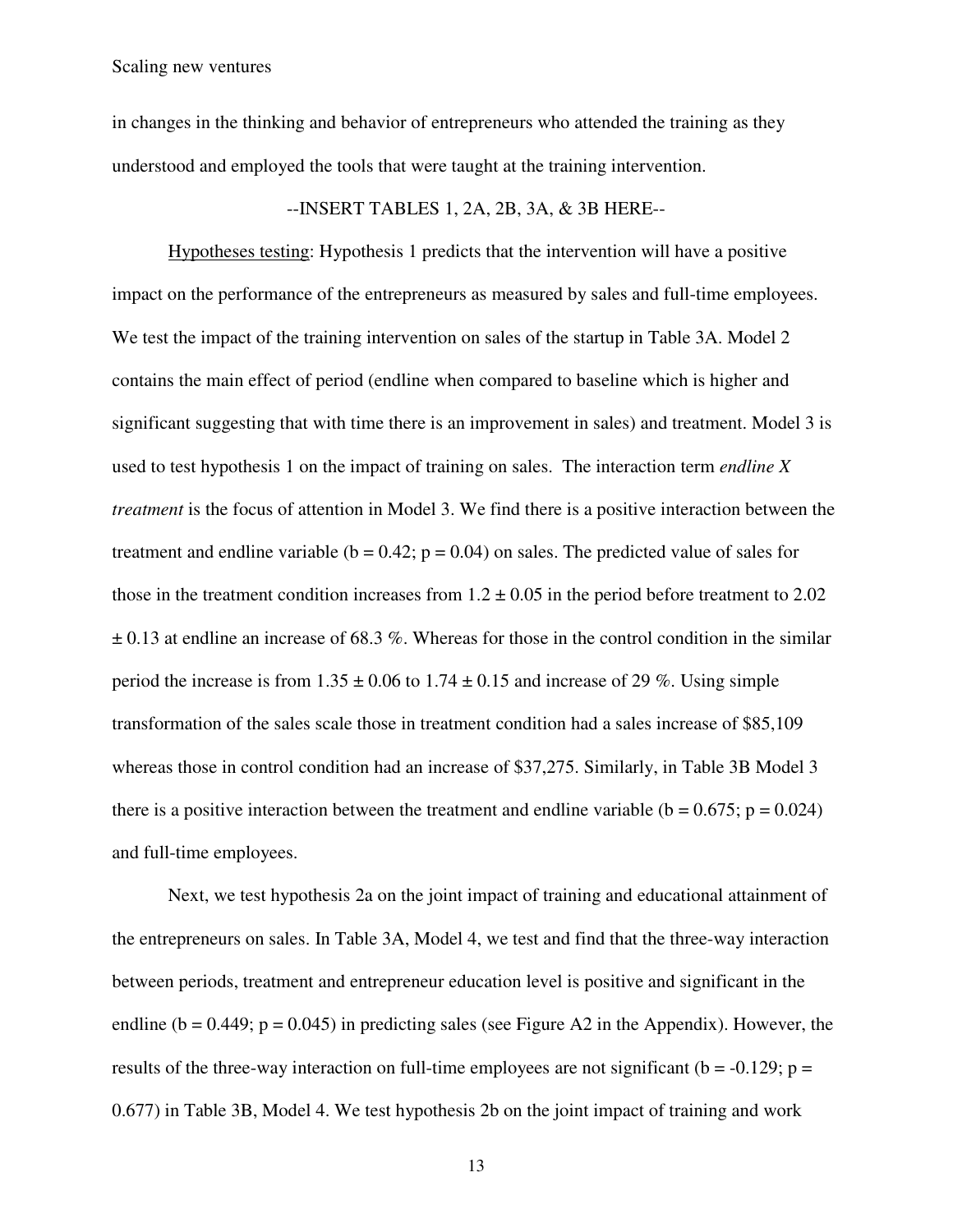experience of the entrepreneurs on full-time employees. Similar to the pattern we observed for hypothesis 2a when predicting sales, we test and find that in Table 3A, Model 5, that the threeway interaction between periods, treatment and entrepreneur work experience is positive and but not significant at the conventional level in the endline ( $b = 0.302$ ;  $p = 0.119$ ) in predicting sales (see Figure A3 in Appendix). In robustness analysis without control variables the interaction is positive and significant at the convention level of significance (Table A3a, Model 4 in Appendix  $b = 0.05$ ; p = 0.038). Again, the results of the three-way interaction on full-time employees are not significant ( $b = 0.117$ ;  $p = 0.725$ ) in Table 3B, Model 5.

We test hypothesis 3 on the joint impact of training and growth goal of the entrepreneurs on sales. In Table 3A, Model 6, we test and find that the three-way interaction between periods, treatment and entrepreneur's growth goals is positive and significant in the endline ( $b = 0.667$ ; p  $= 0.001$ ) in predicting sales (see Figure A4 in the Appendix). However, the results of the threeway interaction on full-time employees is negative ( $b = -0.448$ ;  $p = 0.082$ ) in Table 3B, Model 6.

The results of the three moderation hypotheses appear to be consistent with the view that the more educated, those with greater work experience, and higher growth goals can benefit from the training and grow their business in terms of revenues but not their full-time employees.

#### **Robustness and Supplementary Analysis**

We conduct a host of robustness analysis to ensure the reliability of the results we find for the main effect of the treatment. First, we test if the effect of the treatment on the treated, i.e., those who attended the training is present when compared those in the control group (TOT analysis). Second, we test if the attrition of the responders influences the results we find. Third, we conduct outlier analysis rerunning our main results by winsorizing the outliers. Finally, because our study has a control group that had their training withheld till the end, we test in an ex-post analysis if motivation differences exist between treatment and control group.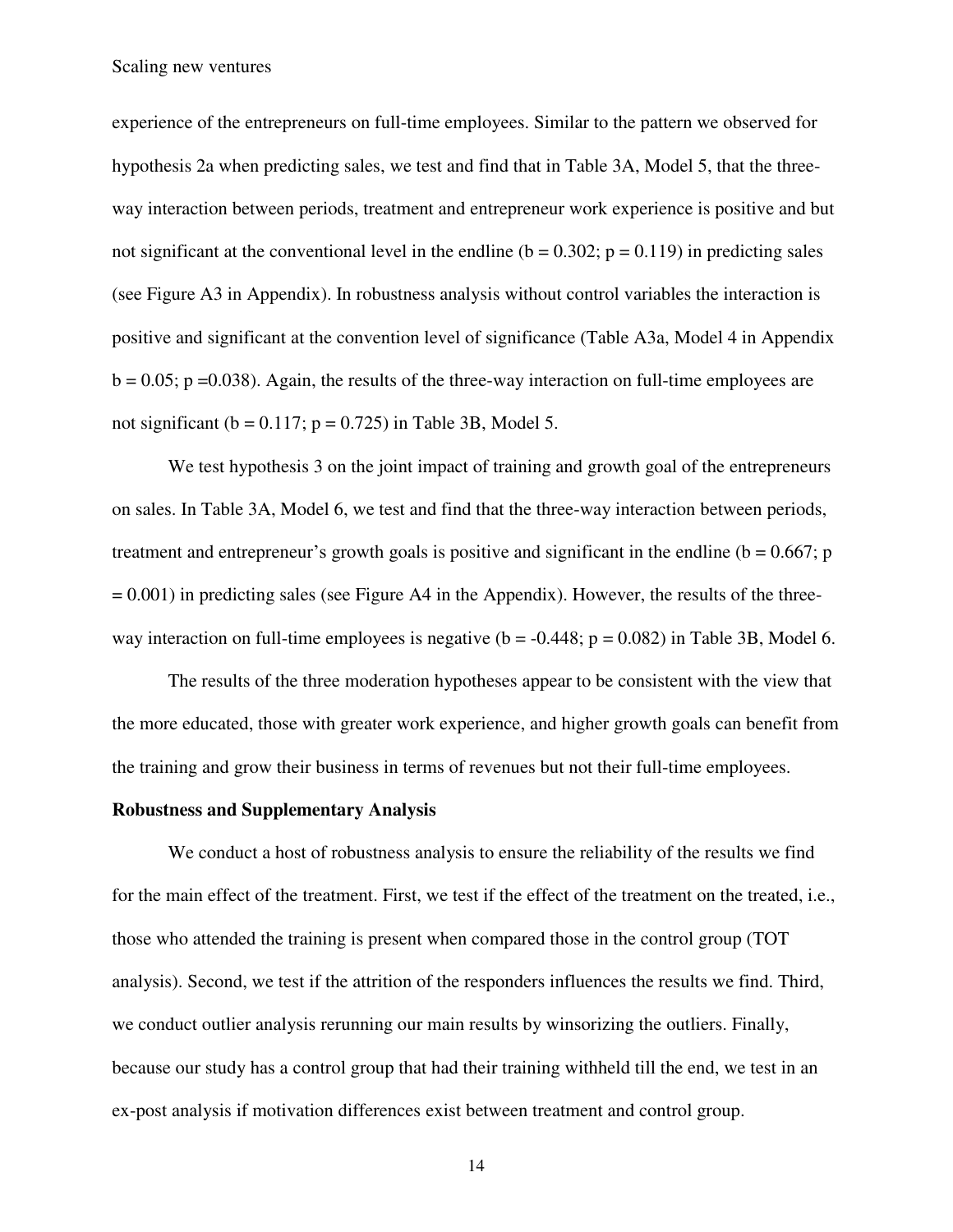Treatment Effect on the Treated (TOT): We conduct the effect of treatment on the treated (TOT) analysis, i.e., comparing those who received treatment and those in the control condition. The sample for this analysis consists of 64 cases of those in the treatment condition that attended treatment and one case of those in the control condition the crossed over and attended treatment; which is compared those in the control condition that did not attend treatment at the beginning of the study (77 entrepreneurs). We estimate the predicted possibility of an entrepreneur actually receiving treatment based on the random assignment to treatment or control conditions in the ITT sample. We use the predicted probability as an instrument in the sub-sample of those entrepreneurs who attended the training program (64 cases in the treatment condition and 1 case of cross-over from the control condition) and those who were assigned to the control condition and did not attend the training (77 entrepreneurs) with the treatment group (Ashraf, 2017). We test the main hypothesis 1 on the effect of the treatment on the treated (Table A4 in the Appendix). We find that the magnitude of the treatment, i.e., the endline and treatment interaction is stronger (almost twice the ITT) and similarly significant (Model 2,  $b = 1.18$ ;  $p =$ 0.03) when predicting full-time employment. Similar when predicting sales the coefficient is larger albeit (Model 1,  $b = 0.52$ ) the statistical power, however, drops below conventional significance ( $p = 0.189$ ). Because the sample for the TOT analysis is smaller the statistical significance is lowered. However the coefficient is again stronger (24% larger) than the treatment effect in the ITT analysis. Taken together these analyses confirm the results of the main analyses used to determine the effect of the intervention.

Sample Attrition: We have an almost 97% response rate for the screener baseline for sales and 98% for full-time employees. In the endline survey on performance approximately 70% responded and provided information on sales and full-time employees. The sample attrition is comparable to other entrepreneurship data collection in developed countries such as the Panel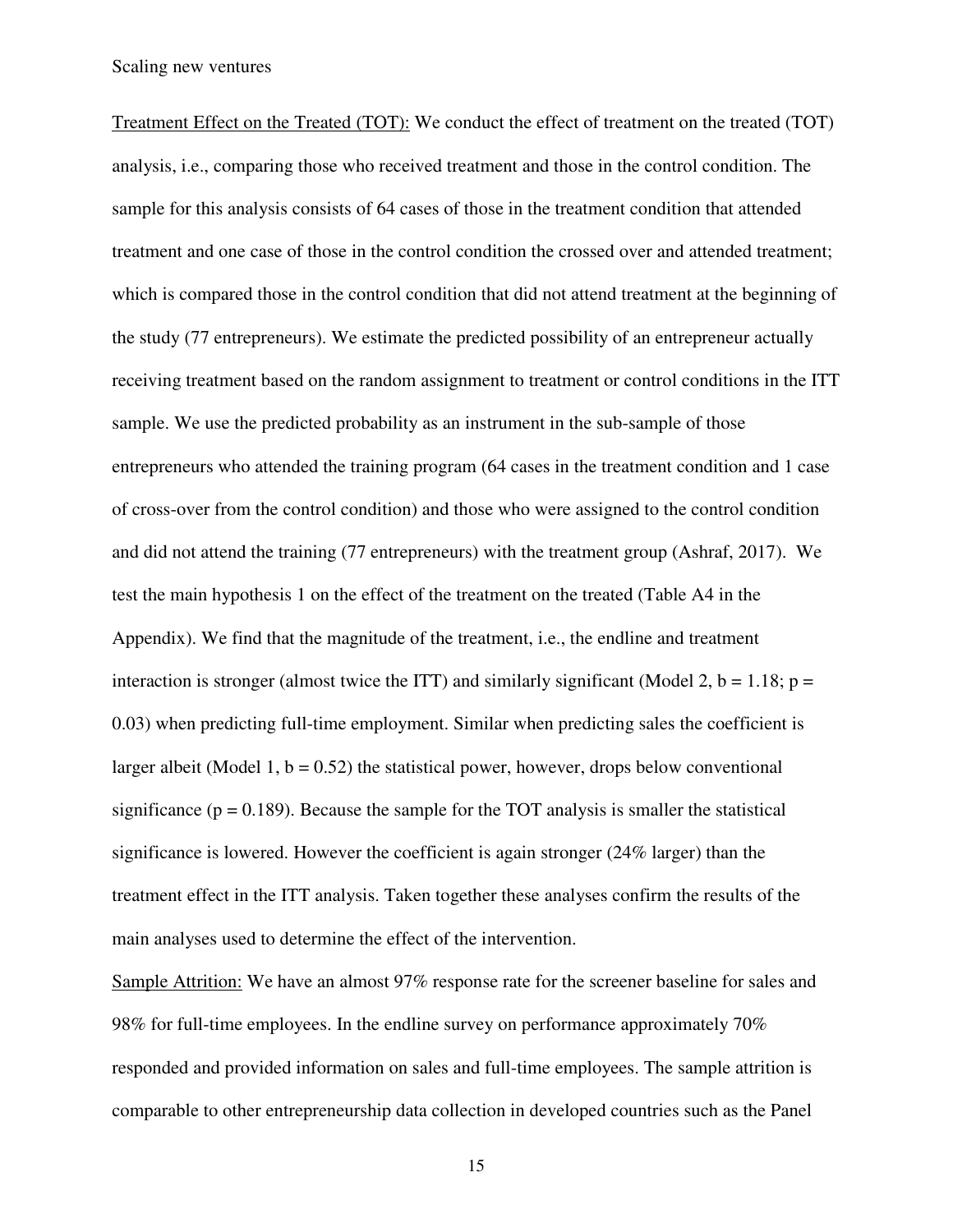Study for Entrepreneurial Dynamics (PSED) in the U.S.A. For the main ITT analysis, we assume that non-response is missing at random.

In addition, we conducted additional analysis by fixing the missing at either the lower or upper bounds of performance variables in the particular period (Table A5 in Appendix). The results of the analysis suggest that when the missing are assumed to be better performers our results for sales are stronger (Appendix: Table A7, Model 2,  $b = 0.61$ ,  $p = 0.01$ ) and weaker in effect and statistical significance when missing are considered the lowest performers (Appendix: Table A5, Model 1, b = 0.15, p = 0.35). The results for the full-time employees are set at 95% of employee size to avoid extreme outliers for upper bound and the treatment is a significant predictor of full time employees (Appendix: Table A5, Model 4,  $b = 0.59$ ,  $p = 0.02$ ) whereas when missing are set to the lowest level the effect is not significant.

 Outliers: Because outliers may bias the results, especially in the case of start-ups, we repeat the hypotheses test by winsorizing the sample. Results of the estimations are similar in the economic and statistical effect of the treatment on sales (Appendix: Table A6, Model 1,  $b = 0.42$ ,  $p = 0.04$ ) and full-time employees (Appendix: Table A6, Model 2, b = 0.60, p = 0.02) when compared to estimations used to test the hypotheses.

Motivational Differences: Because we have no placebo treatment to the control group, we worry about the motivational differences influencing the results rather than the content of the training. That is, an alternate explanation for the results of the treatment could be that the assignment of some startups to treatment motivate the founders in the treatment to work harder and/or decreased the motivation of the founders in the control condition. In the exit survey, we asked the founders the two questions that could ex-post be related to the motivational differences between treatment and control groups: their satisfaction with the progress of their startup and their identity as entrepreneurs. Tests of the differences between the treatment and control group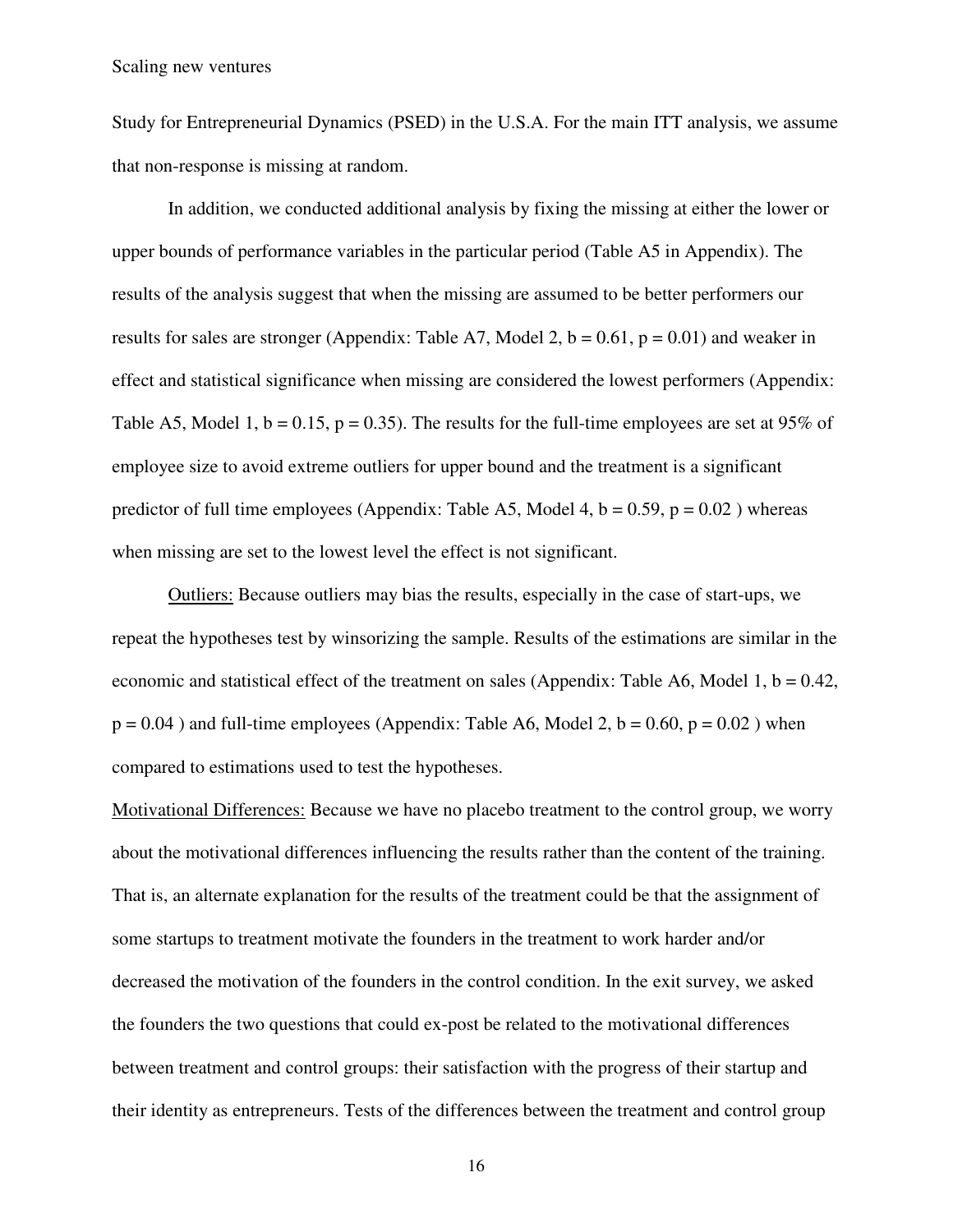did not reveal any statistically significant differences (Appendix: Table A7). Caution may be warranted in interpreting these results as the non-response rate was particularly high for the exit survey. Only 38 treatment condition and 24 control condition subjects responded to the survey.

Drivers of Education and Work Experience: We tried to further investigate the sources of the education and work experience moderation effect on the relationship between training and the sales of the start-ups. First, we focus on education and we coded the education experience of the entrepreneurs in to three categories: humanities (48), STEM (science, technology, engineer, or math:35), business (88). Results of the three-way interaction between training, period and education categories suggest that when compared to the baseline humanities those in STEM have higher impact of the relationship between training and performance (Appendix: Table A8 Model  $1, b = 0.94, p = 0.03$ . Second we explore the source of work experience effect on the relationship between training and sales of the start-ups by examining entrepreneurs with: i) venture's products related technologies/technical skills; ii) customers that the venture targets; iii) customer needs that the venture targets; iv) distribution channels the venture targets; iv) suppliers and vendors the venture targets. The results suggest that those entrepreneurs with prior experience in the technology/technical skills related to the start-up products benefited from training more (Appendix Table A9, Model 1;  $b = 0.27$ ;  $p = 0.18$ ).

In sum, the results of the hypotheses testing, additional analysis, and robustness analysis are consistent with the view that the training intervention increases the sales and number of fulltime employees in start-ups in the treatment condition. The increase in sales is steeper for entrepreneurs with more education, work experience, and higher growth goals at the start of the training intervention.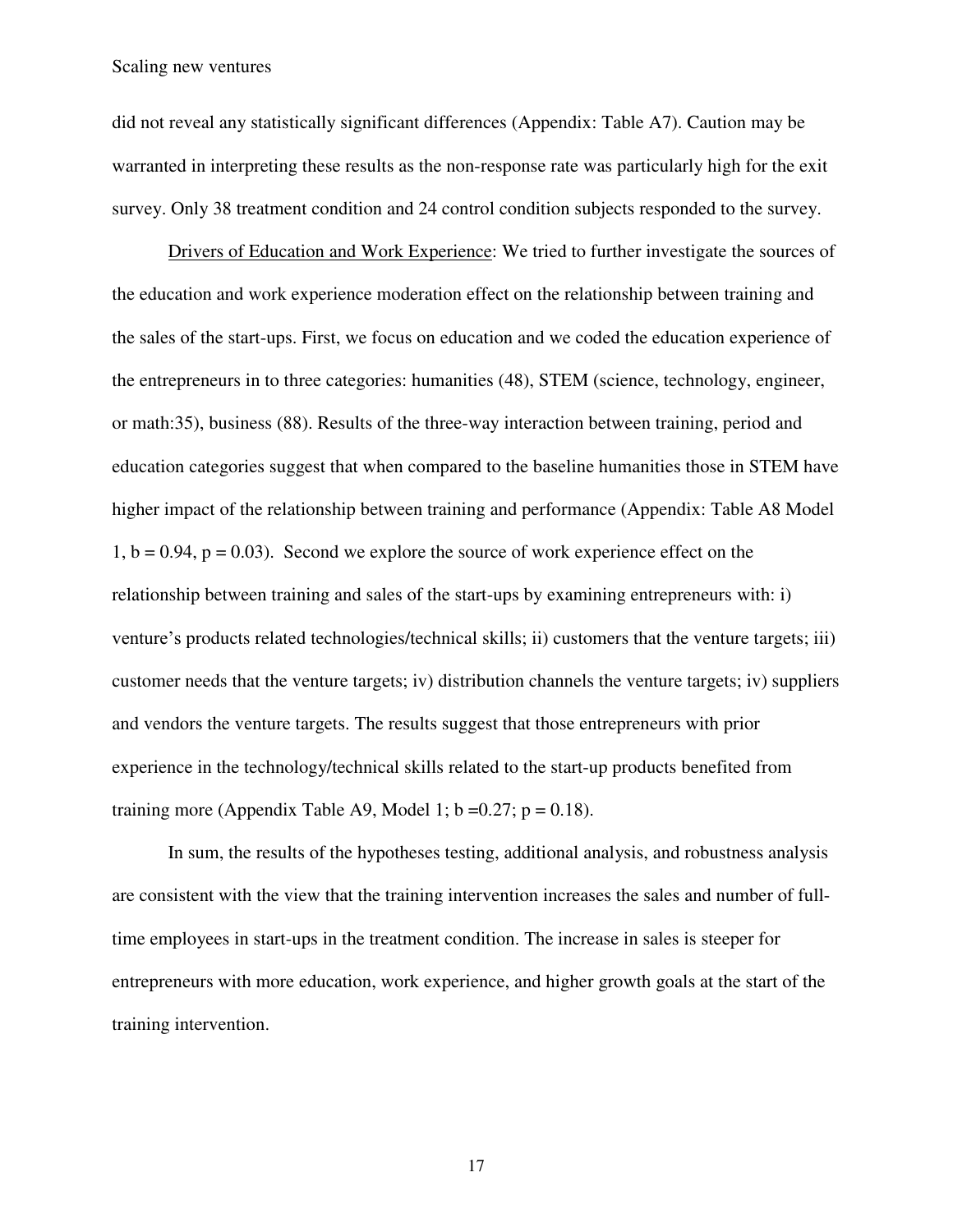#### **DISCUSSION & CONCLUSION**

A plethora of practitioner tool-kits purport to help entrepreneurs cross the chasm from spotting a high-potential business opportunity to scaling-up their venture, by making them skilled business and organization builders. But we lack systematic evidence on whether these tool-kits help, are mere placebos or worse! The aim of our paper was to further our understanding on how training business founders in growth-catalyst tools drawn from strategy and organization science influences their ability to grow their new ventures. Consistent with our context of opportunity-based entrepreneurship in a mature market economy, we focused on training a random sample of Singapore-based entrepreneurs in the three growth-catalyst tools of business model innovation, team structuring and effective networking, using a randomized control trial. The treatment consisted of classroom sessions conducted in workshop and lecture formats on the three tools supplemented by individualized business coaching in applying the tools to address the entrepreneur's specific issues and challenges in these domains. Our findings suggest these training inputs have a causal effect on new ventures' sales and employee growth. In addition, our evidence suggests entrepreneurs with greater initial endowments of educational and work experience as well as more ambitious growth-goals benefit more from training. We now close by discussing the contributions our work makes to the academic literature on entrepreneur-training and to policy makers interested in nurturing entrepreneurship in mature market economies.

A large academic literature on entrepreneur training (e.g. Anderson, Chandy & Zia, 2015; Bloom et al. 2010) examines training in emerging economies (cf. McKenzie & Woodruff, 2014 for a review). Much of this prior work focuses on imparting training in basic finance or marketing related concepts (cf. Anderson, Chandy & Zia, 2015), perhaps because that is sufficient to lead to effectiveness in emerging economies where existing practices could be far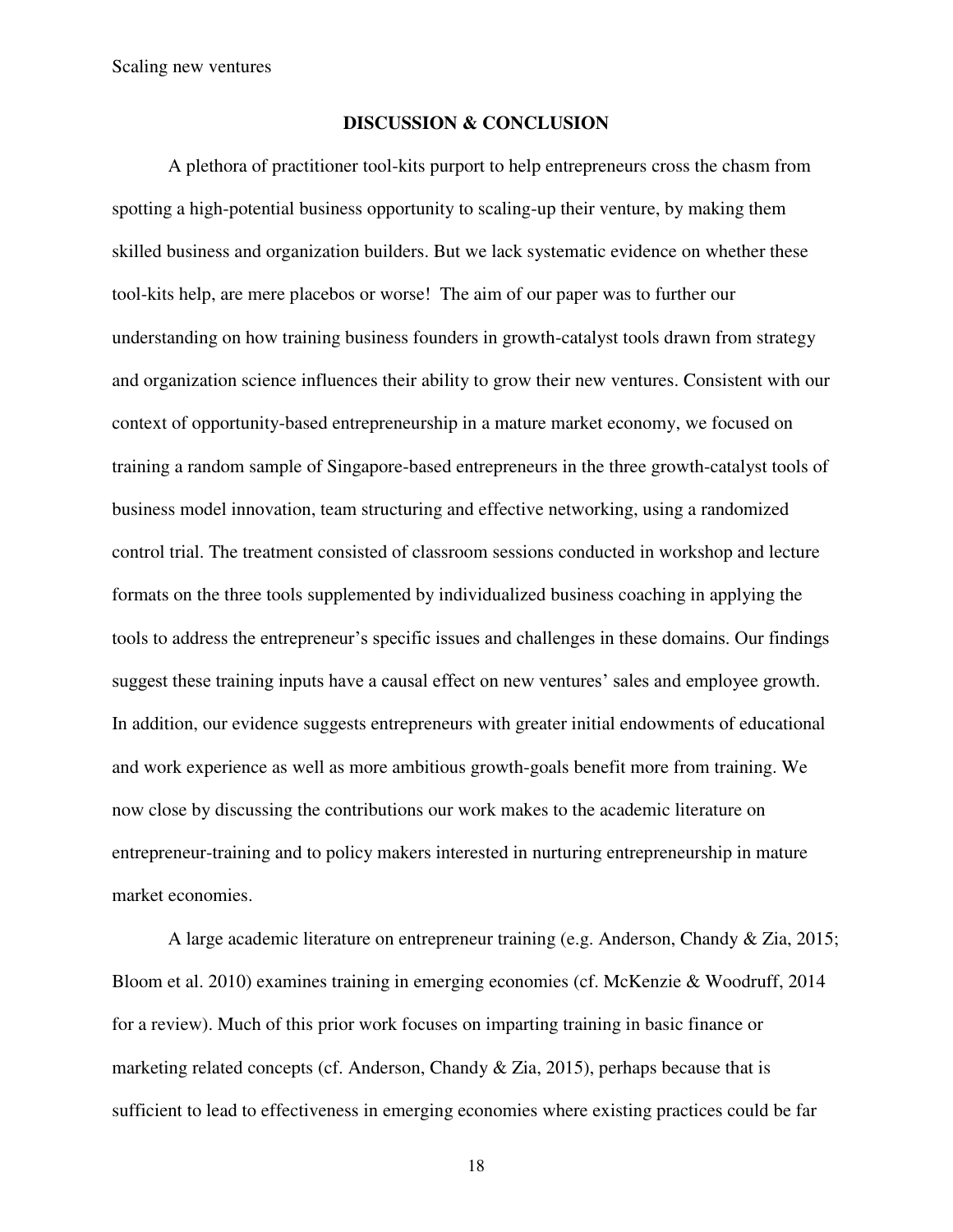from the efficiency frontier. However, there is mixed evidence on the efficacy and impact of these training tools and more importantly, it is unclear whether the impact of these tools could carry-over to entrepreneurs attempting to launch and grow new ventures in mature market economies.

Our work is closer to a more recent strand of the RCT based literature that focuses on training entrepreneurs in the organizational aspects of creating and growing new enterprises. Thus Chatterji, Delecourt, Hasan and Koning (2019) use an RCT approach to provide evidence that Indian entrepreneurs running growth-ventures benefit from peer-advice on people management to drive their venture's growth. Likewise, Camuffo, Cordova and Gambardella (2017) use an RCT approach to provide evidence that Italian nascent entrepreneurs that are taught to adopt a scientific approach to business experimentation make better decisions that improve their nascent start-up's performance. We build on Chatterji et al (2019) by examining how new knowledge in the form of structured frameworks supplemented by customized application through coaching in three strategy and organization domains drives venture growth. While Chatterji et al (2019) situated their study in the Indian entrepreneurial eco-system, our study set in Singapore sheds light on how entrepreneurs from a mature, developed economy context benefit from strategy and organizations training. In this regard, we build on Camuffo et al (2019) who examine a sample of nascent entrepreneurs – defined as individuals trying to launch a venture and are at either the idea or development stage, in a developed economy (Italian) context. In contrast, we focus on entrepreneurs who have already launched their ventures and seeking to grow their start-up.

Our main effect findings that training entrepreneurs in growth-catalyst tools related to business model innovation, networking and team structuring has a causal effect on their venture's growth suggests that more attention needs to be given to strategy and organization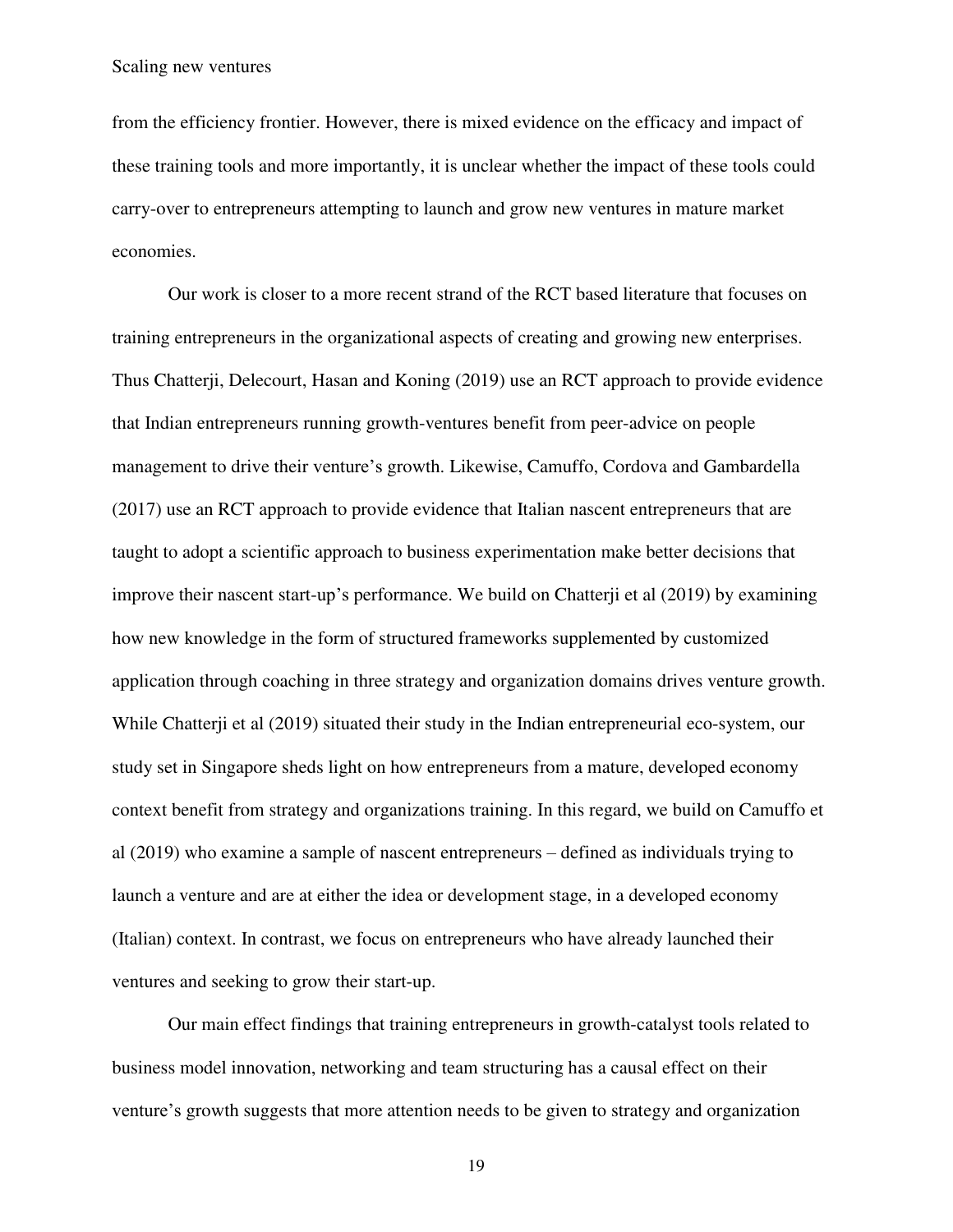aspects of running new ventures. Furthermore, our interaction effect findings suggest that not all entrepreneurs benefit equally from training in growth-catalyst tools. Rather entrepreneurs with high educational qualifications or higher work experience or higher growth goals benefit disproportionately, suggesting that training in growth-catalyst tools could be particularly useful and effective for entrepreneurs with high general human capital endowments or with greater growth motivations.

We also acknowledge that there are important limitations in our approach. First, we have a limited sample size, which although comparable to several prior published experimental studies, is modest. This limited sample constrains the conclusions we can draw, particularly about contingencies and mechanisms. Further, because we do not observe the entrepreneurs beyond our intervention events, we cannot observe the precise mechanisms through which our training content influences ultimate venture level outcomes. Second, our sample is a highly selected one, which hinders generalizing to the population at large in the Singapore eco-system.

Despite these limitations, to our knowledge, we are one of the first to examine how strategy and organization science based growth-catalyst tools can benefit entrepreneurs interested in growing their ventures. We hope these results encourage new research on entrepreneurs training and inform policymakers, especially in mature market economies where opportunitybased entrepreneurship is an important driver of long-run economic growth.

#### **REFERENCES**

Aldrich H (1999) *Organizations Evolving* (Sage Publications Ltd., London).

Anderson SJ, Chandy R, Zia B (2016) *Pathways to Profits: Identifying Separate Channels of Small Firm Growth through Business Training* (The World Bank).

- Ashraf N (2017) Analyzing Data.
- Baker WE (2000) *Networking smart: how to build relationships for personal and organizational success* (Backinprint.com, Lincoln, Neb.).
- Becker GS (1994) Human capital revisited. Becker GS, ed. *Human capital: theoretical and empirical analysis with special reference to education*. (University of Chicago Press), 15–28. Bhidé AV (2000) *The origin and evolution of new business* (Oxford University Press, Oxford).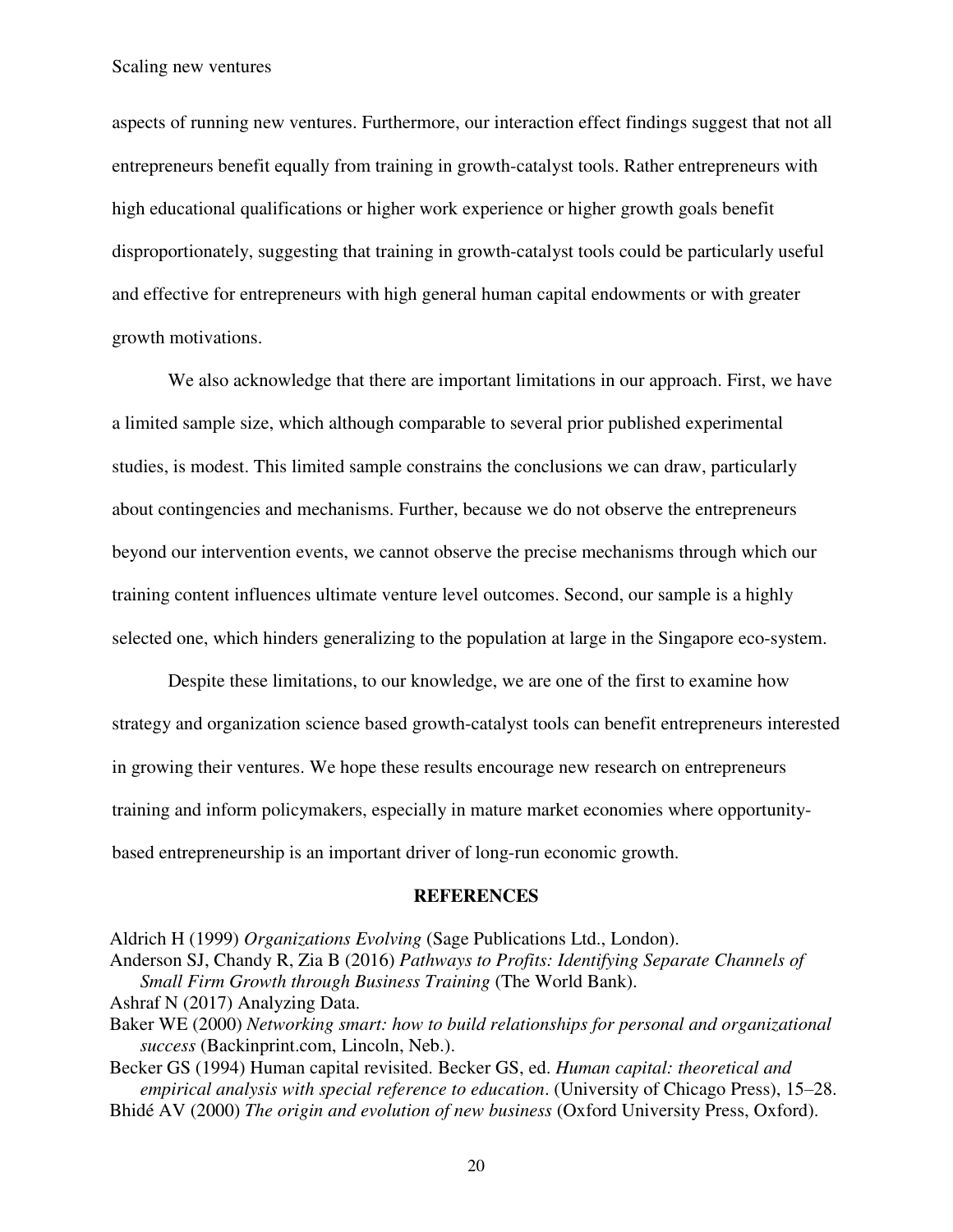- Blank S (2013) Why the Lean Start-Up Changes Everything. *Harvard Business Review*(May 2013) (May 1) [https://hbr.org/2013/05/why-the-lean-start-up-changes-everything.](https://hbr.org/2013/05/why-the-lean-start-up-changes-everything)
- Bloom N, Van Reenen J (2010) Why Do Management Practices Differ across Firms and Countries? *The Journal of Economic Perspectives; Nashville* 24(1):203–224.
- Campos, F., Frese, M., Goldstein, M., Iacovone, L., Johnson, H. C., McKenzie, D., & Mensmann, M. (2017). Teaching personal initiative beats traditional training in boosting small business in West Africa. Science, 357(6357), 1287-1290.
- Camuffo A, Cordova A, Gambardella A (2017) *A Scientific Approach to Entrepreneurial Decision-Making: Evidence from a Randomized Control Trial* (Social Science Research Network, Rochester, NY).
- Carter NM, Williams M, Reynolds PD (1997) Discontinuance among new firms in retail: The influence of initial resources, strategy, and gender. *Journal of Business Venturing* 12(2):125– 145.
- Chatterji A, Delecourt SM, Hasan S, Koning R (2018) When Does Advice Impact Startup Performance? *Strategic Management Journal* (forthcoming).
- Clough DR, Fang TP, Vissa B, Wu A (2019) Turning Lead into Gold: How Do Entrepreneurs Mobilize Resources to Exploit Opportunities? *Academy of Management Annals* 13(1):240– 271.
- Cohen WM, Levinthal DA (1990) Absorptive Capacity: A New Perspective on Learning and Innovation. *Administrative Science Quarterly* 35(1):128–152.
- Dimov DP, Shepherd DA (2005) Human capital theory and venture capital firms: exploring "home runs" and "strike outs." *Journal of Business Venturing* 20(1):1–21.
- Drucker PF (1985) The Discipline of Innovation. *Harvard Business Review* (1985) [https://hbr.org/2002/08/the-discipline-of-innovation.](https://hbr.org/2002/08/the-discipline-of-innovation)
- Furr NR, Cavarretta F, Garg S (2012) Who Changes Course? The Role of Domain Knowledge and Novel Framing in Making Technology Changes. *Strategic Entrepreneurship Journal* 6(3):236–256.
- Gambardella, A., Camuffo, A., Cordova, A., & Spina, C. (2018). A Scientific Approach to Entrepreneurial Decision Making: Evidence Form a Randomized Control Trial. Management Science, Forthcoming.
- Gavetti G, Rivkin JW (2007) On the Origin of Strategy: Action and Cognition over Time. *Organization Science; Linthicum* 18(3):420-439,544-545.
- Hoang, H., & Yi, A. 2015. Network-based research in entrepreneurship: A decade in review. *Foundations and Trends® in Entrepreneurship*, 11(1): 1-54.
- Lloyd-Ellis H, Bernhardt D (2000) Enterprise, inequality and economic development. *The Review of Economic Studies; Oxford* 67(230):147–168.
- Marvel MR, Lumpkin GT (2007) Technology Entrepreneurs' Human Capital and Its Effects on Innovation Radicalness. *Entrepreneurship Theory and Practice* 31(6):807–828.
- Marx M, Gans JS, Hsu DH (2014) Dynamic Commercialization Strategies for Disruptive Technologies: Evidence from the Speech Recognition Industry. *Management Science* 60(12):3103–3123.
- McDonald R, Eisenhardt KM (2014) *Competing in new markets and the search for a viable business model* (Harvard Business School).
- McKenzie D, Woodruff C (2014) What Are We Learning from Business Training and Entrepreneurship Evaluations around the Developing World? *World Bank Res Obs* 29(1):48– 82.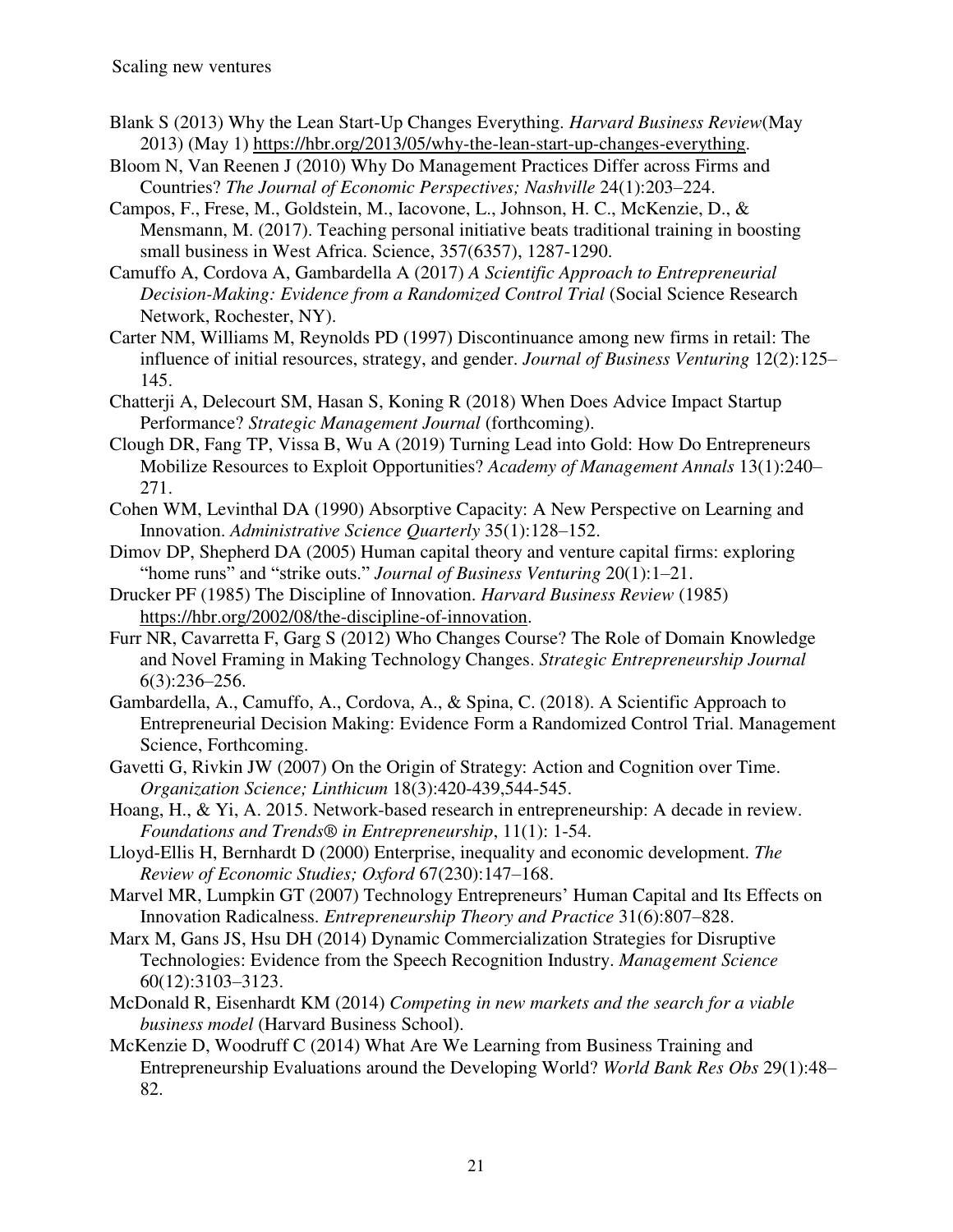- Osterwalder A, Pigneur Y (2010) *Business model generation: a handbook for visionaries, game changers, and challengers* (Wiley, Hoboken, NJ).
- Ozcan P, Eisenhardt KM (2009) Origin of Alliance Portfolios: Entrepreneurs, Network Strategies, and Firm Performance. *AMJ* 52(2):246–279.
- Reynolds P, Bosma N, Autio E, Hunt S, De Bono N, Servais I, Lopez-Garcia P, Chin N (2005) Global Entrepreneurship Monitor: Data Collection Design and Implementation 1998-2003. *Small Business Economics; Dordrecht* 24(3):205–231.
- Ries E (2011) *The lean startup: how today's entrepreneurs use continuous innovation to create radically successful businesses* (Crown Business, New York).

Schumpeter JA (1934) Change and the Entrepreneur. *Essays of JA Schumpeter*.

Shane S, Venkataraman S (2000) The promise of entrepreneurship as a field of research. *Academy of Management. The Academy of Management Review; Briarcliff Manor* 25(1):217–226.

Van Stel A, Carree M, Thurik R (2005) The Effect of Entrepreneurial Activity on National Economic Growth. *Small Business Economics; Dordrecht* 24(3):311–321.

Stinchcombe AL (1965) *Social structure and organizations* (Bobbs-Merrill, Indianapolis, IN).

Wasserman N (2012) *The Founder's Dilemmas: Anticipating and Avoiding the Pitfalls That Can Sink a Startup* (Princeton University Press).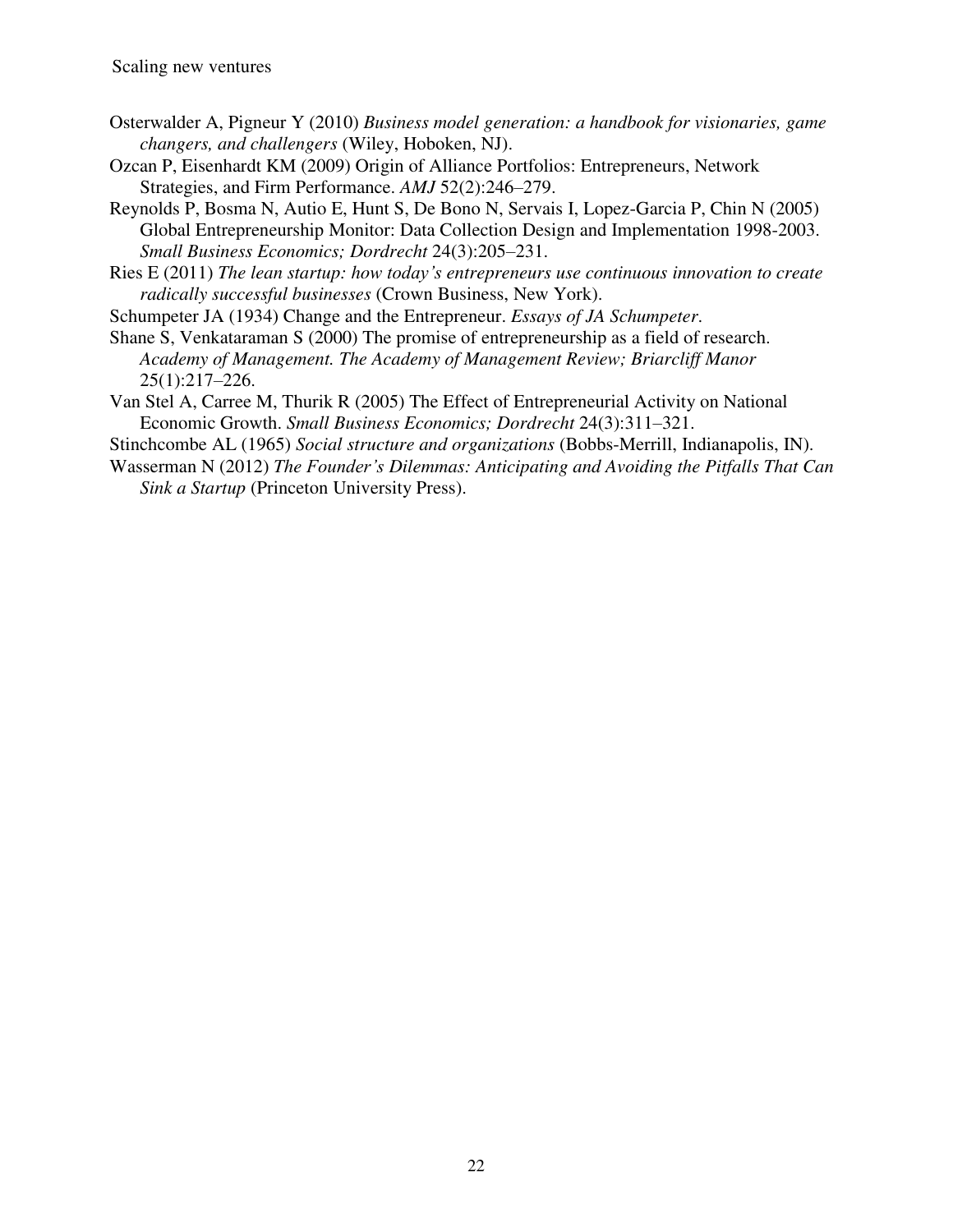# **Table 1: Description of the Training Intervention**

| S.No           | <b>Topic Title</b>                           | <b>Session Description</b>                                                                                                                                                                               | <b>Application Exercises</b>                                                                                                                                                                                                                                                                                                                         |
|----------------|----------------------------------------------|----------------------------------------------------------------------------------------------------------------------------------------------------------------------------------------------------------|------------------------------------------------------------------------------------------------------------------------------------------------------------------------------------------------------------------------------------------------------------------------------------------------------------------------------------------------------|
|                | <b>Business Model Innovation</b>             | Participants learn about the business<br>model canvass tool for entrepreneurs<br>and applying the tool to their<br>ventures.                                                                             | Identify the top 3 business model issues that are<br>both urgent and relevant to the participants'<br>specific venture. Specify specific steps to address<br>the issues, including how to identify and access<br>the identified issues.                                                                                                              |
| $\overline{2}$ | <b>Building Effective</b><br><b>Networks</b> | Understand how to build personal<br>networks that are rich in social<br>capital relevant to entrepreneurship                                                                                             | Personalized debriefs that compare participants<br>with their cohort in terms of a snapshot of their<br>current personal network, its fit with the needs of<br>their venture, insights into participants networking<br>styles and how to achieve better alignment<br>between the needs of their task and structure and<br>quality of their networks. |
| 3              | <b>Structuring Venturing</b><br>Teams        | Understand how incentives<br>composition and norms affect team<br>functioning in an entrepreneurial<br>context                                                                                           | Applying the DEFT model of venture team<br>structuring to assess timing of entry of new<br>members, incentivizing and managing group<br>dynamics in the specific context of the<br>participant's venture building attempt.                                                                                                                           |
| 4              | Mentoring                                    | Experienced entrepreneurs, domain<br>experts and investors were made<br>available to meet one-on-one with<br>participants, to provide advice for the<br>participant's most pressing business<br>problem. | Entrepreneurs shared their three most pressing<br>business problems with the mentor.                                                                                                                                                                                                                                                                 |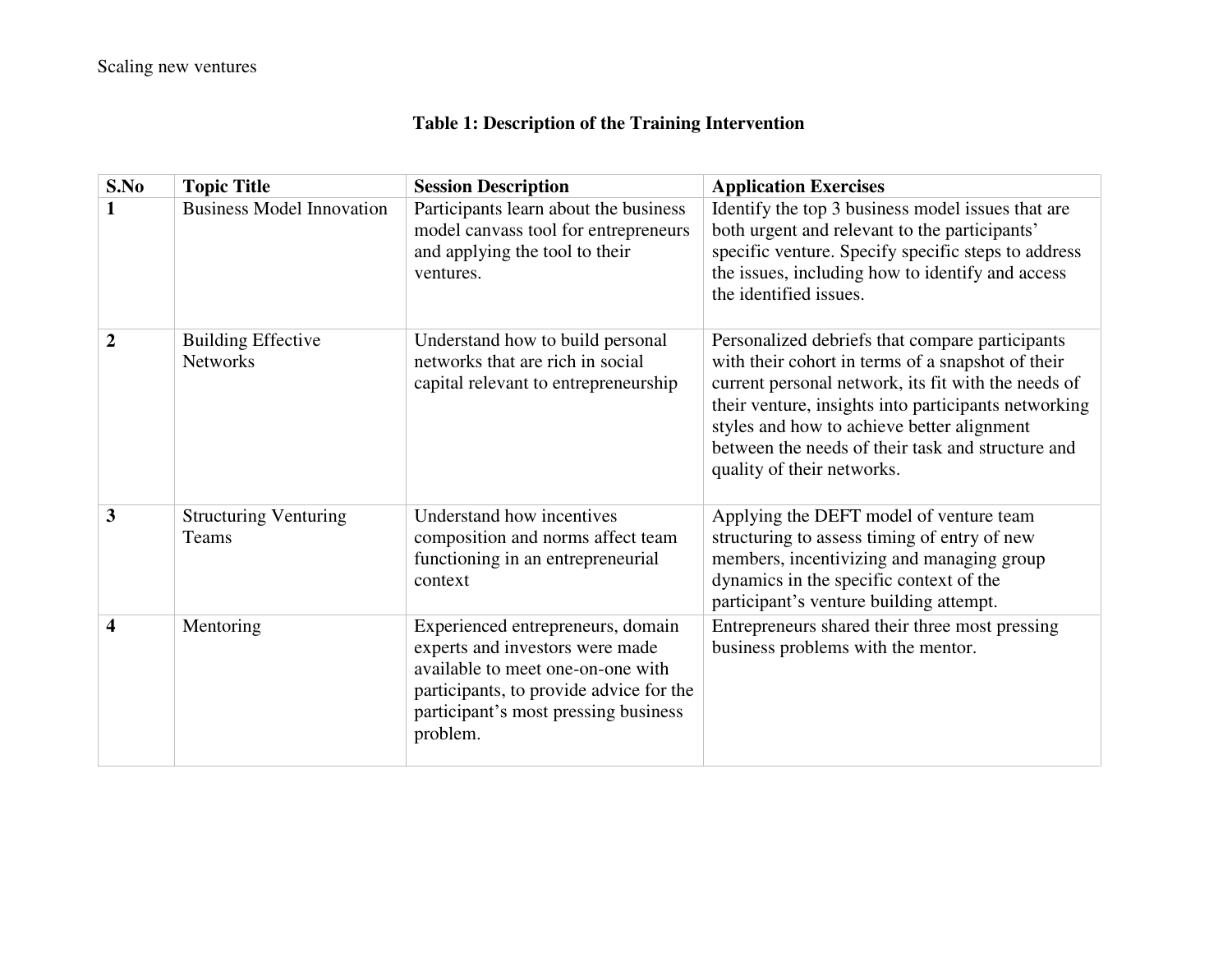|                                |      | Panel A: Treatment (103 start-ups) |           |          |     |      | Panel B: Control (78 start-ups) |           |                |              | t-test  |         |
|--------------------------------|------|------------------------------------|-----------|----------|-----|------|---------------------------------|-----------|----------------|--------------|---------|---------|
| <b>Variable</b>                | Obs. | Mean                               | Std. Dev. | Min      | Max | Obs. | Mean                            | Std. Dev. | Min            | Max          | Diff.   | p-value |
| Full time employees            | 100  | 0.82                               | 1.62      | $\Omega$ | 10  | 77   | 1.12                            | 1.54      | $\theta$       | 5            | 0.3     | 0.21    |
| <b>Sales</b>                   | 99   | 1.18                               | 0.46      |          | 3   | 76   | 1.39                            | 0.73      |                | 3            | 0.21    | 0.03    |
| Education                      | 103  | 4.99                               | 0.94      | 2        | 7   | 78   | 4.77                            | 0.85      | 2              | 6            | $-0.22$ | 0.1     |
| Work experience                | 98   | 10.5                               | 8.31      | $\Omega$ | 33  | 78   | 9.06                            | 7.26      | $\overline{0}$ | 28           | $-1.44$ | 0.22    |
| Growth goals                   | 95   | 2.31                               | 1.06      |          | 5   | 76   | 2.66                            | 1.15      |                | 5            | 0.35    | 0.04    |
| Independent<br>business        | 103  | 0.94                               | 0.24      | $\Omega$ | 1   | 78   | 0.97                            | 0.16      | $\overline{0}$ |              | 0.03    | 0.27    |
| Female                         | 103  | 0.3                                | 0.46      | $\Omega$ | 1   | 78   | 0.23                            | 0.42      | $\theta$       |              | $-0.07$ | 0.29    |
| Singaporean                    | 103  | 0.82                               | 0.39      | $\Omega$ |     | 78   | 0.77                            | 0.42      | $\theta$       | $\mathbf{1}$ | $-0.05$ | 0.45    |
| Age                            | 103  | 37.32                              | 8.96      | 24       | 65  | 77   | 36.16                           | 8.66      | 20             | 63           | $-1.16$ | 0.38    |
| Entrepreneurship<br>experience | 103  | 0.5                                | 0.5       | $\theta$ | 1   | 78   | 0.51                            | 0.5       | $\overline{0}$ |              | 0.02    | 0.82    |

**Table 2A: Summary Statistics by Treatment and Control at Baseline**

# **Table 2B: Treatment Absorption Question Two Months Post Training**

|                                                                            |     |      | Control |     |              |                 |      | <b>Treated</b> |     |     |      | t-test |
|----------------------------------------------------------------------------|-----|------|---------|-----|--------------|-----------------|------|----------------|-----|-----|------|--------|
|                                                                            | Obs | Mean | Std     | Min | Max          | O <sub>bs</sub> | Mean | Std            | Min | Max |      | p-val  |
|                                                                            |     |      | Dev.    |     |              |                 |      | Dev.           |     |     |      |        |
| In the past two months I have explicitly used the business model canvas    | 24  | 4.04 |         | 3   | <sub>0</sub> | 22              | 4.86 | 1.08           | 3   | 6   | 2.67 | 0.01   |
| framework to analyze my venture idea                                       |     |      |         |     |              |                 |      |                |     |     |      |        |
| In the past two months I have become aware of the major weaknesses         | 20  | 4.5  | 1.19    | 3   | 6            | 23              | 5.43 | 0.99           | 3   | 6   | 2.77 | 0.01   |
| with my venture's business model                                           |     |      |         |     |              |                 |      |                |     |     |      |        |
| Over the past two months I have developed a good understanding of the      | 21  | 4.76 | 1.26    | 3   | 6            | 22              | 5.91 | 0.43           | 4   | 6   | 3.96 | 0.00   |
| size of my personal network                                                |     |      |         |     |              |                 |      |                |     |     |      |        |
| Over the past two months I have developed a good understanding of the      | 24  | 4.71 | 1.16    | 3   | 6            | 26              | 5.69 | 0.88           | 3   | 6   | 3.35 | 0.00   |
| diversity of my personal network                                           |     |      |         |     |              |                 |      |                |     |     |      |        |
| Over the past two months I have developed a good understanding that        | 25  | 5.28 | 1.1     | 3   | 6            | 28              | 5.93 | 0.38           | 4   | 6   | 2.8  | 0.01   |
| engaging in shared activity is important for building strong connections   |     |      |         |     |              |                 |      |                |     |     |      |        |
| with my network contacts                                                   |     |      |         |     |              |                 |      |                |     |     |      |        |
| In the past one months, I have thought in detail about how to align roles  | 27  | 4.81 | 1.11    | 3   | 6            | 24              | 5.04 | 1.08           | 3   | 6   | 0.74 | 0.46   |
| with rewards in my venture's management team                               |     |      |         |     |              |                 |      |                |     |     |      |        |
| In the past one months, I have thought in detail about why I chose to be a | 26  | 5    | 1.13    | 3   | 6            | 23              | 5.39 | 0.94           | 4   | 6   | 1.32 | 0.19   |
| solo founder or a co-founder of my venture                                 |     |      |         |     |              |                 |      |                |     |     |      |        |
| In the past one month, I have thought in detail about who might be the     | 23  | 4.7  | 1.22    | 3   | 6            | 19              | 5.11 | 1.1            | 3   | 6   | 1.14 | 0.26   |
| lead users for my venture's product/service                                |     |      |         |     |              |                 |      |                |     |     |      |        |
| In the past one month, I have thought in detail about how to reach the     | 22  | 4.36 | 1.22    | 3   | 6            | 19              | 5.26 | 0.99           | 4   | 6   | 2.61 | 0.01   |
| lead users relevant for my venture's product / service                     |     |      |         |     |              |                 |      |                |     |     |      |        |
| In the past one month I felt connected to the Singapore entrepreneurial    | 24  | 3.83 | 0.96    | 3   | 6            | 17              | 5.06 | 1.03           |     | 6   | 3.86 | 0.00   |
| ecosystem of investors, educational institutions, mentors and other        |     |      |         |     |              |                 |      |                |     |     |      |        |
| stakeholders                                                               |     |      |         |     |              |                 |      |                |     |     |      |        |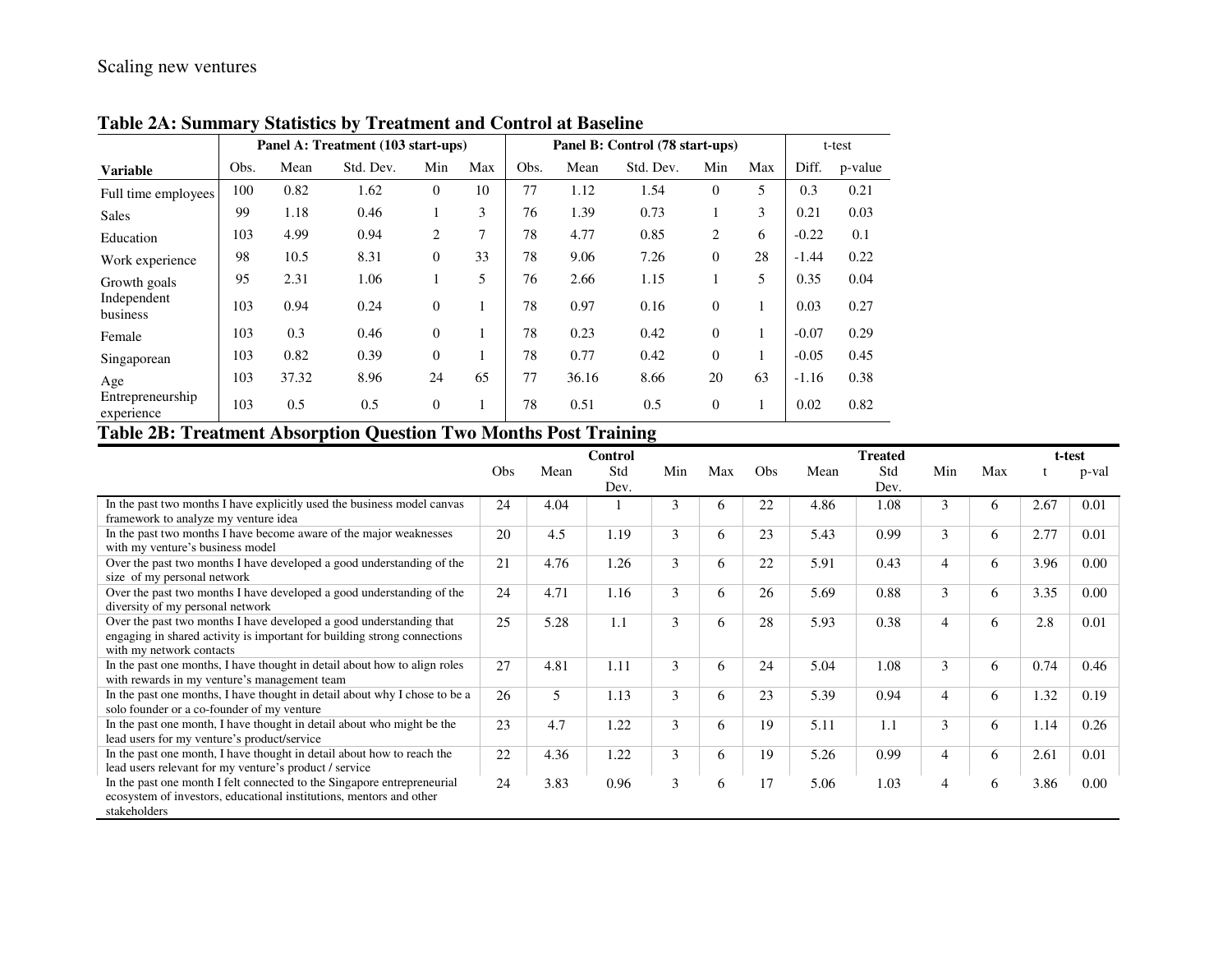|  |  | Table 3A XT Regression of Sales <sup>a</sup> |  |  |
|--|--|----------------------------------------------|--|--|
|--|--|----------------------------------------------|--|--|

| Variables <sup>b</sup>       | (1)      | (2)                                                                                                                                              | (3)      | (4)              | (5)                               | (6)                                                                                                               | (7)                               |
|------------------------------|----------|--------------------------------------------------------------------------------------------------------------------------------------------------|----------|------------------|-----------------------------------|-------------------------------------------------------------------------------------------------------------------|-----------------------------------|
|                              | $-0.123$ | $-0.114$                                                                                                                                         | $-0.122$ | $-0.170$         | $-0.127$                          | $-0.136$                                                                                                          | $-0.230$                          |
| Independent business         |          | $(0.27)$ [0.643] $(0.25)$ [0.650] $(0.25)$ [0.628] $(0.27)$ [0.532] $(0.24)$ [0.600] $(0.25)$ [0.584] $(0.26)$ [0.375]                           |          |                  |                                   |                                                                                                                   |                                   |
| Female                       | $-0.098$ | $-0.086$                                                                                                                                         | -0.085   | $-0.070$         | $-0.081$                          | $-0.086$                                                                                                          | $-0.059$                          |
|                              |          | $(0.13)$ $[0.436]$ $(0.12)$ $[0.488]$ $(0.12)$ $[0.492]$ $(0.12)$ $[0.565]$ $(0.12)$ $[0.507]$ $(0.12)$ $[0.471]$ $(0.12)$ $[0.613]$             |          |                  |                                   |                                                                                                                   |                                   |
| Singaporean                  | 0.115    | 0.118                                                                                                                                            | 0.113    | 0.106            | 0.107                             | 0.103                                                                                                             | 0.083                             |
|                              |          | $(0.12)$ $[0.348]$ $(0.12)$ $[0.335]$ $(0.12)$ $[0.357]$ $(0.12)$ $[0.379]$ $(0.12)$ $[0.379]$ $(0.12)$ $[0.403]$ $(0.12)$ $[0.486]$             |          |                  |                                   |                                                                                                                   |                                   |
| Age                          | 0.003    | 0.001                                                                                                                                            | 0.001    | 0.001            | $-0.001$                          | 0.001                                                                                                             | $-0.002$                          |
|                              |          | $(0.01)$ [0.782] $(0.01)$ [0.902] $(0.01)$ [0.912] $(0.01)$ [0.911] $(0.01)$ [0.916] $(0.01)$ [0.899] $(0.01)$ [0.872]                           |          |                  |                                   |                                                                                                                   |                                   |
| Entrepreneurship exp.        | $-0.018$ | 0.001                                                                                                                                            | $-0.002$ | $-0.007$         | $-0.002$                          | -0.000                                                                                                            | $-0.010$                          |
|                              |          | $(0.11)$ $[0.871]$ $(0.11)$ $[0.993]$ $(0.11)$ $[0.982]$ $(0.11)$ $[0.949]$ $(0.11)$ $[0.986]$ $(0.10)$ $[0.999]$ $(0.10)$ $[0.923]$             |          |                  |                                   |                                                                                                                   |                                   |
| Educationb                   | 0.003    | $-0.012$<br>$(0.05)$ $[0.947]$ $(0.05)$ $[0.802]$ $(0.05)$ $[0.814]$ $(0.08)$ $[0.959]$ $(0.05)$ $[0.729]$ $(0.05)$ $[0.841]$ $(0.08)$ $[0.974]$ | $-0.011$ | $-0.004$         | -0.016                            | -0.009                                                                                                            | $-0.003$                          |
| Work experience <sup>b</sup> | $-0.062$ | $-0.061$                                                                                                                                         | $-0.058$ | $-0.067$         | -0.031                            | -0.050                                                                                                            | -0.031                            |
|                              |          | $(0.09)$ $[0.513]$ $(0.10)$ $[0.523]$ $(0.10)$ $[0.540]$ $(0.10)$ $[0.499]$ $(0.10)$ $[0.765]$ $(0.10)$ $[0.603]$ $(0.11)$ $[0.768]$             |          |                  |                                   |                                                                                                                   |                                   |
| Growth goals <sup>b</sup>    | 0.313    | 0.316                                                                                                                                            | 0.326    | 0.319            | 0.330                             | 0.436                                                                                                             | 0.436                             |
|                              |          | $(0.07)$ $[0.000]$ $(0.07)$ $[0.000]$ $(0.07)$ $[0.000]$ $(0.07)$ $[0.000]$ $(0.07)$ $[0.000]$ $(0.09)$ $[0.000]$ $(0.09)$ $[0.000]$             |          |                  |                                   |                                                                                                                   |                                   |
| Treatment                    |          | 0.018                                                                                                                                            | $-0.146$ | $-0.146$         | $-0.145$                          | $-0.154$                                                                                                          | $-0.153$                          |
|                              |          |                                                                                                                                                  |          |                  |                                   | $(0.10)$ $[0.856]$ $(0.08)$ $[0.066]$ $(0.08)$ $[0.068]$ $(0.08)$ $[0.071]$ $(0.08)$ $[0.044]$ $(0.08)$ $[0.047]$ |                                   |
| Endline                      |          | 0.609                                                                                                                                            | 0.395    | 0.404            | 0.392                             | 0.435                                                                                                             | 0.461                             |
|                              |          |                                                                                                                                                  |          |                  |                                   | $(0.10)$ $[0.000]$ $(0.16)$ $[0.013]$ $(0.16)$ $[0.010]$ $(0.16)$ $[0.013]$ $(0.16)$ $[0.006]$ $(0.16)$ $[0.003]$ |                                   |
| <b>Treatment # Endline</b>   |          |                                                                                                                                                  | 0.420    | 0.373            | 0.414                             | 0.507                                                                                                             | 0.464                             |
| (H1)                         |          |                                                                                                                                                  |          |                  |                                   |                                                                                                                   |                                   |
| Treatment # Education        |          |                                                                                                                                                  |          | $-0.035$         |                                   | $(0.20)$ $[0.040]$ $(0.20)$ $[0.062]$ $(0.20)$ $[0.042]$ $(0.21)$ $[0.015]$ $(0.20)$ $[0.023]$                    | $-0.027$                          |
|                              |          |                                                                                                                                                  |          | $(0.09)$ [0.693] |                                   |                                                                                                                   | $(0.09)$ [0.755]                  |
| Endline # Education          |          |                                                                                                                                                  |          | $-0.244$         |                                   |                                                                                                                   | $-0.315$                          |
|                              |          |                                                                                                                                                  |          | $(0.18)$ [0.187] |                                   |                                                                                                                   | $(0.18)$ [0.079]                  |
| Treatment # Endline #        |          |                                                                                                                                                  |          | 0.449            |                                   |                                                                                                                   | 0.509                             |
| <b>Education (H2a)</b>       |          |                                                                                                                                                  |          |                  |                                   |                                                                                                                   |                                   |
|                              |          |                                                                                                                                                  |          | $(0.22)$ [0.045] |                                   |                                                                                                                   | $(0.22)$ $[0.020]$                |
| Treatment # Work exp.        |          |                                                                                                                                                  |          |                  | $-0.012$                          |                                                                                                                   | $-0.012$                          |
|                              |          |                                                                                                                                                  |          |                  | $(0.09)$ [0.888]                  |                                                                                                                   | $(0.08)$ [0.884]                  |
| Endline # Work exp.          |          |                                                                                                                                                  |          |                  | $-0.188$<br>$(0.13)$ [0.156]      |                                                                                                                   | $-0.228$<br>$(0.13)$ [0.072]      |
| Treatment # Endline #        |          |                                                                                                                                                  |          |                  |                                   |                                                                                                                   |                                   |
| Work exp. (H2b)              |          |                                                                                                                                                  |          |                  | 0.302                             |                                                                                                                   | 0.417                             |
|                              |          |                                                                                                                                                  |          |                  | $(0.19)$ $[0.119]$                |                                                                                                                   | $(0.17)$ [0.014]                  |
| Treatment # Growth           |          |                                                                                                                                                  |          |                  |                                   | $-0.266$                                                                                                          | $-0.262$                          |
| goals                        |          |                                                                                                                                                  |          |                  |                                   |                                                                                                                   |                                   |
|                              |          |                                                                                                                                                  |          |                  |                                   | $(0.11)$ [0.013]                                                                                                  | $(0.11)$ [0.013]                  |
| Endline # Growth goals       |          |                                                                                                                                                  |          |                  |                                   | $-0.204$                                                                                                          | $-0.273$                          |
| Treatment # Endline #        |          |                                                                                                                                                  |          |                  |                                   |                                                                                                                   | $(0.16)$ [0.195] $(0.15)$ [0.072] |
| Growth goals (H3)            |          |                                                                                                                                                  |          |                  |                                   | 0.667                                                                                                             | 0.835                             |
|                              |          |                                                                                                                                                  |          |                  |                                   |                                                                                                                   | $(0.21)$ [0.001] $(0.21)$ [0.000] |
| Constant                     | 1.459    | 1.251                                                                                                                                            | 1.358    | 1.406            | 1.458                             | 1.357                                                                                                             | 1.588                             |
|                              |          | $(0.51)$ $[0.004]$ $(0.52)$ $[0.016]$ $(0.52)$ $[0.009]$                                                                                         |          |                  | $(0.55)$ [0.011] $(0.52)$ [0.005] |                                                                                                                   | $(0.52)$ [0.009] $(0.56)$ [0.004] |
| chi2                         | 32.418   | 78.047                                                                                                                                           | 91.917   | 101.904          | 92.253                            | 136.948                                                                                                           | 149.585                           |

<sup>a</sup> Standard errors in parentheses, p-value in square brackets. N=269. All models with clustered standard errors. <sup>b</sup> Interacting terms (education, work experience and growth goals) are standardized to aid interpretation of three-way-interaction with treatment and endline.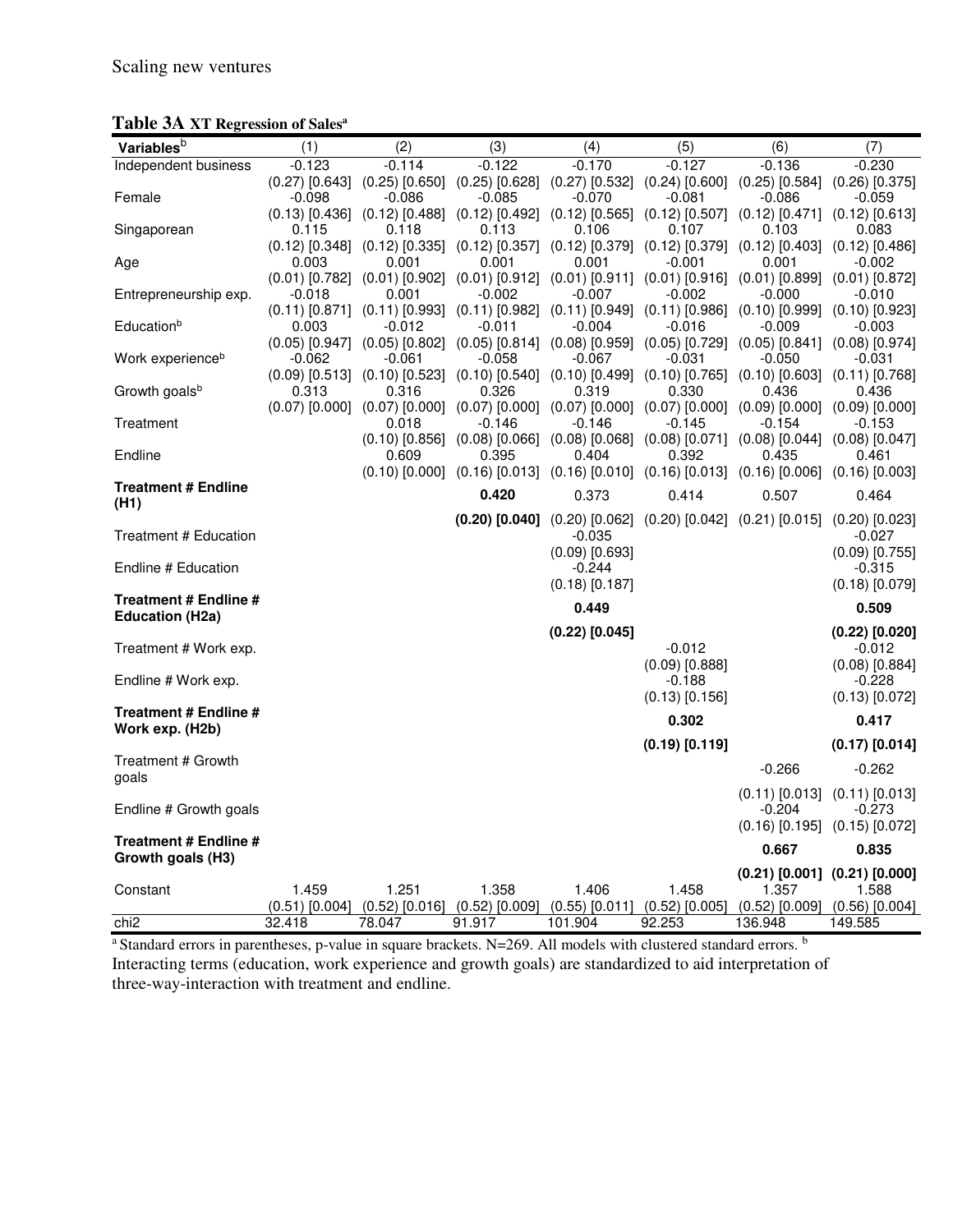| Variables <sup>b</sup>       | (1)              | (2)              | (3)      | (4)                                                                                                                                  | (5)              | (6)              | (7)                               |
|------------------------------|------------------|------------------|----------|--------------------------------------------------------------------------------------------------------------------------------------|------------------|------------------|-----------------------------------|
| Independent business         | 0.066            | 0.073            | 0.039    | 0.323                                                                                                                                | 0.041            | $-0.002$         | 0.330                             |
|                              |                  |                  |          | $(0.56)$ $[0.907]$ $(0.54)$ $[0.892]$ $(0.56)$ $[0.945]$ $(0.57)$ $[0.569]$ $(0.56)$ $[0.941]$ $(0.56)$ $[0.998]$ $(0.54)$ $[0.544]$ |                  |                  |                                   |
| Female                       | -0.484           | $-0.505$         | $-0.492$ | $-0.485$                                                                                                                             | $-0.471$         | $-0.489$         | $-0.472$                          |
|                              |                  |                  |          | $(0.30)$ $[0.106]$ $(0.29)$ $[0.081]$ $(0.29)$ $[0.093]$ $(0.29)$ $[0.091]$ $(0.29)$ $[0.103]$ $(0.29)$ $[0.095]$ $(0.29)$ $[0.104]$ |                  |                  |                                   |
| Singaporean                  | $-0.366$         | $-0.322$         | $-0.305$ | $-0.327$<br>$(0.31)$ [0.240] $(0.29)$ [0.269] $(0.29)$ [0.284] $(0.30)$ [0.268] $(0.27)$ [0.256] $(0.30)$ [0.246] $(0.31)$ [0.232]   | $-0.309$         | -0.345           | -0.366                            |
|                              | 0.004            | 0.001            | 0.001    | 0.001                                                                                                                                | 0.003            | $-0.002$         | 0.002                             |
| Age                          |                  |                  |          | $(0.01)$ [0.763] $(0.01)$ [0.922] $(0.01)$ [0.962] $(0.01)$ [0.931] $(0.01)$ [0.823] $(0.01)$ [0.889] $(0.01)$ [0.864]               |                  |                  |                                   |
| Entrepreneurship exp.        | 0.033            | 0.121            | 0.155    | 0.181                                                                                                                                | 0.134            | 0.108            | 0.127                             |
|                              |                  |                  |          | $(0.23)$ [0.886] $(0.22)$ [0.582] $(0.22)$ [0.483] $(0.22)$ [0.402] $(0.23)$ [0.554] $(0.22)$ [0.624] $(0.22)$ [0.563]               |                  |                  |                                   |
| Educationb                   | 0.064            | 0.051            | 0.056    | 0.245                                                                                                                                | 0.060            | 0.038            | 0.231                             |
|                              |                  |                  |          | $(0.14)$ [0.640] $(0.13)$ [0.698] $(0.13)$ [0.670] $(0.20)$ [0.228] $(0.13)$ [0.646] $(0.13)$ [0.769] $(0.20)$ [0.255]               |                  |                  |                                   |
| Work experience <sup>b</sup> | $-0.165$         | $-0.174$         | $-0.167$ | $-0.129$                                                                                                                             | $-0.142$         | $-0.157$         | $-0.117$                          |
|                              |                  |                  |          | $(0.12)$ [0.167] $(0.12)$ [0.145] $(0.12)$ [0.176] $(0.12)$ [0.288] $(0.19)$ [0.465] $(0.12)$ [0.184] $(0.19)$ [0.529]               |                  |                  |                                   |
| Growth goals <sup>b</sup>    | 0.540            | 0.571            | 0.594    | 0.642                                                                                                                                | 0.594            | 0.572            | 0.621                             |
|                              |                  |                  |          | $(0.10)$ $[0.000]$ $(0.11)$ $[0.000]$ $(0.11)$ $[0.000]$ $(0.11)$ $[0.000]$ $(0.12)$ $[0.000]$ $(0.16)$ $[0.000]$ $(0.16)$ $[0.000]$ |                  |                  |                                   |
| Treatment                    |                  | 0.081            | $-0.320$ | $-0.295$                                                                                                                             | $-0.347$         | $-0.518$         | -0.531                            |
|                              |                  |                  |          | $(0.21)$ [0.697] $(0.24)$ [0.177] $(0.23)$ [0.200] $(0.25)$ [0.169] $(0.27)$ [0.052] $(0.27)$ [0.053]                                |                  |                  |                                   |
| Endline                      |                  | 1.123            | 0.812    | 0.777                                                                                                                                | 0.819            | 0.943            | 0.868                             |
|                              |                  |                  |          | $(0.15)$ [0.000] $(0.16)$ [0.000] $(0.15)$ [0.000] $(0.15)$ [0.000] $(0.16)$ [0.000] $(0.18)$ [0.000]                                |                  |                  |                                   |
| <b>Treatment # Endline</b>   |                  |                  |          |                                                                                                                                      |                  |                  |                                   |
| (H1)                         |                  |                  | 0.675    | 0.706                                                                                                                                | 0.695            | 0.768            | 0.846                             |
|                              |                  |                  |          | $(0.30)$ [0.024] $(0.30)$ [0.017] $(0.31)$ [0.025] $(0.32)$ [0.016] $(0.33)$ [0.010]                                                 |                  |                  |                                   |
| Treatment #                  |                  |                  |          |                                                                                                                                      |                  |                  |                                   |
| Education                    |                  |                  |          | $-0.432$                                                                                                                             |                  |                  | $-0.490$                          |
|                              |                  |                  |          | $(0.24)$ [0.069]                                                                                                                     |                  |                  | $(0.24)$ [0.041]                  |
| Endline # Education          |                  |                  |          | 0.259                                                                                                                                |                  |                  | 0.230                             |
|                              |                  |                  |          | $(0.14)$ [0.072]                                                                                                                     |                  |                  | $(0.14)$ [0.109]                  |
| <b>Treatment # Endline</b>   |                  |                  |          | $-0.129$                                                                                                                             |                  |                  | $-0.014$                          |
| # Education (H2a)            |                  |                  |          |                                                                                                                                      |                  |                  |                                   |
|                              |                  |                  |          | $(0.31)$ [0.677]                                                                                                                     |                  |                  | $(0.30)$ [0.962]                  |
| Treatment # Work             |                  |                  |          |                                                                                                                                      | $-0.216$         |                  | $-0.091$                          |
| exp.                         |                  |                  |          |                                                                                                                                      |                  |                  |                                   |
|                              |                  |                  |          |                                                                                                                                      | $(0.30)$ [0.476] |                  | $(0.30)$ [0.760]                  |
| Endline # Work exp.          |                  |                  |          |                                                                                                                                      | 0.062            |                  | 0.081                             |
|                              |                  |                  |          |                                                                                                                                      | $(0.18)$ [0.737] |                  | $(0.16)$ [0.617]                  |
| <b>Treatment # Endline</b>   |                  |                  |          |                                                                                                                                      | 0.117            |                  | $-0.100$                          |
| # Work exp. (H2b)            |                  |                  |          |                                                                                                                                      |                  |                  |                                   |
|                              |                  |                  |          |                                                                                                                                      | $(0.33)$ [0.725] |                  | $(0.30)$ [0.744]                  |
| Treatment # Growth           |                  |                  |          |                                                                                                                                      |                  | 0.536            | 0.512                             |
| goals                        |                  |                  |          |                                                                                                                                      |                  |                  |                                   |
|                              |                  |                  |          |                                                                                                                                      |                  |                  | $(0.25)$ [0.034] $(0.24)$ [0.035] |
| Endline # Growth             |                  |                  |          |                                                                                                                                      |                  | $-0.224$         | $-0.134$                          |
| goals                        |                  |                  |          |                                                                                                                                      |                  |                  |                                   |
|                              |                  |                  |          |                                                                                                                                      |                  |                  | $(0.17)$ [0.186] $(0.17)$ [0.425] |
| <b>Treatment # Endline</b>   |                  |                  |          |                                                                                                                                      |                  | $-0.448$         | $-0.588$                          |
| # Growth goals (H3)          |                  |                  |          |                                                                                                                                      |                  |                  |                                   |
|                              |                  |                  |          |                                                                                                                                      |                  |                  | $(0.26)$ [0.082] $(0.26)$ [0.022] |
| Constant                     | 0.486            | $-0.126$         | 0.087    | $-0.214$                                                                                                                             | $-0.001$         | 0.228            | $-0.232$                          |
|                              | (0.83) [0.556]   | $(0.79)$ [0.873] |          | $(0.80)$ [0.914] $(0.77)$ [0.782]                                                                                                    | $(0.81)$ [0.999] | $(0.81)$ [0.779] | $(0.81)$ [0.775]                  |
| Inalpha                      | 0.202            | 0.168            | 0.190    | 0.152                                                                                                                                | 0.182            | 0.149            | 0.108                             |
|                              | $(0.36)$ [0.579] | $(0.36)$ [0.643] |          | $(0.36)$ [0.599] $(0.38)$ [0.685]                                                                                                    | $(0.36)$ [0.615] | $(0.37)$ [0.683] | $(0.38)$ [0.778]                  |
| chi <sub>2</sub>             | 68.097           | 137.310          | 135.861  | 173.604                                                                                                                              | 151.787          | 161.881          | 191.309                           |
| Ш                            | $-501.173$       | $-441.547$       | -436.822 | $-433.148$                                                                                                                           | $-436.170$       | $-428.347$       | $-424.810$                        |

## **Table 3B XT Poisson Estimation of Count of Full Time Employees<sup>a</sup>**

<sup>a</sup> Standard errors in parentheses, p-value in square brackets. N=283. All models with clustered standard errors

<sup>b</sup> Interacting terms (education, work experience and growth goals) are standardized to aid interpretation of three-way-interaction with treatment and endline.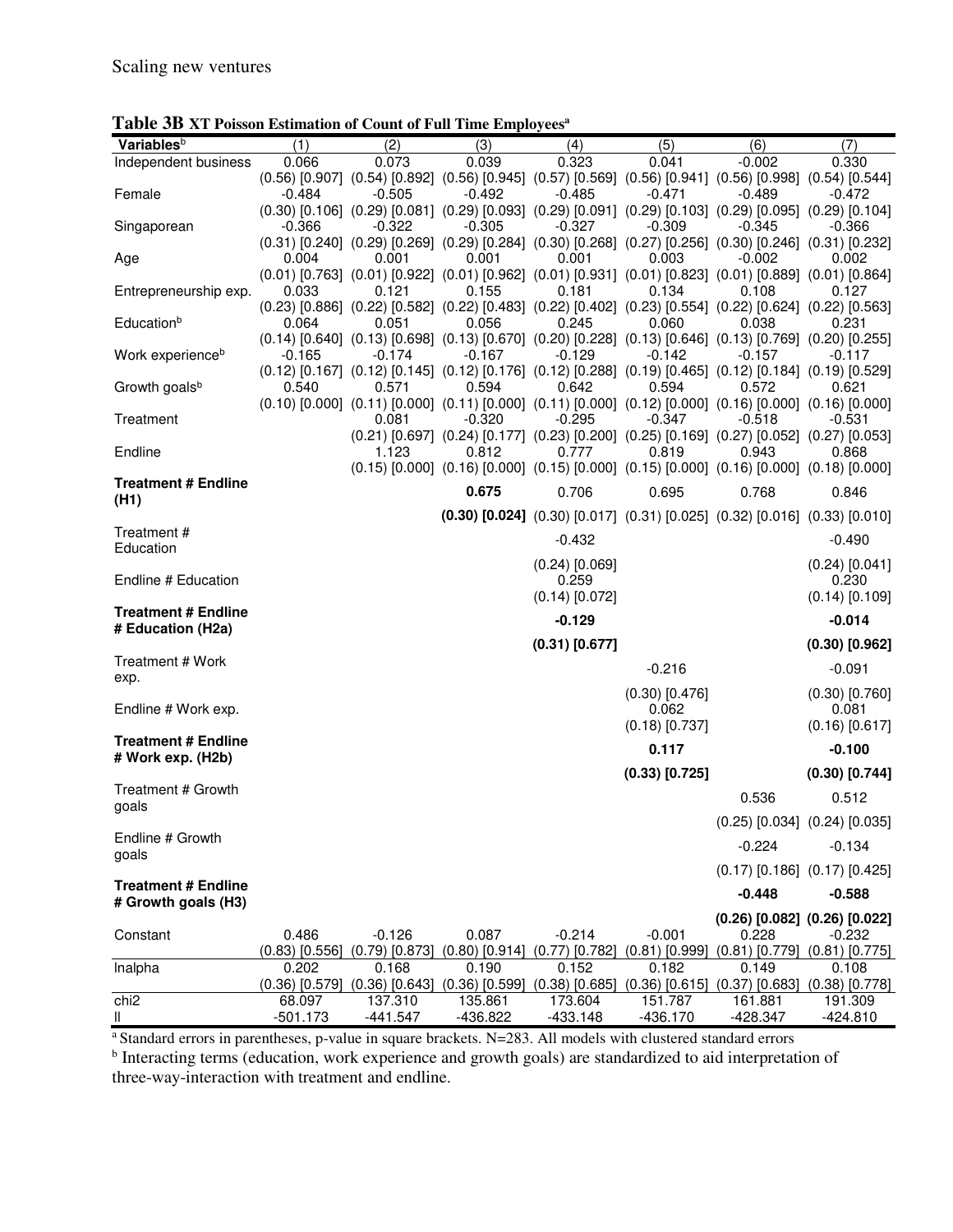## **ONLINE APPENDIX Figure A1: Timeline and Sample of Singapore Start-up Scale Program**

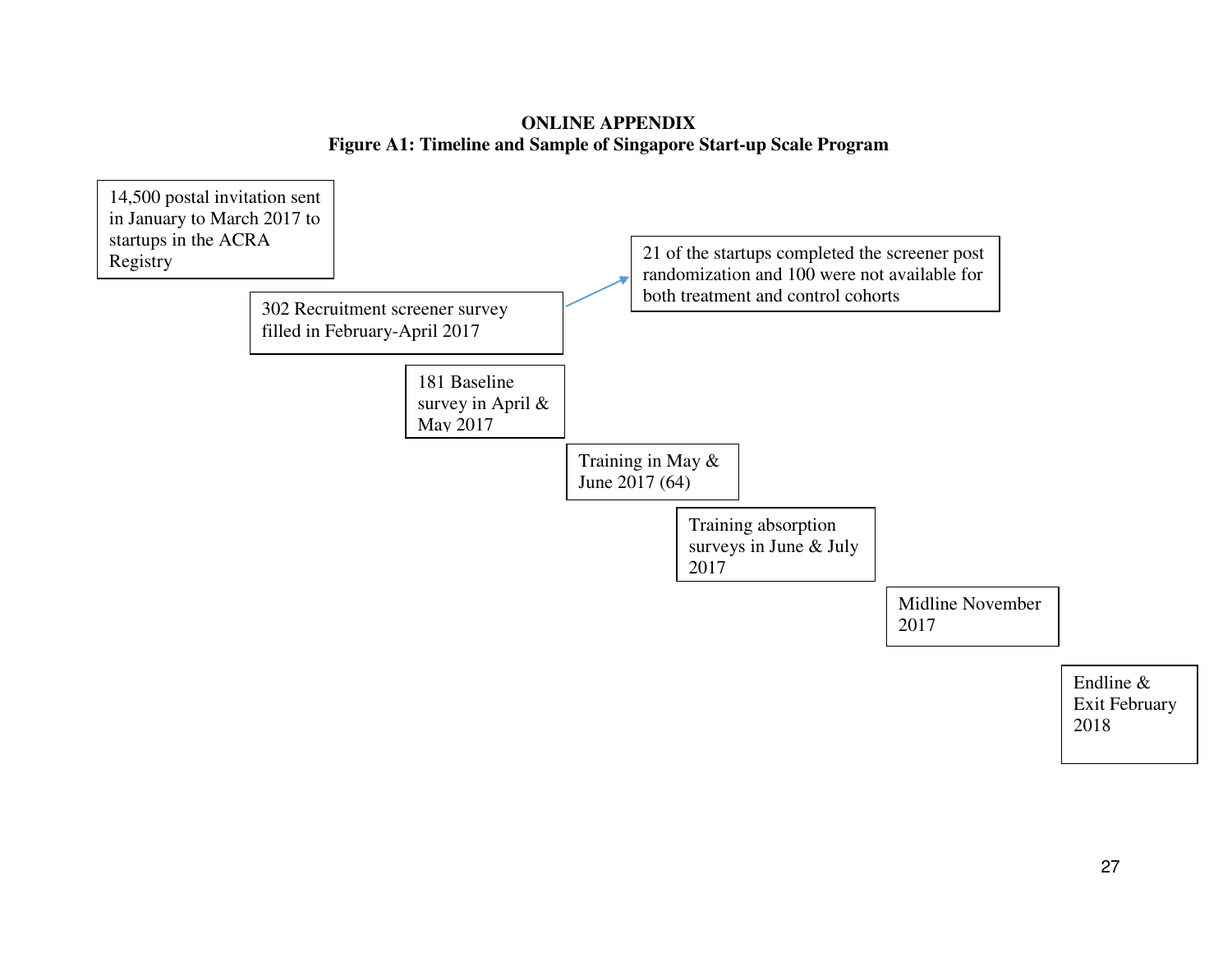

**Figure A2: Education Moderating Relationship between Treatment & Sales** 

**Figure A3: Work Experience Moderating Relationship between Treatment & Sales** 

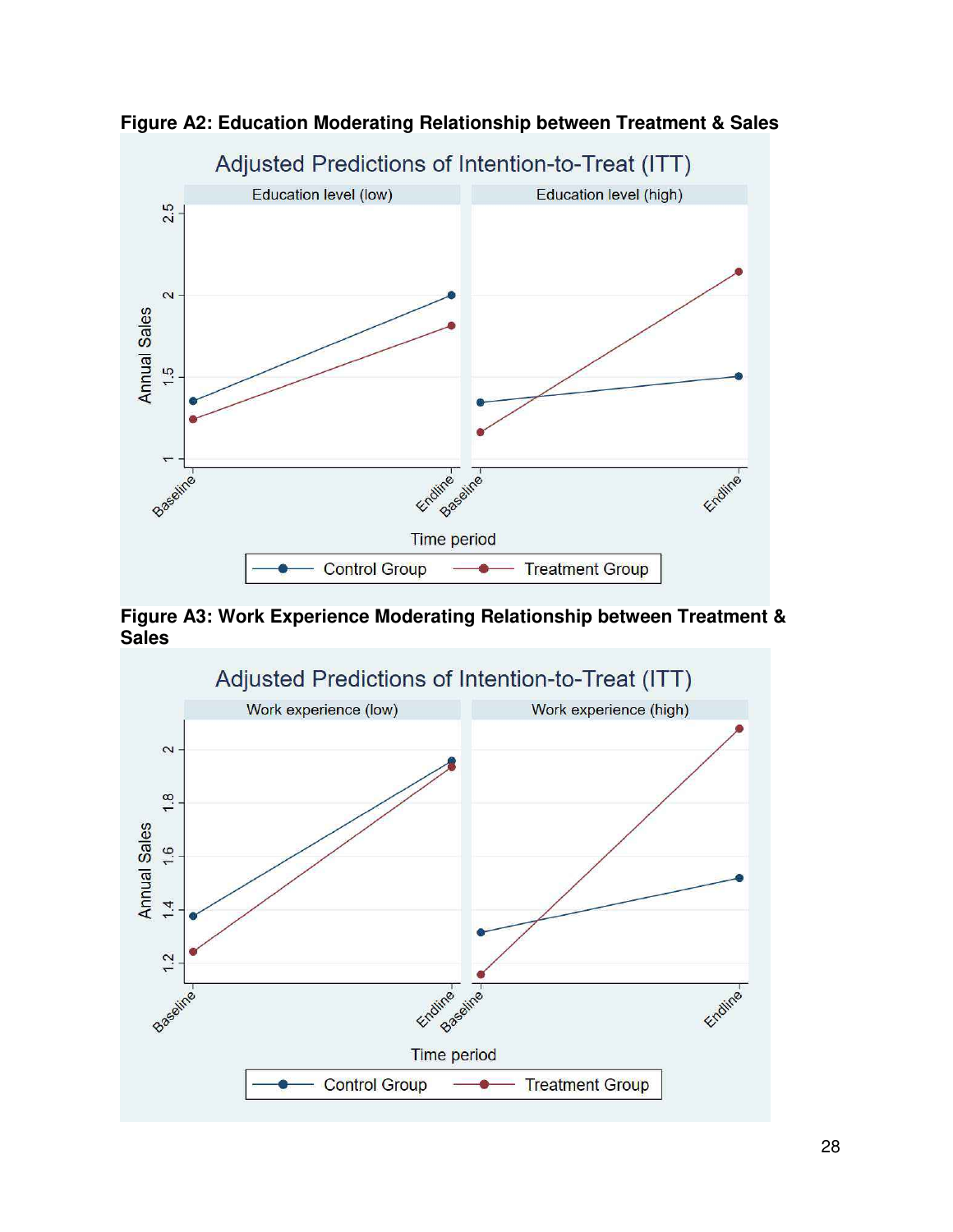

**Figure A4: Growth Goal Moderating Relationship between Treatment & Sales**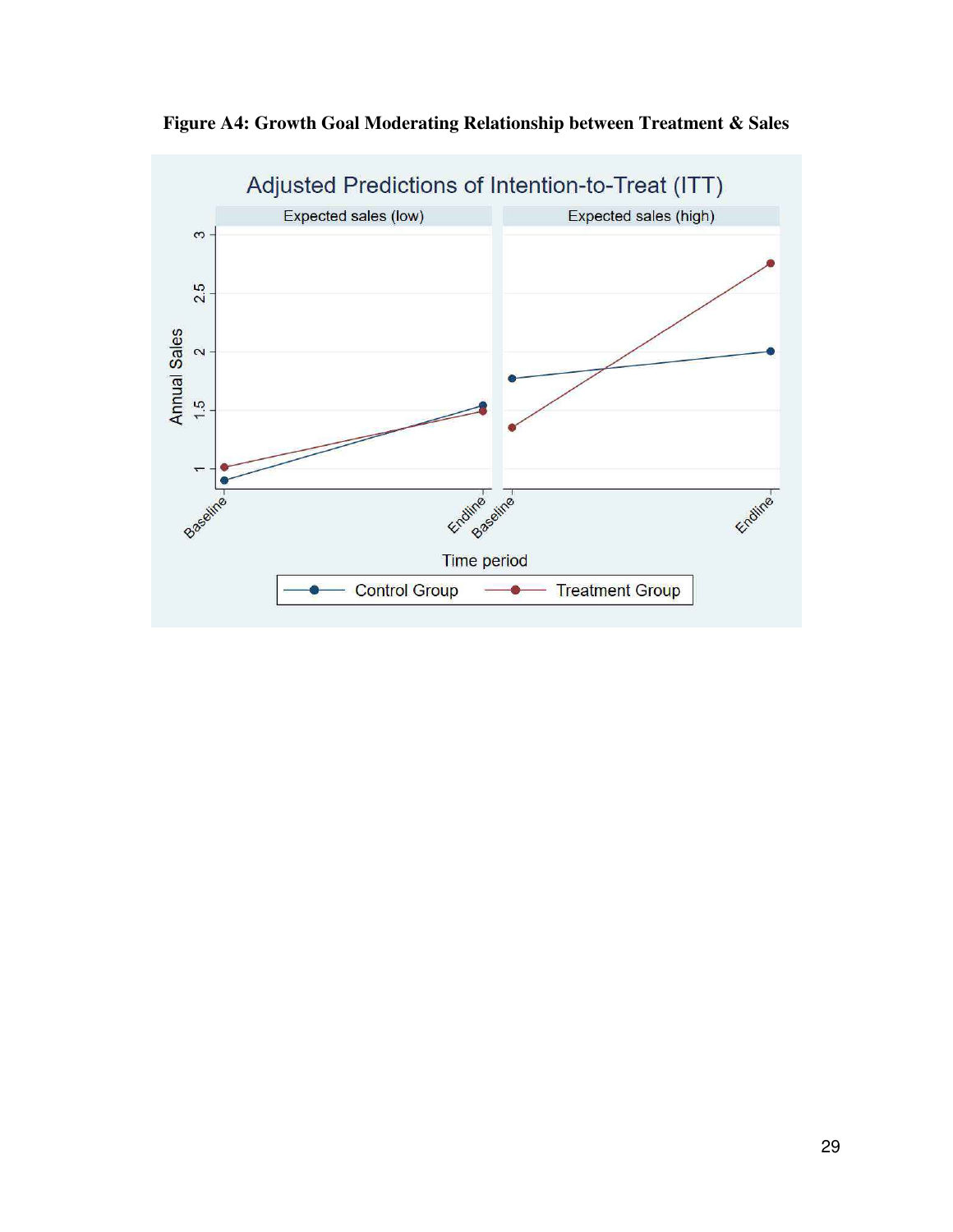|                           | Model 1  | Model 2                               |
|---------------------------|----------|---------------------------------------|
| <b>Sales</b>              | -0.135   | $-0.019$                              |
|                           |          | $(0.07)$ [0.045] $(0.11)$ [0.866]     |
| <b>Full Time Employee</b> | $-0.006$ | $-0.008$                              |
|                           |          | $(0.03)$ [0.831] $(0.03)$ [0.804]     |
| Independent Biz           | $-0.189$ | 0.249                                 |
|                           |          | $(0.19)$ [0.333] $(0.23)$ [0.280]     |
| Female                    | 0.090    | 0.112                                 |
|                           |          | $(0.09)$ [0.300] $(0.11)$ [0.310]     |
| Singaporean               |          | $0.107 -0.168$                        |
|                           |          | $(0.09)$ [0.259] $(0.13)$ [0.195]     |
| Age                       | 0.005    | 0.002                                 |
|                           |          | $(0.00)$ [0.268] $(0.01)$ [0.790]     |
| Entrepreneurship<br>Exp.  | $-0.010$ | $-0.147$                              |
|                           |          | $(0.08)$ [0.901] $(0.10)$ [0.152]     |
| Constant                  | 0.638    | 0.537                                 |
|                           |          | $(0.29)$ $[0.029]$ $(0.36)$ $[0.140]$ |
| r2                        | 0.056    | 0.075                                 |
| F                         | 1.391    | 1.020                                 |
| р                         | 0.212    | 0.423                                 |
| N                         | 171      | 96                                    |

**Table A1: F-test for basic variables** 

Standard errors in parentheses, p-value in square brackets. Model 1 dependent variable takes the value of 1 if the entrepreneur (103) is assigned to treatment condition and 0 if in control (78). The observations in the Model 1 estimation are 171 (treatment 96 and control 75) due to missing values for explanatory variables. Model 2 dependent variable takes the value of 1 if the entrepreneurs (64) are in the treatment condition and attended training and 0 if the entrepreneurs (39) did not attend training. The observations in the Model 2 estimation are 96 (treatment attended 60, treatment but did not attend 36) due to missing values for explanatory variables.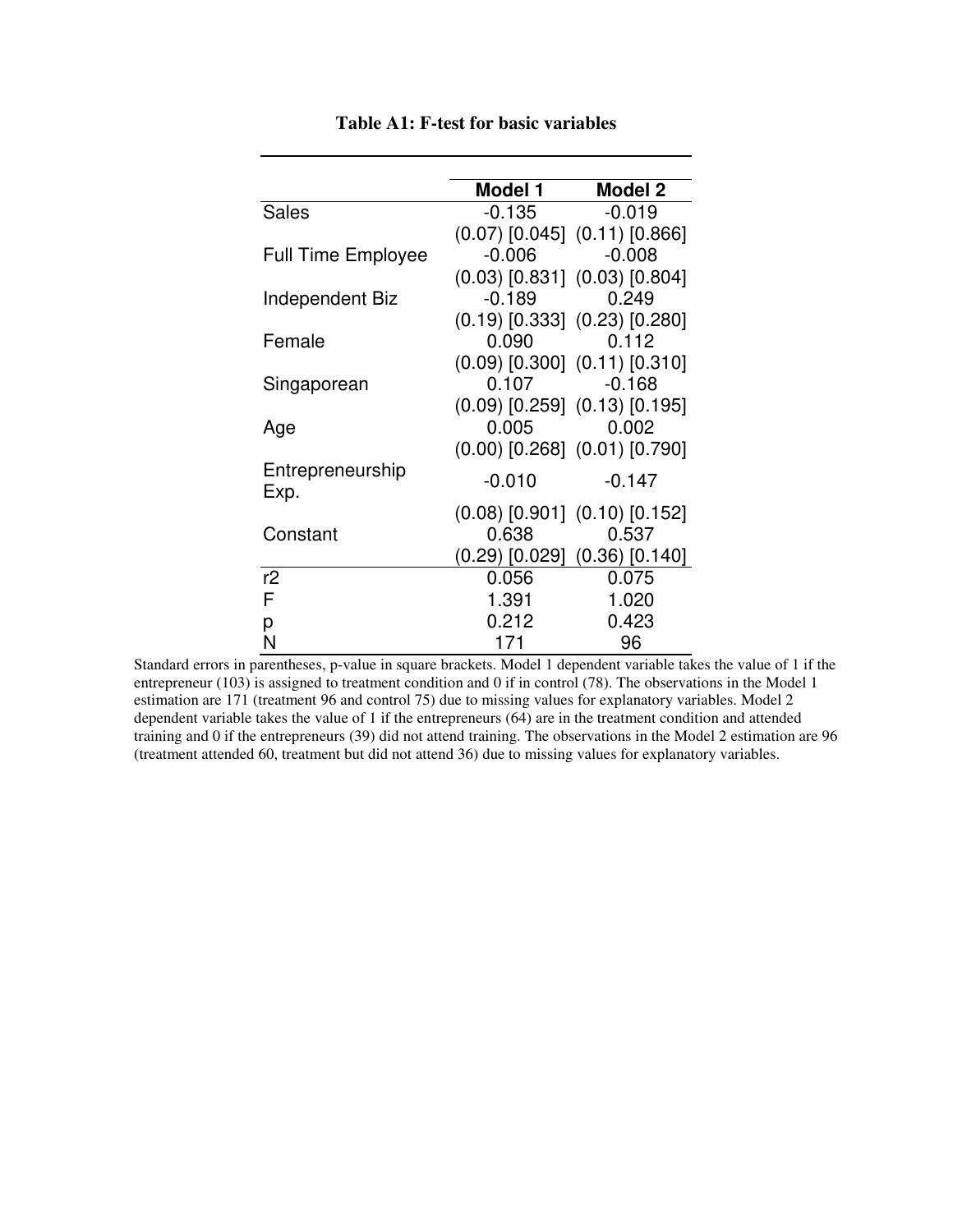|                                        | (1)            | (2)            | (3)               | (4)               | (5)                 | (6)                 |
|----------------------------------------|----------------|----------------|-------------------|-------------------|---------------------|---------------------|
| Treatment                              | $-0.077$       | $-0.216$       | $-0.212$          | $-0.222$          | $-0.138$            | $-0.136$            |
|                                        | (0.11)         | (0.10)         | (0.10)            | (0.10)            | (0.07)              | (0.08)              |
|                                        | [0.495]        | [0.025]        | [0.028]           | [0.024]           | [0.064]             | [0.077]             |
| Endline                                | 0.650          | 0.465          | 0.472             | 0.455             | 0.463               | 0.486               |
|                                        | (0.10)         | (0.16)         | (0.15)            | (0.15)            | (0.16)              | (0.15)              |
|                                        | [0.000]        | [0.003]        | [0.002]           | [0.003]           | [0.003]             | [0.002]             |
| <b>Treatment # Endline</b>             |                | 0.352          | 0.315             | 0.342             | 0.429               | 0.438               |
|                                        |                | (0.20)         | (0.19)            | (0.20)            | (0.20)              | (0.20)              |
|                                        |                | [0.077]        | [0.103]           | [0.082]           | [0.034]             | [0.030]             |
| Education                              |                |                | $-0.001$          |                   |                     | 0.010               |
|                                        |                |                | (0.10)<br>[0.988] |                   |                     | (0.08)<br>[0.892]   |
| Treatment # Education                  |                |                | $-0.038$          |                   |                     | $-0.058$            |
|                                        |                |                | (0.10)            |                   |                     | (0.08)              |
|                                        |                |                | [0.710]           |                   |                     | [0.495]             |
| Endline # Education                    |                |                | $-0.365$          |                   |                     | $-0.359$            |
|                                        |                |                | (0.19)            |                   |                     | (0.18)              |
|                                        |                |                | [0.050]           |                   |                     | [0.044]             |
| <b>Treatment # Endline # Education</b> |                |                | 0.529             |                   |                     | 0.565               |
|                                        |                |                | (0.22)            |                   |                     | (0.22)              |
|                                        |                |                | [0.015]           |                   |                     | [0.009]             |
| Work exp.                              |                |                |                   | $-0.022$          |                     | $-0.031$            |
|                                        |                |                |                   | (0.09)            |                     | (0.07)              |
|                                        |                |                |                   | [0.806]           |                     | [0.677]             |
| Treatment # Work exp.                  |                |                |                   | $-0.012$          |                     | $-0.031$            |
|                                        |                |                |                   | (0.10)<br>[0.905] |                     | (0.08)<br>[0.697]   |
| Endline # Work exp.                    |                |                |                   | $-0.291$          |                     | $-0.283$            |
|                                        |                |                |                   | (0.14)            |                     | (0.13)              |
|                                        |                |                |                   | [0.040]           |                     | [0.035]             |
| Treatment # Endline # Work exp.        |                |                |                   | 0.395             |                     | 0.472               |
|                                        |                |                |                   | (0.19)            |                     | (0.17)              |
|                                        |                |                |                   | [0.038]           |                     | [0.007]             |
| Growth goals                           |                |                |                   |                   | 0.432               | 0.433               |
|                                        |                |                |                   |                   | (0.09)              | (0.09)              |
|                                        |                |                |                   |                   | [0.000]             | [0.000]             |
| Treatment # Growth goals               |                |                |                   |                   | $-0.263$            | $-0.250$            |
|                                        |                |                |                   |                   | (0.10)              | (0.10)              |
| Endline # Growth goals                 |                |                |                   |                   | [0.010]<br>$-0.152$ | [0.016]<br>$-0.244$ |
|                                        |                |                |                   |                   | (0.16)              | (0.15)              |
|                                        |                |                |                   |                   | [0.351]             | [0.113]             |
| <b>Treatment # Endline # Growth</b>    |                |                |                   |                   |                     |                     |
| goals                                  |                |                |                   |                   | 0.543               | 0.802               |
|                                        |                |                |                   |                   | (0.21)              | (0.21)              |
|                                        |                |                |                   |                   | [0.010]             | [0.000]             |
| $\_cons$                               | 1.317          | 1.395          | 1.395             | 1.392             | 1.331               | 1.328               |
|                                        | (0.09)         | (0.08)         | (0.08)            | (0.09)            | (0.06)              | (0.06)              |
|                                        | [0.000]        | [0.000]        | [0.000]           | [0.000]           | [0.000]             | [0.000]             |
| chi <sub>2</sub>                       | 43.664         | 63.115         | 83.000            | 62.608            | 100.283             | 140.389             |
| sigma u                                | 0.257<br>0.753 | 0.274<br>0.745 | 0.281<br>0.737    | 0.284<br>0.747    | 0.000<br>0.746      | 0.000<br>0.729      |
| sigma_e<br>rho                         | 0.105          | 0.119          | 0.127             | 0.126             | 0.000               | 0.000               |
| р                                      | 0.000          | 0.000          | 0.000             | 0.000             | 0.000               | 0.000               |
| N <sub>1</sub>                         | 290            | 290            | 290               | 283               | 277                 | 271                 |

## **Table A3a: Robustness Check XT Regression of Sales without Control Variables**

Standard errors in parentheses, p-value in square brackets. All models with clustered standard errors. Moderating variables for models 3 to 6 were center-weighted for ease of interpretation.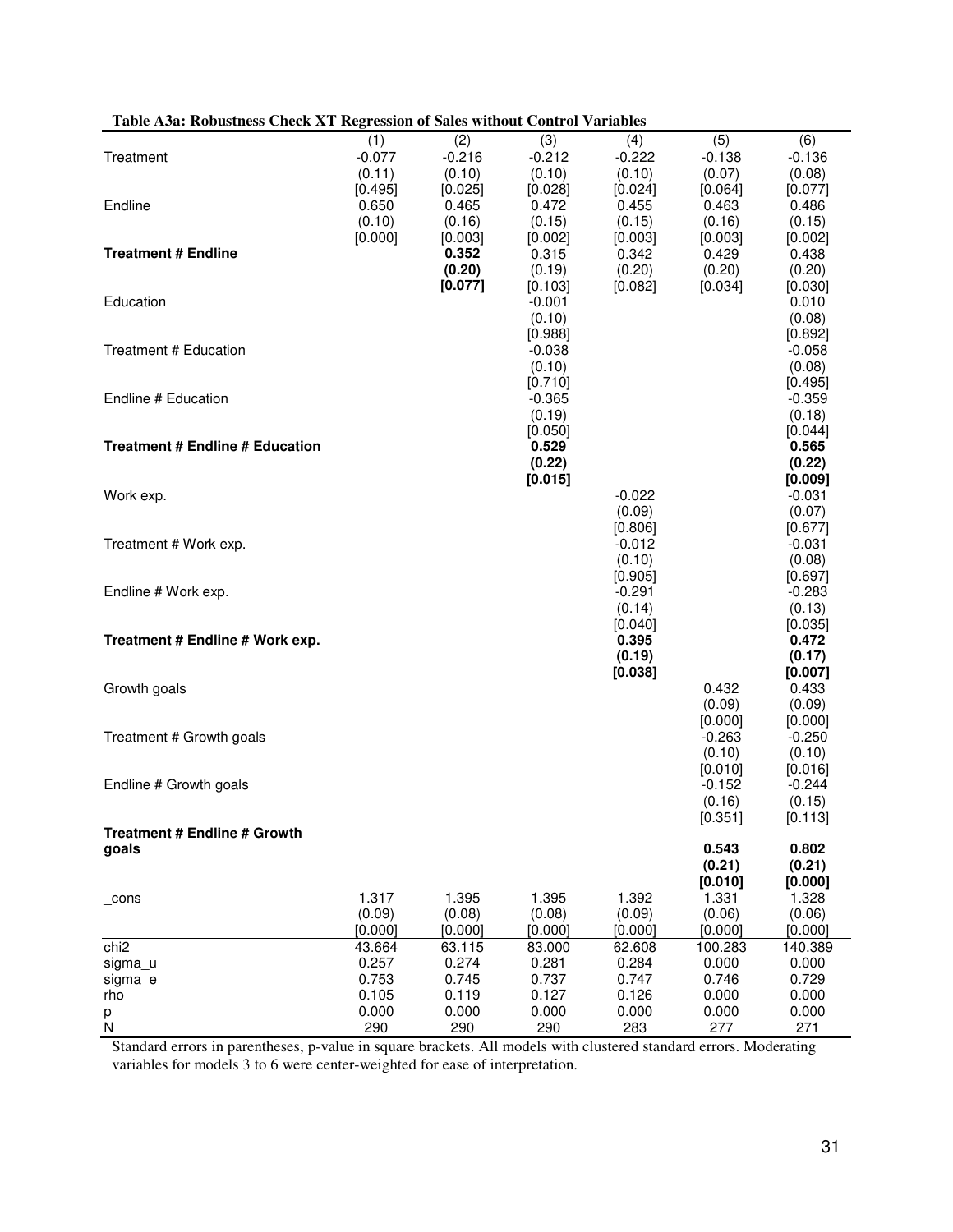|                                        | (1)               | (2)             | (3)                 | (4)                 | (5)                | (6)                 |
|----------------------------------------|-------------------|-----------------|---------------------|---------------------|--------------------|---------------------|
| Treatment                              | $-0.008$          | $-0.307$        | $-0.290$            | $-0.441$            | $-0.368$           | $-0.454$            |
|                                        | (0.22)            | (0.25)          | (0.25)              | (0.26)              | (0.24)             | (0.26)              |
|                                        | [0.971]           | [0.220]         | [0.243]             | [0.093]             | [0.124]            | [0.078]             |
| Endline                                | 1.052<br>(0.14)   | 0.789<br>(0.15) | 0.766<br>(0.15)     | 0.788<br>(0.15)     | 0.937<br>(0.16)    | 0.873<br>(0.18)     |
|                                        | [0.000]           | [0.000]         | [0.000]             | [0.000]             | [0.000]            | [0.000]             |
| <b>Treatment # Endline</b>             |                   | 0.523           | 0.545               | 0.646               | 0.705              | 0.855               |
|                                        |                   | (0.27)          | (0.27)              | (0.31)              | (0.31)             | (0.34)              |
|                                        |                   | [0.055]         | [0.042]             | [0.038]             | [0.024]            | [0.012]             |
| Education                              |                   |                 | $-0.062$            |                     |                    | 0.247               |
|                                        |                   |                 | (0.17)<br>[0.714]   |                     |                    | (0.18)<br>[0.169]   |
| Treatment # Education                  |                   |                 | $-0.121$            |                     |                    | $-0.471$            |
|                                        |                   |                 | (0.22)              |                     |                    | (0.23)              |
|                                        |                   |                 | [0.583]             |                     |                    | [0.041]             |
| Endline # Education                    |                   |                 | 0.295               |                     |                    | 0.211               |
|                                        |                   |                 | (0.14)              |                     |                    | (0.14)              |
| <b>Treatment # Endline # Education</b> |                   |                 | [0.032]<br>$-0.159$ |                     |                    | [0.141]<br>0.004    |
|                                        |                   |                 | (0.27)              |                     |                    | (0.30)              |
|                                        |                   |                 | [0.550]             |                     |                    | [0.989]             |
| Work exp.                              |                   |                 |                     | $-0.038$            |                    | $-0.081$            |
|                                        |                   |                 |                     | (0.20)              |                    | (0.18)              |
|                                        |                   |                 |                     | [0.848]<br>$-0.452$ |                    | [0.658]<br>$-0.111$ |
| Treatment # Work exp.                  |                   |                 |                     | (0.29)              |                    | (0.30)              |
|                                        |                   |                 |                     | [0.115]             |                    | [0.707]             |
| Endline # Work exp.                    |                   |                 |                     | $-0.009$            |                    | 0.065               |
|                                        |                   |                 |                     | (0.18)              |                    | (0.16)              |
|                                        |                   |                 |                     | [0.961]             |                    | [0.688]             |
| Treatment # Endline # Work exp.        |                   |                 |                     | 0.200<br>(0.34)     |                    | $-0.036$<br>(0.32)  |
|                                        |                   |                 |                     | [0.556]             |                    | [0.911]             |
| Growth goals                           |                   |                 |                     |                     | 0.543              | 0.578               |
|                                        |                   |                 |                     |                     | (0.15)             | (0.15)              |
|                                        |                   |                 |                     |                     | [0.000]            | [0.000]             |
| Treatment # Growth goals               |                   |                 |                     |                     | 0.533              | 0.531               |
|                                        |                   |                 |                     |                     | (0.22)<br>[0.017]  | (0.24)<br>[0.025]   |
| Endline # Growth goals                 |                   |                 |                     |                     | $-0.215$           | $-0.138$            |
|                                        |                   |                 |                     |                     | (0.17)             | (0.17)              |
|                                        |                   |                 |                     |                     | [0.200]            | [0.408]             |
| <b>Treatment # Endline # Growth</b>    |                   |                 |                     |                     |                    |                     |
| goals                                  |                   |                 |                     |                     | $-0.383$<br>(0.24) | $-0.575$<br>(0.26)  |
|                                        |                   |                 |                     |                     | [0.105]            | [0.025]             |
| $\_cons$                               | $-0.056$          | 0.100           | 0.090               | 0.096               | $-0.174$           | $-0.188$            |
|                                        | (0.17)            | (0.16)          | (0.16)              | (0.16)              | (0.17)             | (0.17)              |
|                                        | [0.741]           | [0.521]         | [0.564]             | [0.544]             | [0.305]            | [0.281]             |
| Inalpha                                | 0.440             | 0.449<br>(0.29) | 0.432               | 0.423               | 0.175              | 0.144               |
|                                        | (0.29)<br>[0.133] | [0.127]         | (0.30)<br>[0.145]   | (0.32)<br>[0.186]   | (0.36)<br>[0.629]  | (0.40)<br>[0.721]   |
| chi <sub>2</sub>                       | 77.661            | 77.454          | 107.863             | 96.011              | 149.799            | 166.982             |
| Ш                                      | -496.691          | $-493.440$      | -490.956            | $-472.097$          | $-450.600$         | $-430.151$          |
| р                                      | 0.000             | 0.000           | 0.000               | 0.000               | 0.000              | 0.000               |
| ${\sf N}$                              | 306               | 306             | 306                 | 298                 | 292                | 285                 |

**Table A3b: Robustness Check XT Poisson Estimation of Count of Full Time Employees without Control Variables** 

Standard errors in parentheses, p-value in square brackets. All models with clustered standard errors. Moderating variables for models 3 to 6 were center-weighted for ease of interpretation.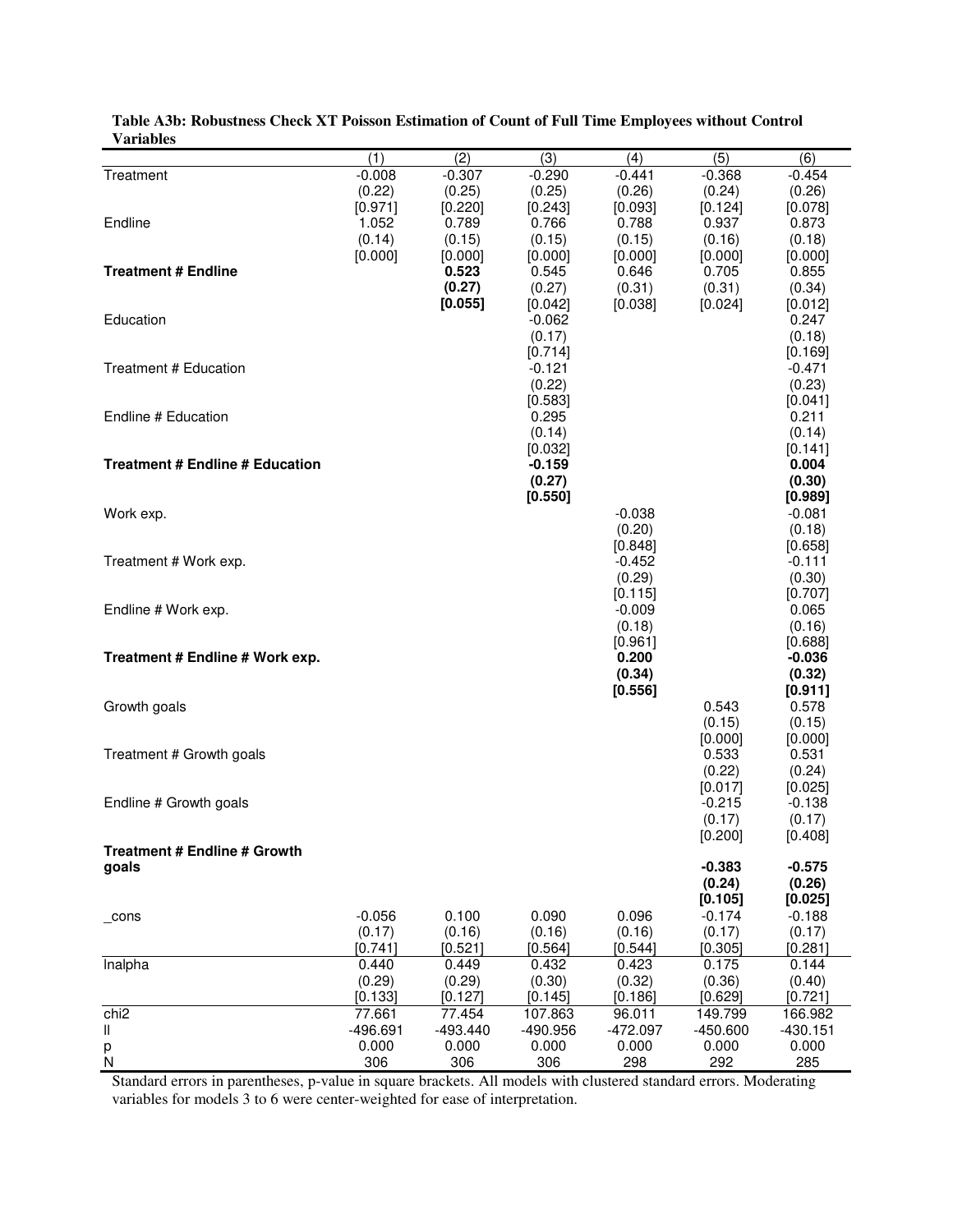|                                  | (1) Sales        | (2) Full-time Employees |
|----------------------------------|------------------|-------------------------|
| Treatment*                       | $-0.130$         | $-0.814$                |
|                                  | $(0.16)$ [0.404] | $(0.44)$ [0.066]        |
| Endline                          | 0.402            | 0.823                   |
|                                  | $(0.17)$ [0.015] | $(0.16)$ [0.000]        |
| Treatment <sup>*</sup> # Endline | 0.522            | 1.182                   |
|                                  | $(0.40)$ [0.189] | $(0.53)$ [0.025]        |
| Work Exp.                        | $-0.004$         | $-0.025$                |
|                                  | $(0.01)$ [0.737] | $(0.02)$ [0.121]        |
| Education                        | $-0.008$         | 0.248                   |
|                                  | $(0.08)$ [0.916] | $(0.18)$ [0.175]        |
| Growth goals                     | 0.284            | 0.445                   |
|                                  | $(0.07)$ [0.000] | $(0.09)$ [0.000]        |
| Independent Biz                  | $-0.385$         | 0.095                   |
|                                  | $(0.39)$ [0.328] | $(0.73)$ [0.897]        |
| Female                           | $-0.114$         | $-0.328$                |
|                                  | $(0.14)$ [0.430] | $(0.30)$ [0.274]        |
| Singaporean                      | 0.133            | $-0.243$                |
|                                  | $(0.13)$ [0.309] | $(0.29)$ [0.394]        |
| Age                              | $-0.003$         | 0.005                   |
|                                  | $(0.01)$ [0.835] | $(0.01)$ [0.738]        |
| Entrepreneurship                 | $-0.072$         | 0.116                   |
| Exp.                             |                  |                         |
|                                  | $(0.12)$ [0.566] | $(0.23)$ [0.610]        |
| Constant                         | 1.166            | $-2.250$                |
|                                  | $(0.74)$ [0.115] | $(1.46)$ [0.122]        |
| Lnalpha/Sigma e                  | 0.786            | 0.160                   |
|                                  |                  | $(0.39)$ [0.682]        |
| chi <sub>2</sub>                 | 71.144           | 124.247                 |
| Log likelihood                   |                  | $-356.131$              |
| N                                | 220              | 232                     |

\* Instrumented; Standard errors in parentheses, p-value in square brackets. Model 1 is panel OLS regression and Model 2 is panel Poisson regression both with clustered standard errors.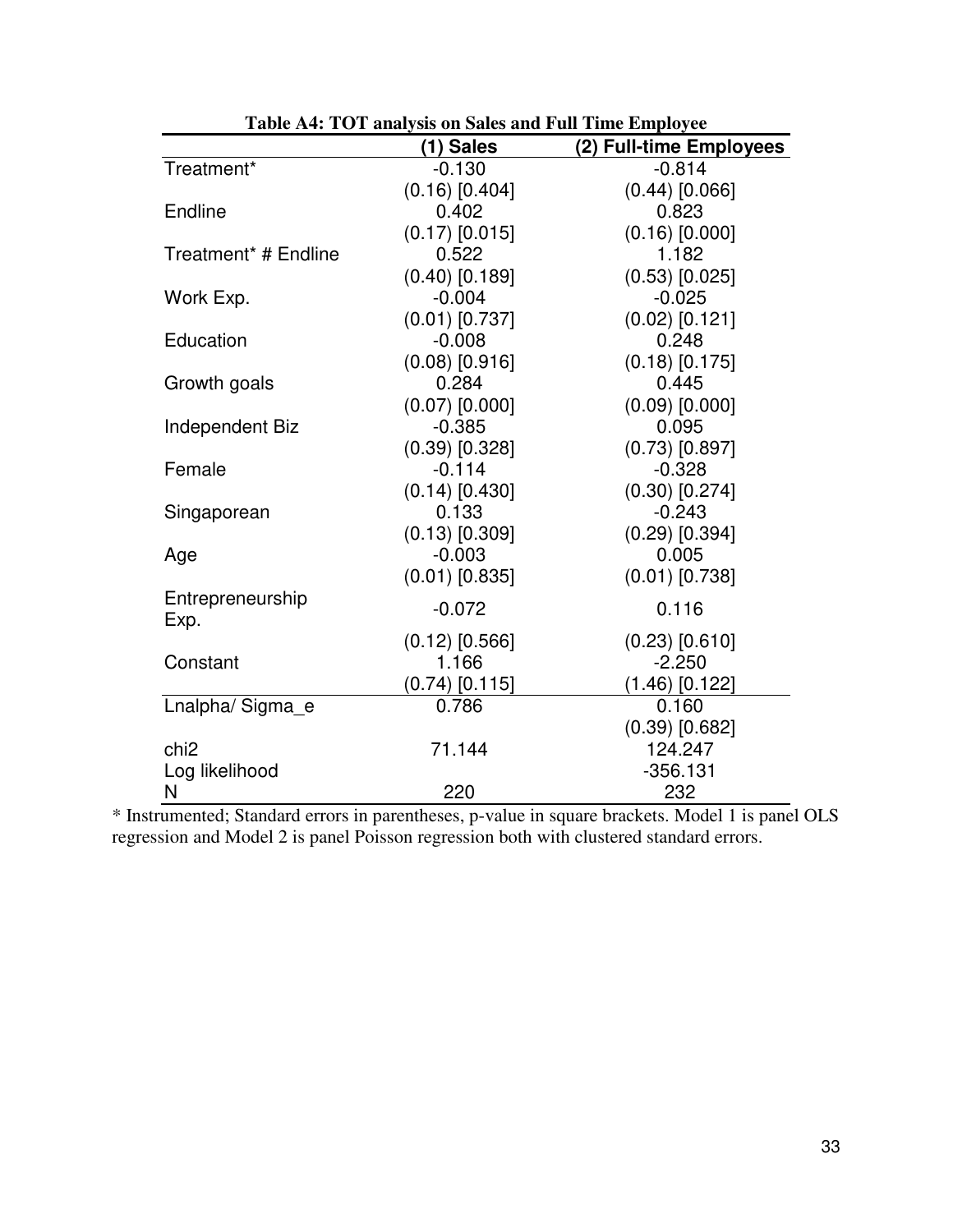|                            |                    | <b>Sales</b>                          |                    | <b>Full-time Employees</b> |
|----------------------------|--------------------|---------------------------------------|--------------------|----------------------------|
|                            | (1)                | (2)                                   | (3)                | (4)                        |
|                            |                    | Lower bound Upper bound               | <b>Lower bound</b> | <b>Upper bound</b>         |
| Treatment                  | $-0.167$           | $-0.099$                              | $-0.291$           | $-0.292$                   |
|                            |                    | $(0.08)$ [0.043] $(0.09)$ [0.269]     | $(0.27)$ [0.285]   | $(0.22)$ [0.190]           |
| Endline                    | 0.213              | 0.960                                 | 0.622              | 1.359                      |
|                            | $(0.13)$ $[0.103]$ | $(0.17)$ [0.000]                      | $(0.16)$ $[0.000]$ | $(0.17)$ [0.000]           |
| <b>Treatment # Endline</b> | 0.149              | 0.611                                 | 0.250              | 0.591                      |
|                            | $(0.16)$ $[0.346]$ | $(0.22)$ $[0.005]$                    | $(0.35)$ $[0.474]$ | $(0.25)$ [0.017]           |
| Work Exp.                  | $-0.010$           | $-0.006$                              | $-0.021$           | $-0.018$                   |
|                            |                    | $(0.01)$ [0.373] $(0.01)$ [0.625]     | $(0.02)$ [0.196]   | $(0.01)$ [0.152]           |
| Education                  | 0.007              | $-0.074$                              | 0.109              | $-0.129$                   |
|                            | $(0.05)$ $[0.890]$ | $(0.06)$ [0.245]                      | $(0.16)$ [0.505]   | $(0.09)$ $[0.145]$         |
| Growth goals               | 0.216              | 0.219                                 | 0.493              | 0.147                      |
|                            |                    | $(0.06)$ $[0.000]$ $(0.05)$ $[0.000]$ | $(0.10)$ $[0.000]$ | $(0.06)$ [0.018]           |
| Independent Biz            | $-0.125$           | $-0.005$                              | 0.269              | $-0.098$                   |
|                            | $(0.28)$ [0.657]   | $(0.25)$ [0.983]                      | $(0.60)$ [0.655]   | $(0.40)$ [0.805]           |
| Female                     | $-0.060$           | $-0.047$                              | $-0.515$           | 0.114                      |
|                            |                    | $(0.11)$ [0.601] $(0.14)$ [0.731]     | $(0.31)$ [0.095]   | $(0.17)$ [0.514]           |
| Singaporean                | 0.083              | 0.165                                 | $-0.425$           | 0.084                      |
|                            | $(0.11)$ [0.459]   | $(0.14)$ [0.225]                      | $(0.31)$ $[0.176]$ | $(0.19)$ [0.650]           |
| Age                        | 0.006              | $-0.008$                              | 0.006              | 0.002                      |
|                            | $(0.01)$ [0.539]   | $(0.01)$ [0.498]                      | $(0.01)$ [0.674]   | $(0.01)$ [0.855]           |
| Entrepreneurship Exp.      | $-0.064$           | 0.131                                 | $-0.016$           | 0.135                      |
|                            | $(0.10)$ $[0.509]$ | $(0.11)$ [0.253]                      | $(0.24)$ [0.948]   | $(0.15)$ [0.372]           |
| Constant                   | 0.772              | 1.375                                 | $-1.658$           | 0.306                      |
|                            | $(0.47)$ [0.098]   | $(0.51)$ [0.007]                      | $(1.33)$ $[0.214]$ | $(0.64)$ [0.630]           |
| sigma_u                    | 0.337              | 0.179                                 |                    |                            |
| Lnalpha/Sigma_e            | 0.689              | 0.977                                 | 0.392              | $-0.039$                   |
|                            |                    |                                       | $(0.35)$ [0.268]   | $(0.29)$ [0.894]           |
| chi <sub>2</sub>           | 48.651             | 239.676                               | 70.028             | 711.830                    |
| Log likelihood/Rho         |                    |                                       | $-513.772$         | $-667.171$                 |
| N                          | 332.000            | 332.000                               | 332.000            | 332.000                    |

| Table A5: Lower and Upper Bound Analysis of Sales and Employees |  |  |
|-----------------------------------------------------------------|--|--|
|                                                                 |  |  |

Standard errors in parentheses, p-value in square brackets. Models 1 & 2 are panel OLS regression and Models 3 & 4 are panel Poisson regression all with clustered standard errors.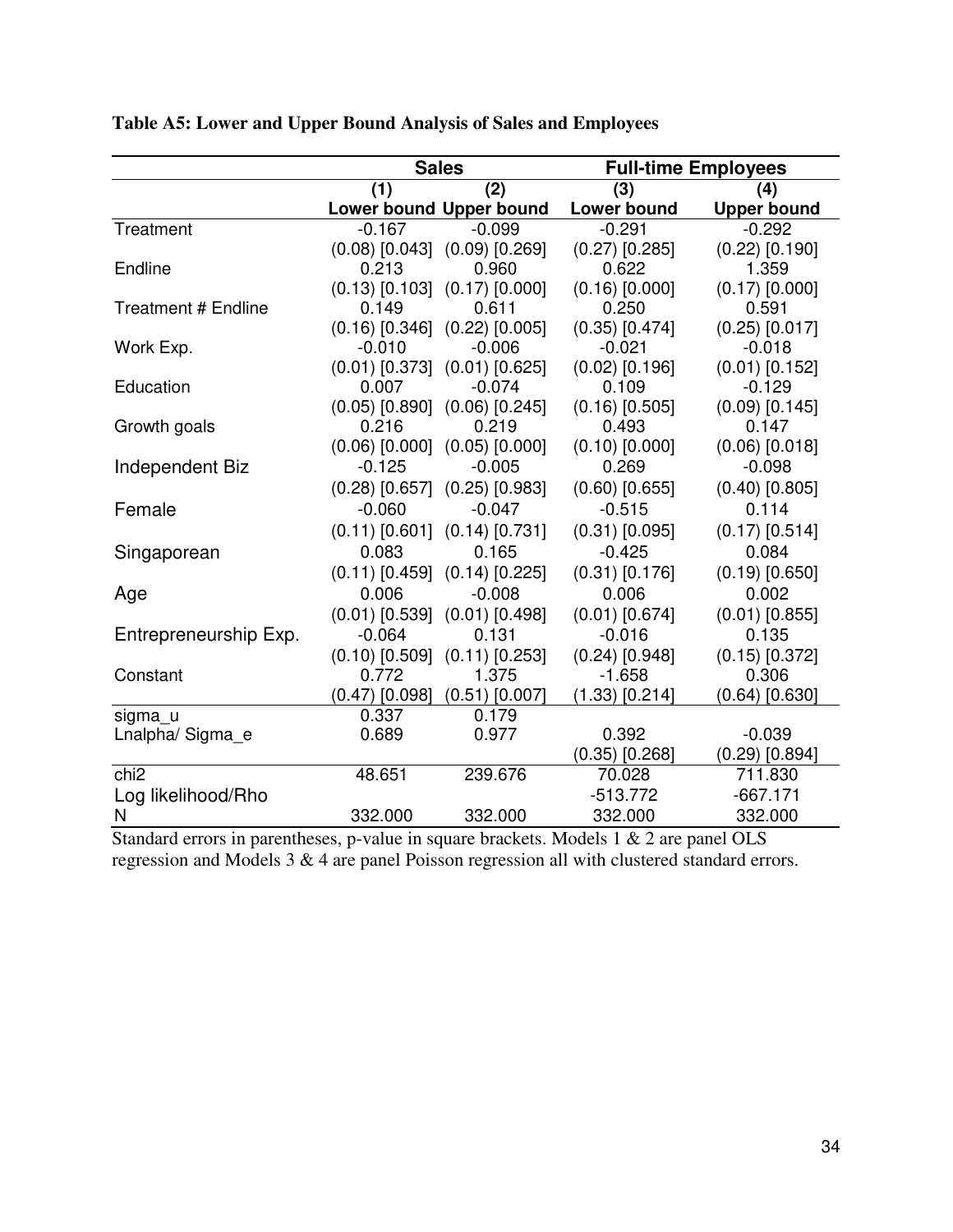|                            | $(1)$ Sales        | (2) Full-time<br><b>Employees</b> |
|----------------------------|--------------------|-----------------------------------|
| Treatment                  | $-0.146$           | $-0.314$                          |
|                            | $(0.08)$ [0.066]   | $(0.23)$ $[0.170]$                |
| Endline                    | 0.395              | 0.687                             |
|                            | $(0.16)$ [0.013]   | $(0.16)$ [0.000]                  |
| <b>Treatment # Endline</b> | 0.420              | 0.602                             |
|                            | $(0.20)$ [0.040]   | $(0.25)$ [0.015]                  |
| Work Exp.                  | $-0.007$           | $-0.022$                          |
|                            | $(0.01)$ [0.540]   | $(0.02)$ [0.161]                  |
| Education                  | $-0.012$           | $-0.018$                          |
|                            | $(0.05)$ [0.814]   | $(0.14)$ [0.897]                  |
| Growth goals               | 0.293              | 0.495                             |
|                            | $(0.06)$ $[0.000]$ | $(0.09)$ [0.000]                  |
| Independent Biz            | $-0.122$           | 0.194                             |
|                            | $(0.25)$ [0.628]   | $(0.54)$ [0.720]                  |
| Female                     | $-0.085$           | $-0.488$                          |
|                            | $(0.12)$ [0.492]   | $(0.25)$ [0.050]                  |
| Singaporean                | 0.113              | $-0.092$                          |
|                            | $(0.12)$ [0.357]   | $(0.24)$ [0.701]                  |
| Age                        | 0.001              | $-0.003$                          |
|                            | $(0.01)$ [0.912]   | $(0.01)$ [0.803]                  |
| Entrepreneurship Exp.      | $-0.002$           | 0.364                             |
|                            | $(0.11)$ [0.982]   | $(0.20)$ [0.064]                  |
| Constant                   | 0.768              | $-1.119$                          |
|                            | $(0.51)$ [0.131]   | $(1.09)$ [0.304]                  |
| Inalpha/Sigma e            | 0.735              | $-0.047$                          |
|                            |                    | $(0.37)$ [0.899]                  |
| Chi <sub>2</sub>           | 91.917             | 153.633                           |
| Log likelihood             |                    | $-409.500$                        |
| N                          | 269.000            | 280.000                           |

**Table A6: Winsorized Estimations of Sales ITT analysis and Full Time Employee (Winsorized top 1%)** 

Standard errors in parentheses, p-value in square brackets. Model 1 is OLS regression and Model 2 is Poisson regression both with clustered standard errors.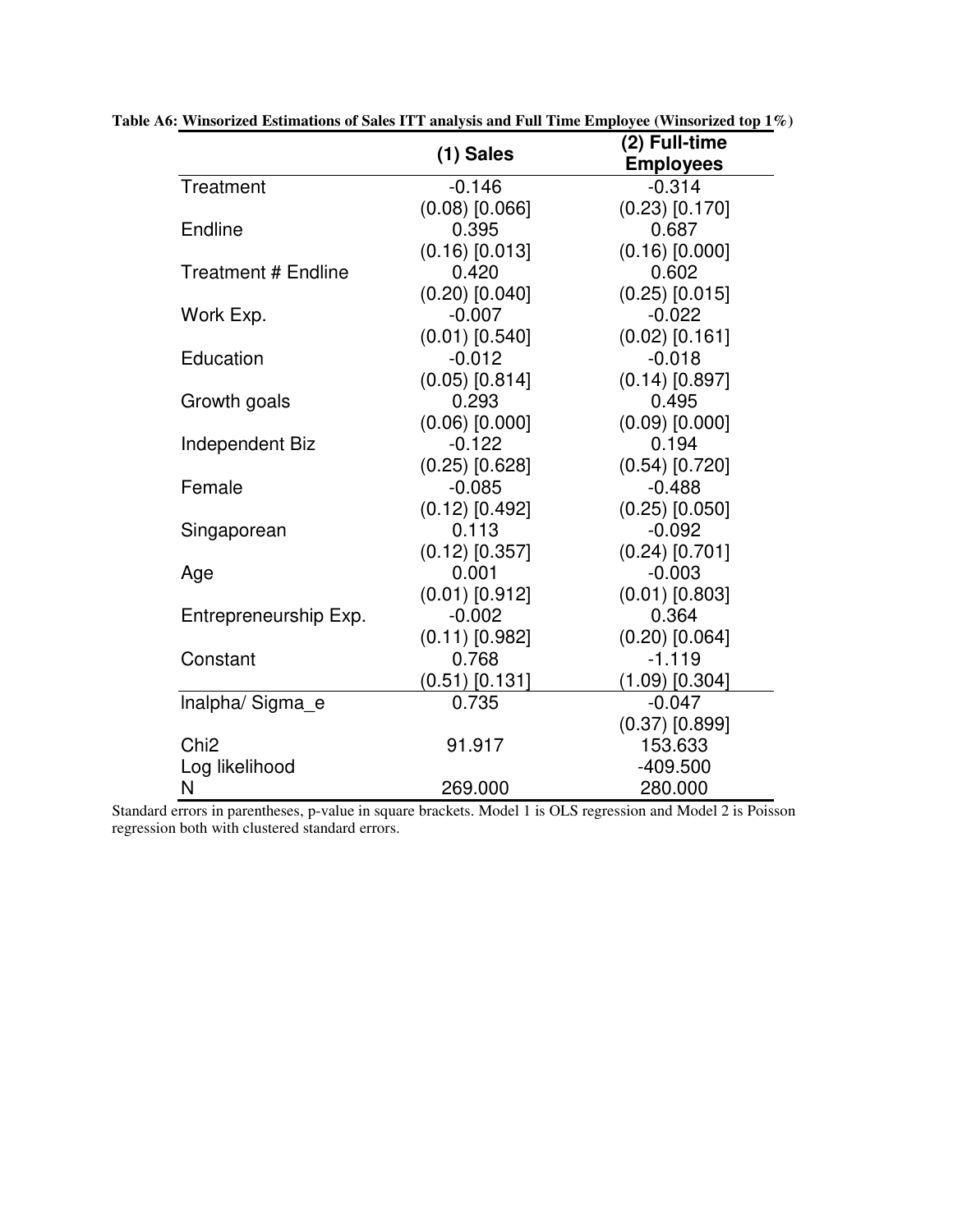# **Table A7: Exit Survey Question (ITT) to Ascertain Motivation or Identity Differences**

|                                                                                                                                             | <b>Control</b> |      |                    |      |      | Treated |      |             |      |      | t-test                           |           |
|---------------------------------------------------------------------------------------------------------------------------------------------|----------------|------|--------------------|------|------|---------|------|-------------|------|------|----------------------------------|-----------|
|                                                                                                                                             | <b>Obs</b>     | Mean | <b>Std</b><br>Dev. | Min  | Max  | Ob<br>s | Mean | Std<br>Dev. | Min  | Max  |                                  | n-<br>val |
| Are you satisfied with the progress of the<br>new business since April/ May 2017?<br>$(1 =$ Highly satisfied, $5 =$ Highly<br>dissatisfied) | 23             | 3.26 | 0.92               | 2    | 5    | 36      | 3.5  |             |      |      | <b>.</b><br>0.94                 | 0.35      |
| Entrepreneurial identity (5-item scale)                                                                                                     | 24             | 4.67 | .24                | . .5 | 6.67 | 38      | 4.86 | 0.85        | 2.83 | 6.33 | $\overline{\phantom{0}}$<br>0.67 | 0.51      |

The exit survey was conducted in the first quarter of 2018 (between 19 January and 6 April 2018). Survey was dispensed on online platform.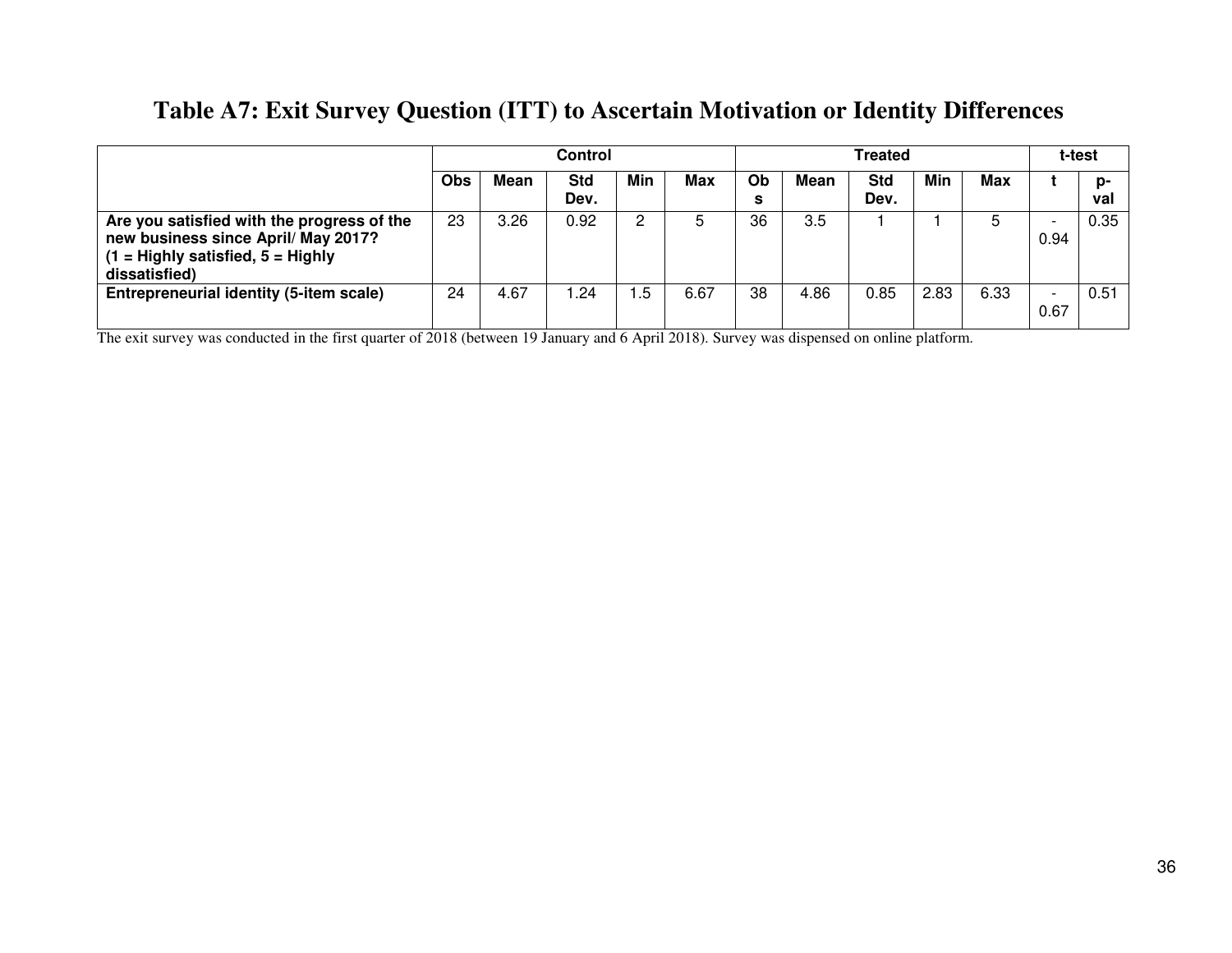|                                |                       | <b>Model 2: Full-time</b> |
|--------------------------------|-----------------------|---------------------------|
|                                | <b>Model 1: Sales</b> | <b>Employees</b>          |
| Treatment                      | 0.086                 | 0.613                     |
|                                | $(0.15)$ [0.580]      | $(0.44)$ [0.165]          |
| Endline                        | 0.583                 | 0.651                     |
|                                | $(0.25)$ $[0.019]$    | $(0.29)$ [0.027]          |
| <b>Treatment # Endline</b>     | $-0.125$              | $-0.117$                  |
|                                | $(0.31)$ [0.683]      | $(0.36)$ [0.746]          |
| <b>Business</b>                | 0.178                 | 0.605                     |
|                                | $(0.21)$ [0.407]      | $(0.46)$ [0.183]          |
| <b>STEM</b>                    | 0.266                 | 0.644                     |
|                                | $(0.17)$ $[0.123]$    | $(0.37)$ [0.083]          |
| <b>Treatment # Business</b>    | $-0.193$              | $-1.520$                  |
|                                | $(0.23)$ $[0.408]$    | $(0.67)$ [0.023]          |
| Treatment # STEM               | $-0.414$              | $-1.285$                  |
|                                | $(0.21)$ [0.045]      | $(0.56)$ [0.021]          |
| Endline # Business             | $-0.105$              | $-0.222$                  |
|                                | $(0.53)$ $[0.843]$    | $(0.54)$ [0.679]          |
| Endline # STEM                 | $-0.386$              | 0.322                     |
|                                | $(0.35)$ $[0.272]$    | $(0.34)$ [0.347]          |
| Treatment # Endline # Business | 0.195                 | 1.344                     |
|                                | $(0.62)$ [0.753]      | $(0.76)$ [0.078]          |
| Treatment # Endline # STEM     | 0.944                 | 0.761                     |
|                                | $(0.44)$ [0.032]      | $(0.53)$ [0.148]          |
| Work Exp.                      | $-0.007$              | $-0.028$                  |
|                                | $(0.01)$ [0.613]      | $(0.02)$ [0.097]          |
| Growth goals                   | 0.297                 | 0.548                     |
|                                | $(0.06)$ $[0.000]$    | $(0.10)$ [0.000]          |
| Independent Biz                | $-0.112$              | 0.144                     |
|                                | $(0.26)$ [0.666]      | $(0.50)$ [0.774]          |
| Female                         | $-0.120$              | $-0.511$                  |
|                                | $(0.13)$ [0.354]      | $(0.28)$ [0.073]          |
| Singaporean                    | 0.098                 | $-0.544$                  |
|                                | $(0.13)$ $[0.455]$    | $(0.28)$ $[0.051]$        |
| Age                            | $-0.001$              | 0.012                     |
|                                | $(0.01)$ [0.933]      | $(0.02)$ [0.447]          |
| Entrepreneurship Exp.          | $-0.008$              | 0.220                     |
|                                | $(0.11)$ [0.946]      | $(0.20)$ [0.269]          |
| Constant                       | 0.653                 | $-1.731$                  |
|                                | (0.52) [0.211]        | (0.86) [0.045]            |
| Inalpha/Sigma e                | 0.758                 | 0.042                     |
|                                |                       | $(0.37)$ [0.910]          |
| Chi <sub>2</sub>               | 95.560                | 170.290                   |
| Log likelihood                 |                       | $-410.141$                |
| N                              | 255                   | 269                       |

# **Table A8: Drivers of Education**

Standard errors in parentheses, p-value in square brackets. Model 1 is panel OLS regression and Model 2 is panel Poisson regression all with clustered standard errors. Models are tested with three-categorical education (Humanities, Business and STEM) independent variable.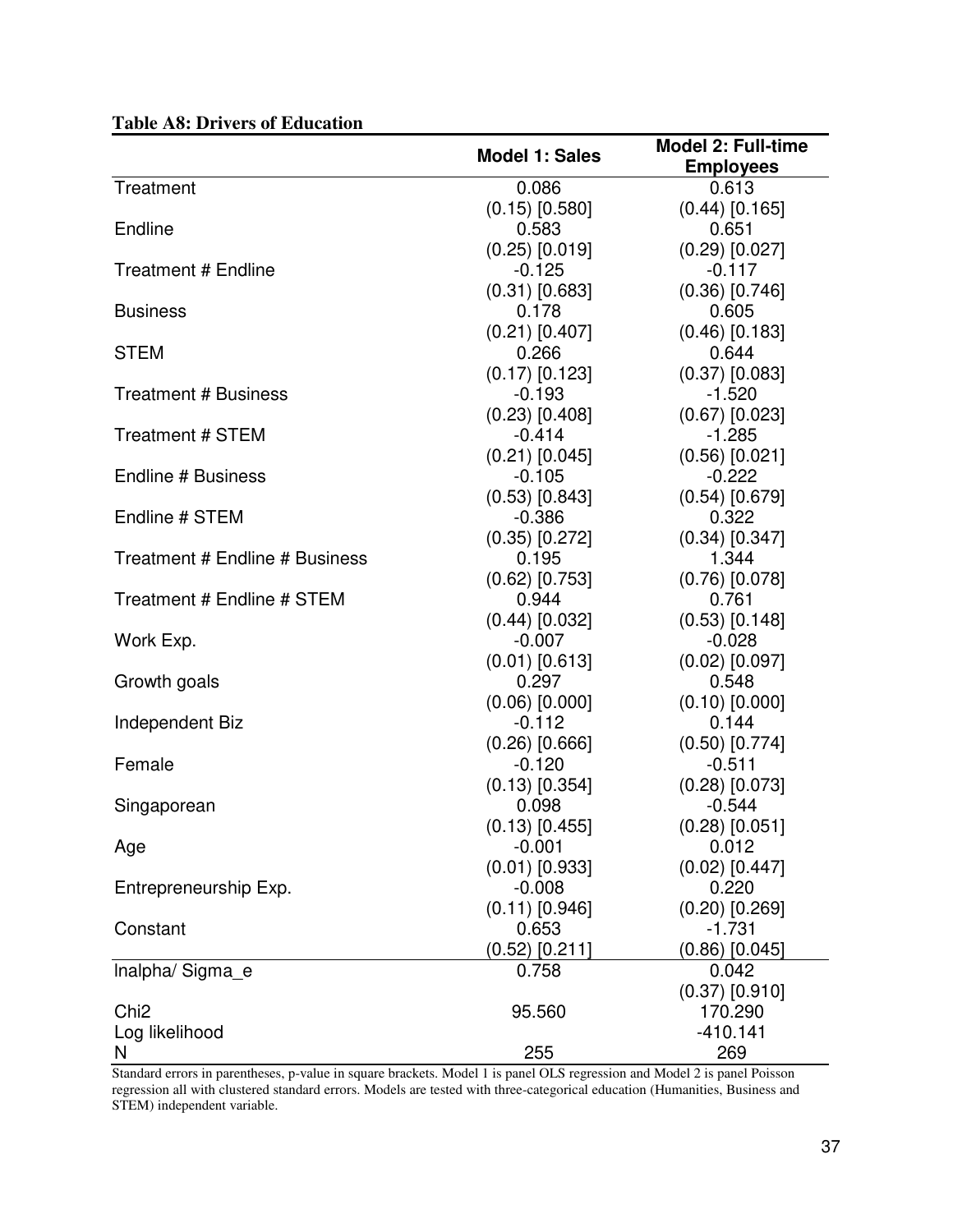## **Table A9: Drivers of work experience**

|                                      | radio A). Drivers or work caperience<br><u>Sales</u> |                    |                     |                    |                     | <b>Full-time Employees</b> |                    |                    |                    |                    |  |  |
|--------------------------------------|------------------------------------------------------|--------------------|---------------------|--------------------|---------------------|----------------------------|--------------------|--------------------|--------------------|--------------------|--|--|
|                                      | (1)                                                  | (2)                | (3)                 | (4)                | (5)                 | (6)                        | (7)                | (8)                | (9)                | (10)               |  |  |
| Treatment                            | $-0.145$                                             | $-0.141$           | $-0.141$            | $-0.140$           | $-0.145$            | $-0.185$                   | $-0.178$           | $-0.186$           | $-0.178$           | $-0.202$           |  |  |
|                                      | (0.08)                                               | (0.08)             | (0.08)              | (0.08)             | (0.08)              | (0.22)                     | (0.23)             | (0.23)             | (0.23)             | (0.23)             |  |  |
| Endline                              | [0.083]<br>0.381                                     | [0.091]<br>0.385   | [0.088]<br>0.385    | [0.096]<br>0.384   | [0.082]<br>0.382    | [0.408]<br>0.794           | [0.432]<br>0.819   | [0.410]<br>0.779   | [0.441]<br>0.801   | [0.369]<br>0.752   |  |  |
|                                      | (0.16)                                               | (0.16)             | (0.16)              | (0.17)             | (0.16)              | (0.14)                     | (0.14)             | (0.15)             | (0.15)             | (0.16)             |  |  |
|                                      | [0.019]                                              | [0.019]            | [0.020]             | [0.020]            | [0.018]             | [0.000]                    | [0.000]            | [0.000]            | [0.000]            | [0.000]            |  |  |
| <b>Treatment # Endline</b>           | 0.386                                                | 0.396              | 0.397               | 0.391              | 0.405               | 0.596                      | 0.594              | 0.624              | 0.615              | 0.626              |  |  |
|                                      | (0.20)<br>[0.058]                                    | (0.20)<br>[0.053]  | (0.20)<br>$[0.052]$ | (0.20)<br>[0.056]  | (0.20)<br>$[0.045]$ | (0.28)<br>[0.032]          | (0.29)<br>[0.037]  | (0.28)<br>[0.029]  | (0.29)<br>[0.036]  | (0.28)<br>[0.026]  |  |  |
| <b>Tech Skills</b>                   | $-0.069$                                             | $-0.114$           | $-0.119$            | $-0.110$           | $-0.114$            | $-0.282$                   | $-0.025$           | $-0.061$           | $-0.030$           | $-0.023$           |  |  |
|                                      | (0.09)                                               | (0.07)             | (0.07)              | (0.07)             | (0.07)              | (0.20)                     | (0.18)             | (0.17)             | (0.18)             | (0.17)             |  |  |
|                                      | [0.435]                                              | [0.088]            | [0.076]             | [0.100]            | $[0.087]$           | [0.168]                    | [0.887]            | $[0.727]$          | [0.864]            | [0.892]            |  |  |
| Customer                             | 0.123<br>(0.08)                                      | 0.122<br>(0.10)    | 0.122<br>(0.08)     | 0.123<br>(0.08)    | 0.124<br>(0.08)     | $-0.854$<br>(0.20)         | $-1.049$<br>(0.22) | $-0.860$<br>(0.20) | $-0.844$<br>(0.20) | $-0.841$<br>(0.20) |  |  |
|                                      | [0.124]                                              | [0.233]            | [0.123]             | [0.118]            | [0.120]             | [0.000]                    | [0.000]            | [0.000]            | [0.000]            | [0.000]            |  |  |
| <b>Customer Needs</b>                | 0.001                                                | 0.002              | 0.030               | 0.005              | 0.003               | 0.137                      | 0.149              | 0.061              | 0.152              | 0.144              |  |  |
|                                      | (0.09)                                               | (0.09)             | (0.12)              | (0.09)             | (0.09)              | (0.22)                     | (0.23)             | (0.27)             | (0.23)             | (0.22)             |  |  |
|                                      | [0.992]                                              | [0.983]            | [0.796]             | [0.952]            | [0.974]             | [0.543]                    | [0.518]            | [0.822]            | [0.516]            | [0.521]            |  |  |
| Distribution                         | $-0.040$<br>(0.10)                                   | $-0.046$<br>(0.10) | $-0.043$<br>(0.10)  | $-0.044$<br>(0.11) | $-0.041$<br>(0.10)  | 0.337<br>(0.16)            | 0.312<br>(0.16)    | 0.315<br>(0.16)    | 0.182<br>(0.18)    | 0.330<br>(0.16)    |  |  |
|                                      | [0.683]                                              | [0.639]            | [0.659]             | [0.695]            | [0.671]             | [0.034]                    | [0.055]            | [0.052]            | [0.315]            | [0.042]            |  |  |
| Suppliers                            | 0.137                                                | 0.140              | 0.139               | 0.139              | 0.156               | 0.533                      | 0.538              | 0.542              | 0.549              | 0.390              |  |  |
|                                      | (0.08)                                               | (0.09)             | (0.09)              | (0.09)             | (0.11)              | (0.18)                     | (0.18)             | (0.18)             | (0.18)             | (0.22)             |  |  |
| Treatment # Tech Skills              | [0.106]<br>$-0.092$                                  | [0.104]            | [0.106]             | [0.109]            | [0.171]             | [0.003]<br>0.141           | [0.002]            | [0.003]            | [0.002]            | [0.075]            |  |  |
|                                      | (0.09)                                               |                    |                     |                    |                     | (0.24)                     |                    |                    |                    |                    |  |  |
|                                      | [0.298]                                              |                    |                     |                    |                     | [0.561]                    |                    |                    |                    |                    |  |  |
| Endline # Tech Skills                | $-0.106$                                             |                    |                     |                    |                     | 0.381                      |                    |                    |                    |                    |  |  |
|                                      | (0.16)<br>[0.514]                                    |                    |                     |                    |                     | (0.14)<br>[0.008]          |                    |                    |                    |                    |  |  |
| Treatment # Endline #                |                                                      |                    |                     |                    |                     |                            |                    |                    |                    |                    |  |  |
| <b>Tech Skills</b>                   | 0.265                                                |                    |                     |                    |                     | $-0.148$                   |                    |                    |                    |                    |  |  |
|                                      | (0.20)                                               |                    |                     |                    |                     | (0.23)                     |                    |                    |                    |                    |  |  |
| Treatment # Customer                 | [0.181]                                              | $-0.052$           |                     |                    |                     | [0.528]                    | 0.162              |                    |                    |                    |  |  |
|                                      |                                                      | (0.09)             |                     |                    |                     |                            | (0.23)             |                    |                    |                    |  |  |
|                                      |                                                      | [0.575]            |                     |                    |                     |                            | [0.477]            |                    |                    |                    |  |  |
| Endline # Customer                   |                                                      | 0.056              |                     |                    |                     |                            | 0.349              |                    |                    |                    |  |  |
|                                      |                                                      | (0.17)<br>[0.748]  |                     |                    |                     |                            | (0.12)<br>[0.004]  |                    |                    |                    |  |  |
| Treatment # Endline #                |                                                      |                    |                     |                    |                     |                            |                    |                    |                    |                    |  |  |
| Customer                             |                                                      | 0.059              |                     |                    |                     |                            | $-0.292$           |                    |                    |                    |  |  |
|                                      |                                                      | (0.20)             |                     |                    |                     |                            | (0.24)             |                    |                    |                    |  |  |
|                                      |                                                      | [0.768]            |                     |                    |                     |                            | [0.220]            |                    |                    |                    |  |  |
| <b>Treatment # Customer</b><br>Needs |                                                      |                    | $-0.102$            |                    |                     |                            |                    | $-0.048$           |                    |                    |  |  |
|                                      |                                                      |                    | (0.09)              |                    |                     |                            |                    | (0.23)             |                    |                    |  |  |
|                                      |                                                      |                    | [0.266]             |                    |                     |                            |                    | [0.834]            |                    |                    |  |  |
| Endline # Customer Needs             |                                                      |                    | 0.027               |                    |                     |                            |                    | 0.364              |                    |                    |  |  |
|                                      |                                                      |                    | (0.17)<br>[0.877]   |                    |                     |                            |                    | (0.14)<br>[0.012]  |                    |                    |  |  |
| Treatment # Endline #                |                                                      |                    |                     |                    |                     |                            |                    |                    |                    |                    |  |  |
| <b>Customer Needs</b>                |                                                      |                    | 0.122               |                    |                     |                            |                    | $-0.200$           |                    |                    |  |  |
|                                      |                                                      |                    | (0.20)              |                    |                     |                            |                    | (0.24)             |                    |                    |  |  |
| Treatment # Distribution             |                                                      |                    | [0.541]             | $-0.082$           |                     |                            |                    | [0.405]            | 0.052              |                    |  |  |
|                                      |                                                      |                    |                     | (0.10)             |                     |                            |                    |                    | (0.22)             |                    |  |  |
|                                      |                                                      |                    |                     | [0.389]            |                     |                            |                    |                    | [0.809]            |                    |  |  |
| Endline # Distribution               |                                                      |                    |                     | 0.024              |                     |                            |                    |                    | 0.315              |                    |  |  |
|                                      |                                                      |                    |                     | (0.18)<br>[0.895]  |                     |                            |                    |                    | (0.13)<br>[0.012]  |                    |  |  |
| Treatment # Endline #                |                                                      |                    |                     |                    |                     |                            |                    |                    |                    |                    |  |  |
| Distribution                         |                                                      |                    |                     | 0.158              |                     |                            |                    |                    | $-0.306$           |                    |  |  |
|                                      |                                                      |                    |                     | (0.21)             |                     |                            |                    |                    | (0.23)             |                    |  |  |
|                                      |                                                      |                    |                     | [0.459]            | $-0.100$            |                            |                    |                    | [0.191]            |                    |  |  |
| <b>Treatment # Suppliers</b>         |                                                      |                    |                     |                    | (0.10)              |                            |                    |                    |                    | $-0.008$<br>(0.22) |  |  |
|                                      |                                                      |                    |                     |                    | [0.321]             |                            |                    |                    |                    | [0.972]            |  |  |
| Endline # Suppliers                  |                                                      |                    |                     |                    | 0.031               |                            |                    |                    |                    | 0.276              |  |  |
|                                      |                                                      |                    |                     |                    | (0.17)              |                            |                    |                    |                    | (0.11)             |  |  |
| Treatment # Endline #                |                                                      |                    |                     |                    | [0.859]             |                            |                    |                    |                    | [0.013]            |  |  |
| Suppliers                            |                                                      |                    |                     |                    | 0.122               |                            |                    |                    |                    | $-0.091$           |  |  |
|                                      |                                                      |                    |                     |                    | (0.21)              |                            |                    |                    |                    | (0.22)             |  |  |
|                                      |                                                      |                    |                     |                    | [0.555]             |                            |                    |                    |                    | [0.678]            |  |  |
| Education                            | 0.032                                                | 0.032              | 0.032               | 0.029              | 0.032               | 0.114                      | 0.111              | 0.114              | 0.100              | 0.116              |  |  |